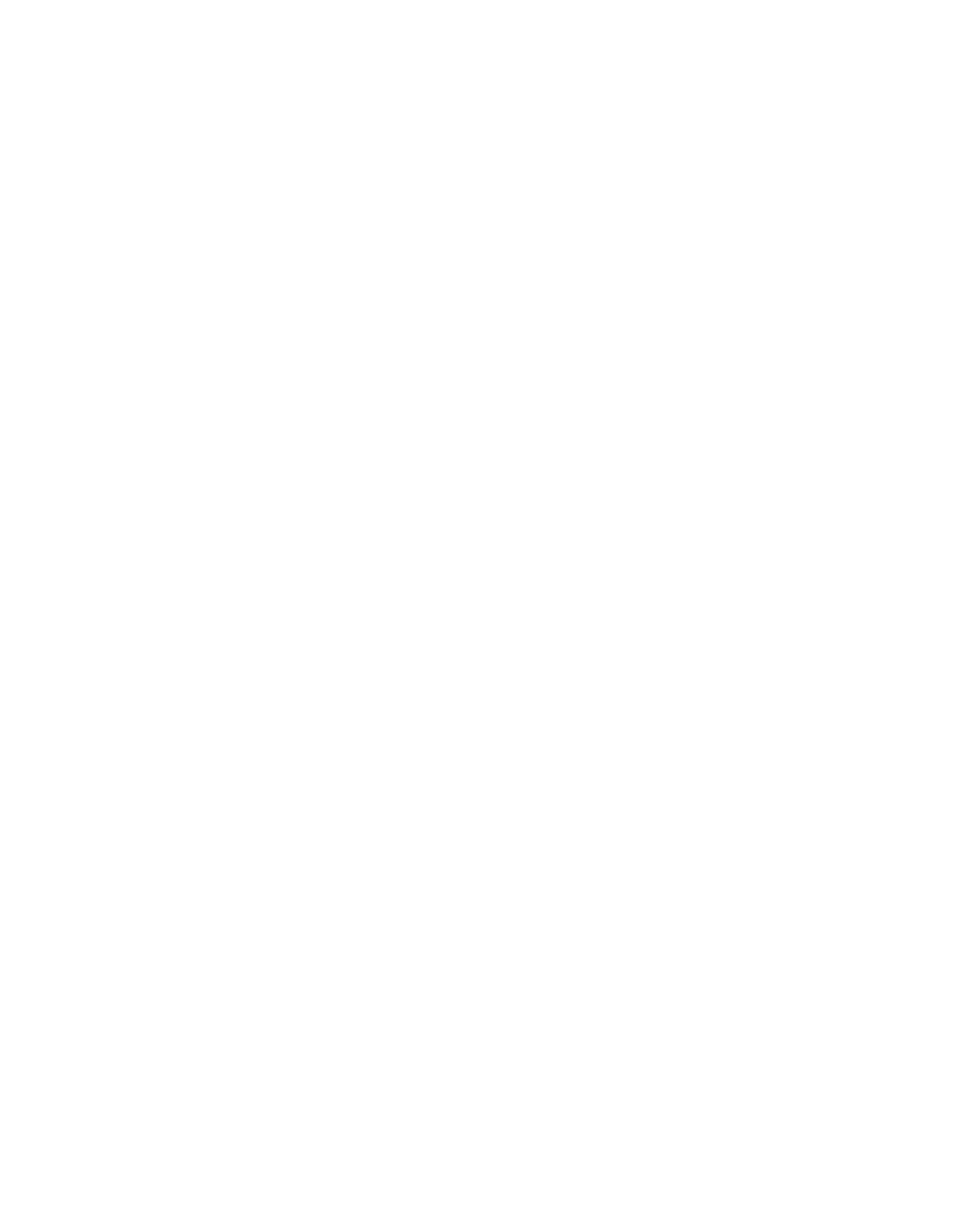### **October 14, 2017 Men Classic Physique B**

| Athletes'<br><b>Number</b> | <b>Athletes' Name</b> | <b>Place</b> |
|----------------------------|-----------------------|--------------|
| 145                        | Sam Coker             |              |
| 32                         | <b>Thomas Cole</b>    |              |
| 24                         | Allan Kelso           | 3            |
|                            |                       |              |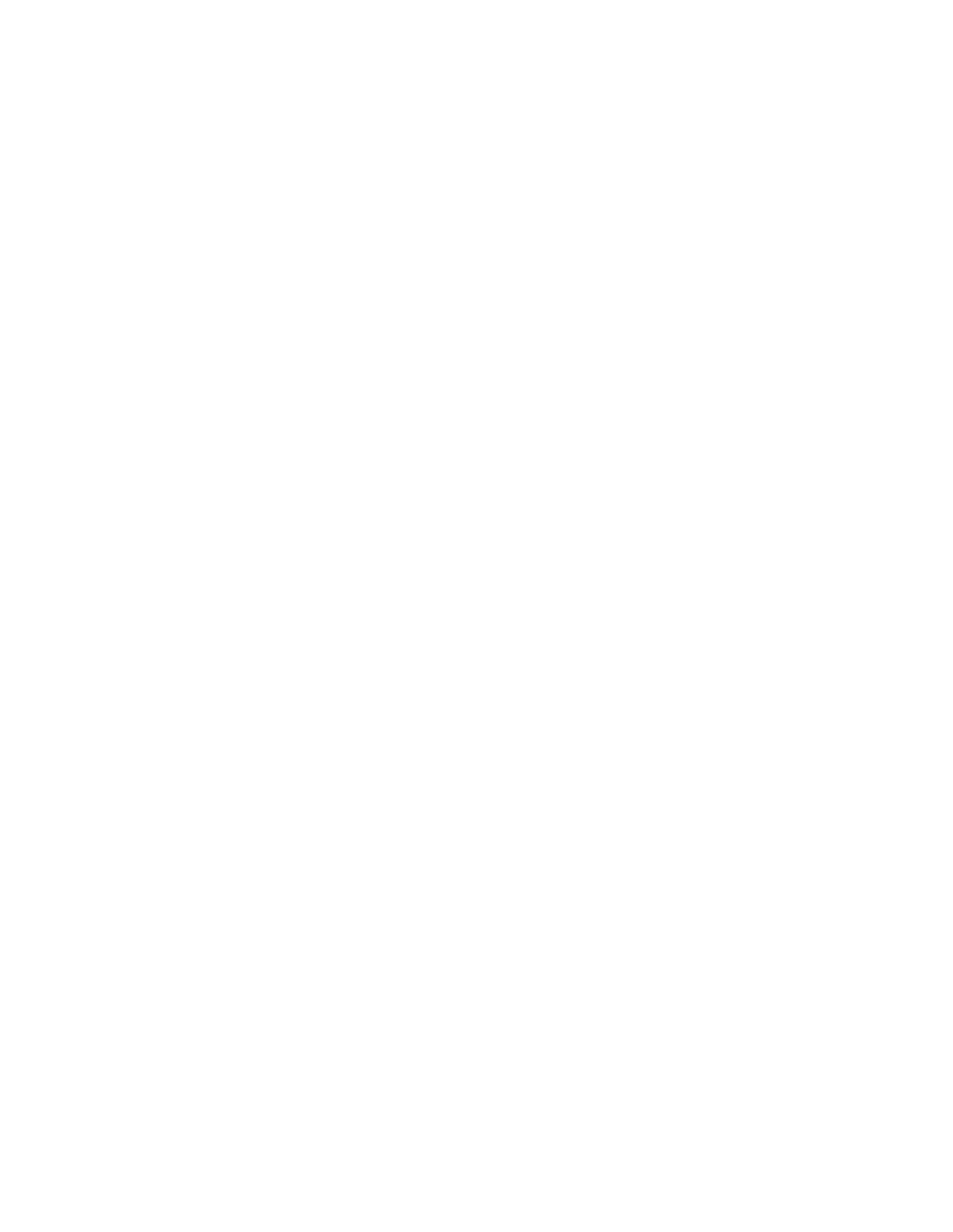### **October 14, 2017 Men Classic Physique C**

| Athletes'<br><b>Number</b> | <b>Athletes' Name</b>   | <b>Place</b> |
|----------------------------|-------------------------|--------------|
| 156                        | <b>Carlos Benavides</b> |              |
| 34                         | <b>Colby Gibson</b>     | 2            |
| 44                         | <b>Semeon Charles</b>   | 3            |
| 36                         | Joseph Mohammadian      |              |
| 33                         | Clay Ardoin             | 5            |
| 43                         | Jason Rodger            | 6            |
|                            |                         |              |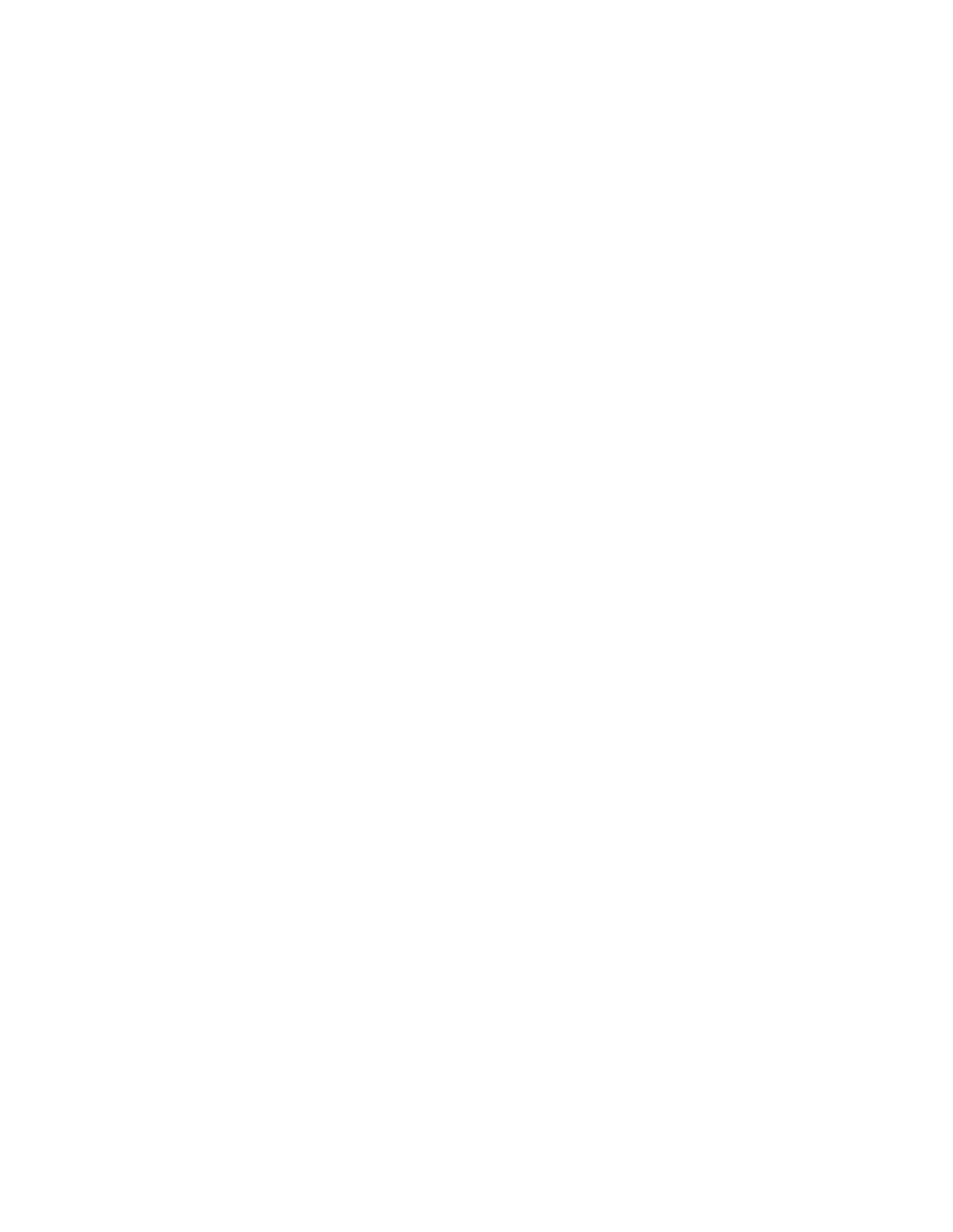### **October 14, 2017 Master Men Classic Physique 35 - 44**

| Athletes'<br><b>Number</b> | <b>Athletes' Name</b>    | <b>Place</b> |
|----------------------------|--------------------------|--------------|
| 145                        | Sam Coker                |              |
| 16                         | <b>Faire Aaron</b>       | 2            |
| 31                         | <b>Patrick Ellis</b>     | 3            |
| 25                         | <b>Christopher Franz</b> |              |
| 40                         | <b>Brent Cooper</b>      | 5            |
|                            |                          |              |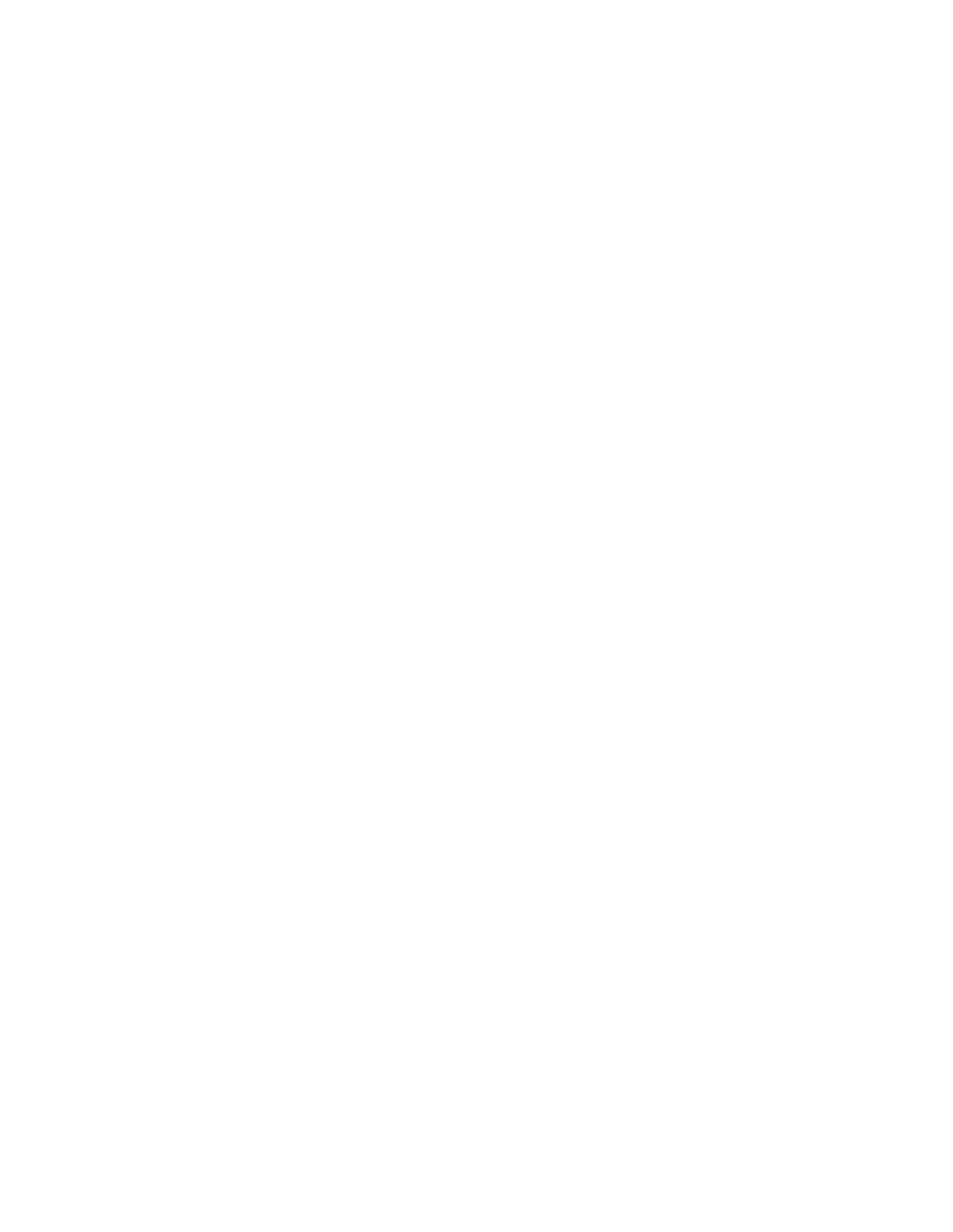### **October 14, 2017 Novice Men Classic Physique A**

| Athletes'<br>Number | <b>Athletes' Name</b> | <b>Place</b> |
|---------------------|-----------------------|--------------|
| 28                  | <b>Miguel Rivera</b>  |              |
| 39                  | Jammin Smith          |              |
|                     |                       |              |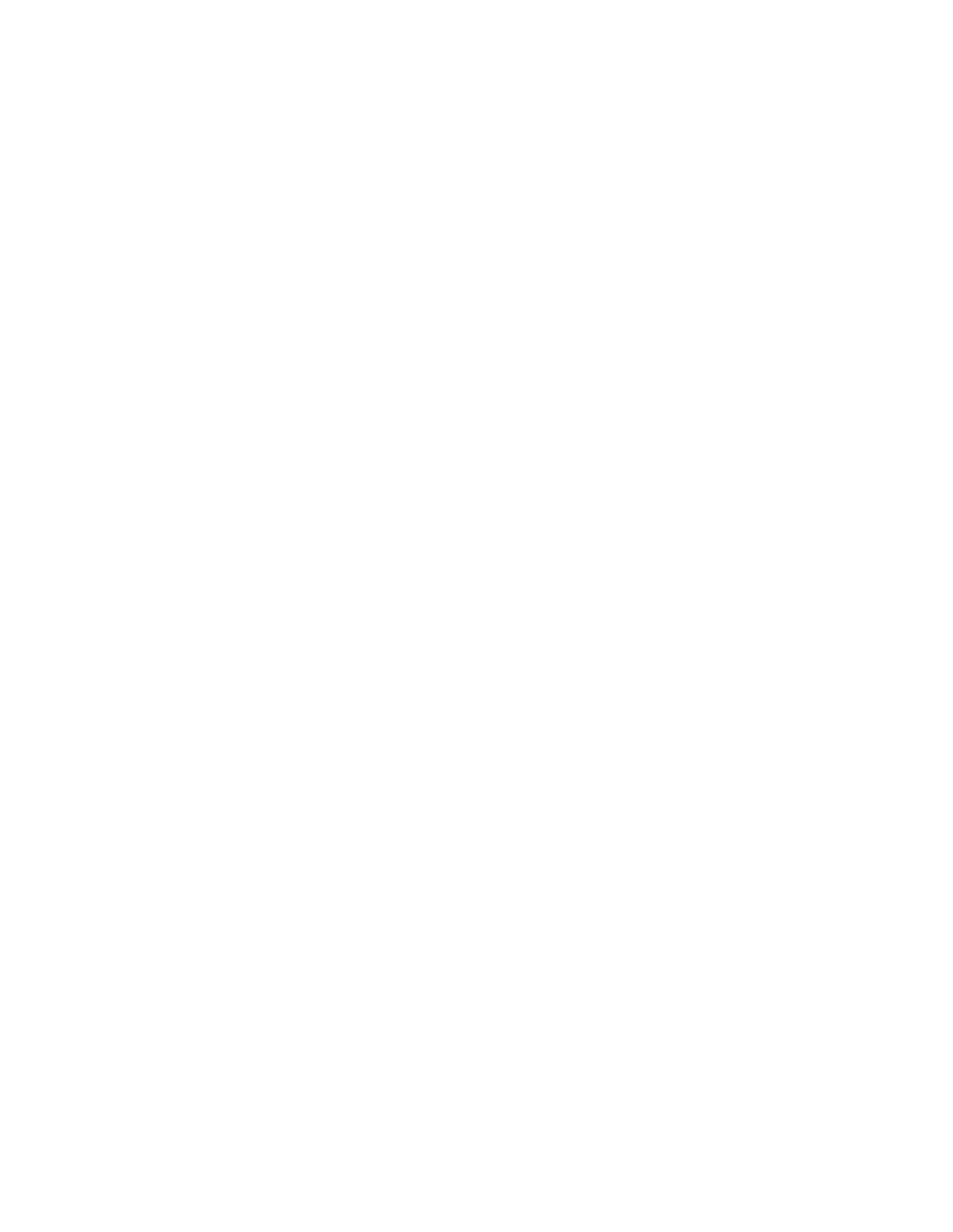### **October 14, 2017 Novice Men Classic Physique B**

| Athletes'<br><b>Number</b> | <b>Athletes' Name</b> | <b>Place</b> |
|----------------------------|-----------------------|--------------|
| 24                         | Allan Kelso           |              |
| 160                        | Darren Jones          |              |
|                            |                       |              |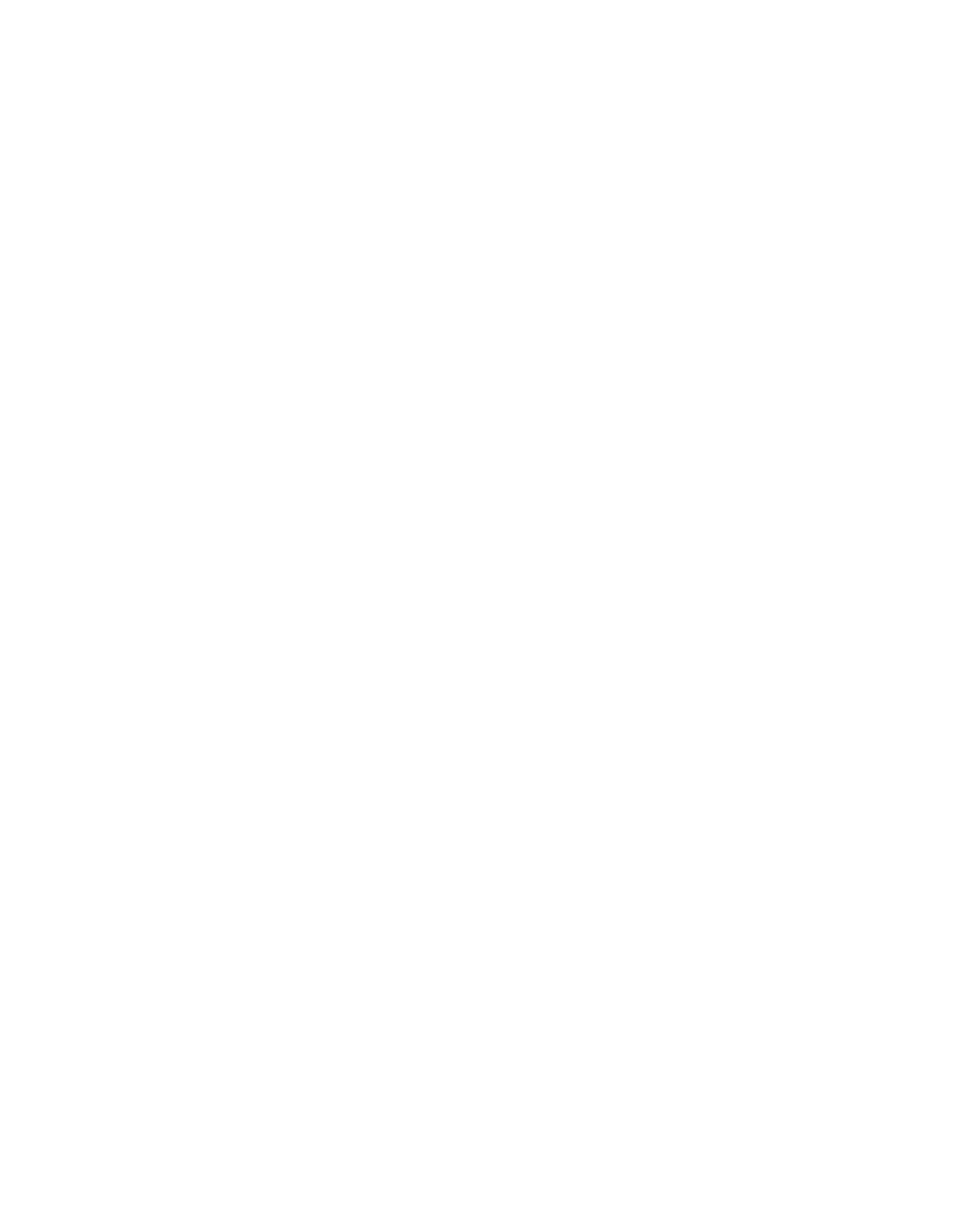### **October 14, 2017 Novice Men Classic Physique C**

| Athletes'<br><b>Number</b> | <b>Athletes' Name</b>  | <b>Place</b> |
|----------------------------|------------------------|--------------|
| 34                         | <b>Colby Gibson</b>    |              |
| 33                         | Clay Ardoin            | 2            |
| 36                         | Joseph Mohammadian     | 3            |
| 41                         | <b>Johnathan Goins</b> |              |
| 40                         | <b>Brent Cooper</b>    | 5            |
|                            |                        |              |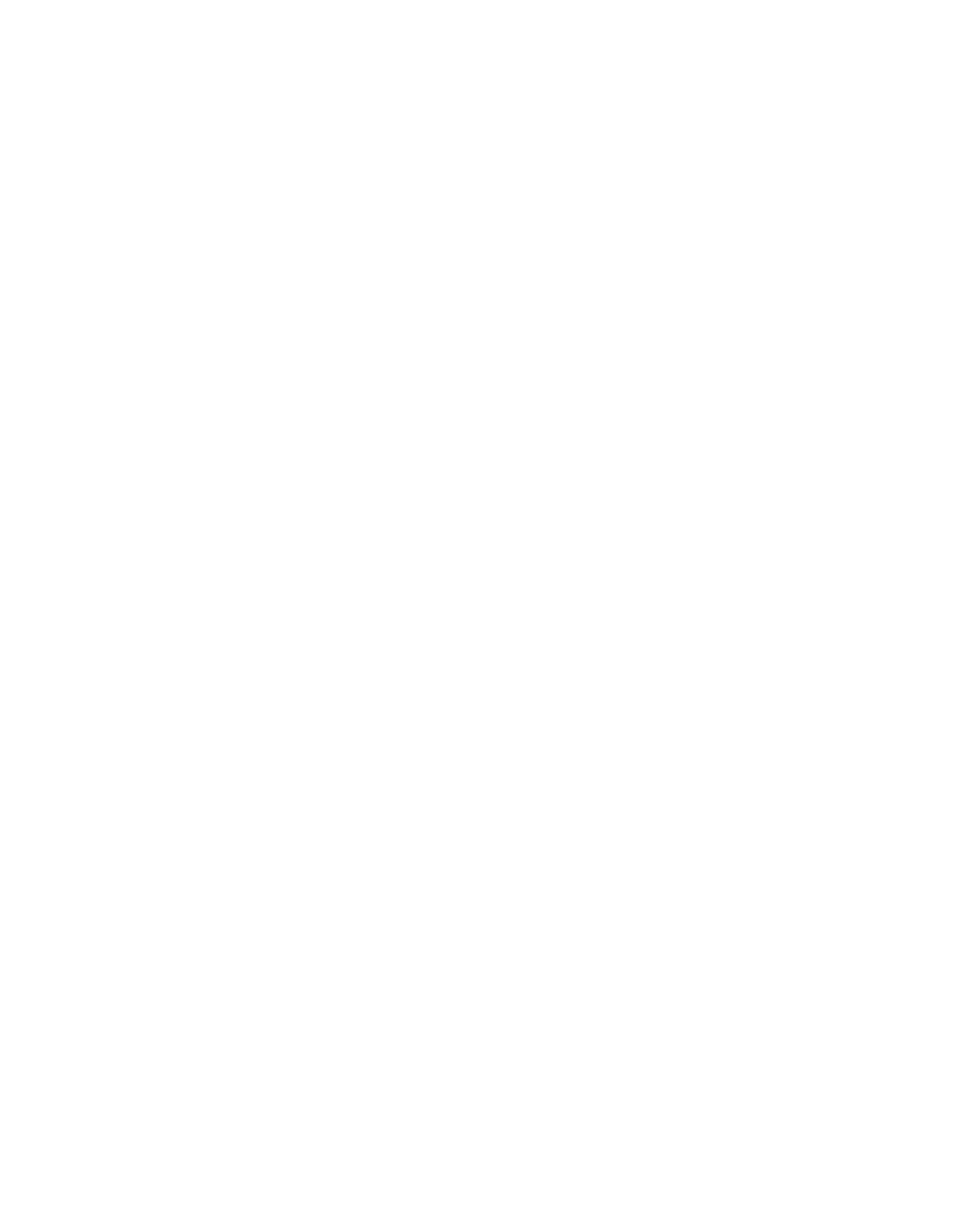# **John Sherman Muscle Beach DATE Women Open Physique A**

| Athletes'<br><b>Number</b> | <b>Athletes' Name</b> | <b>Place</b> |
|----------------------------|-----------------------|--------------|
| 21                         | <b>Vicky Tackett</b>  |              |
| 19                         | <b>Kim Chavez</b>     |              |
|                            |                       |              |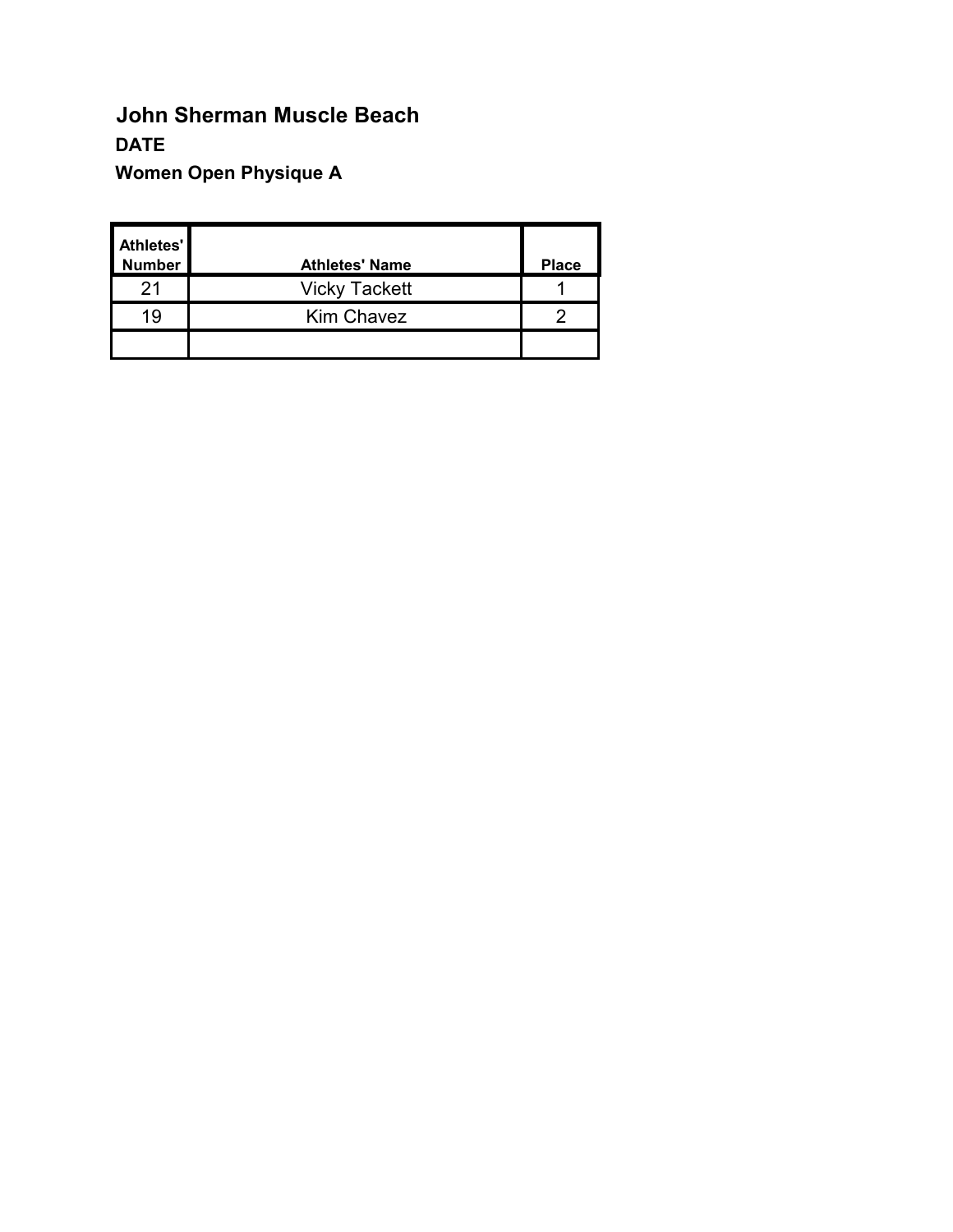# **John Sherman Muscle Beach DATE Women Open Physique B**

| Athletes'<br><b>Number</b> | <b>Athletes' Name</b> | <b>Place</b> |
|----------------------------|-----------------------|--------------|
| 22                         | Virginia Macon        |              |
| 20                         | <b>Kristina Love</b>  |              |
|                            |                       |              |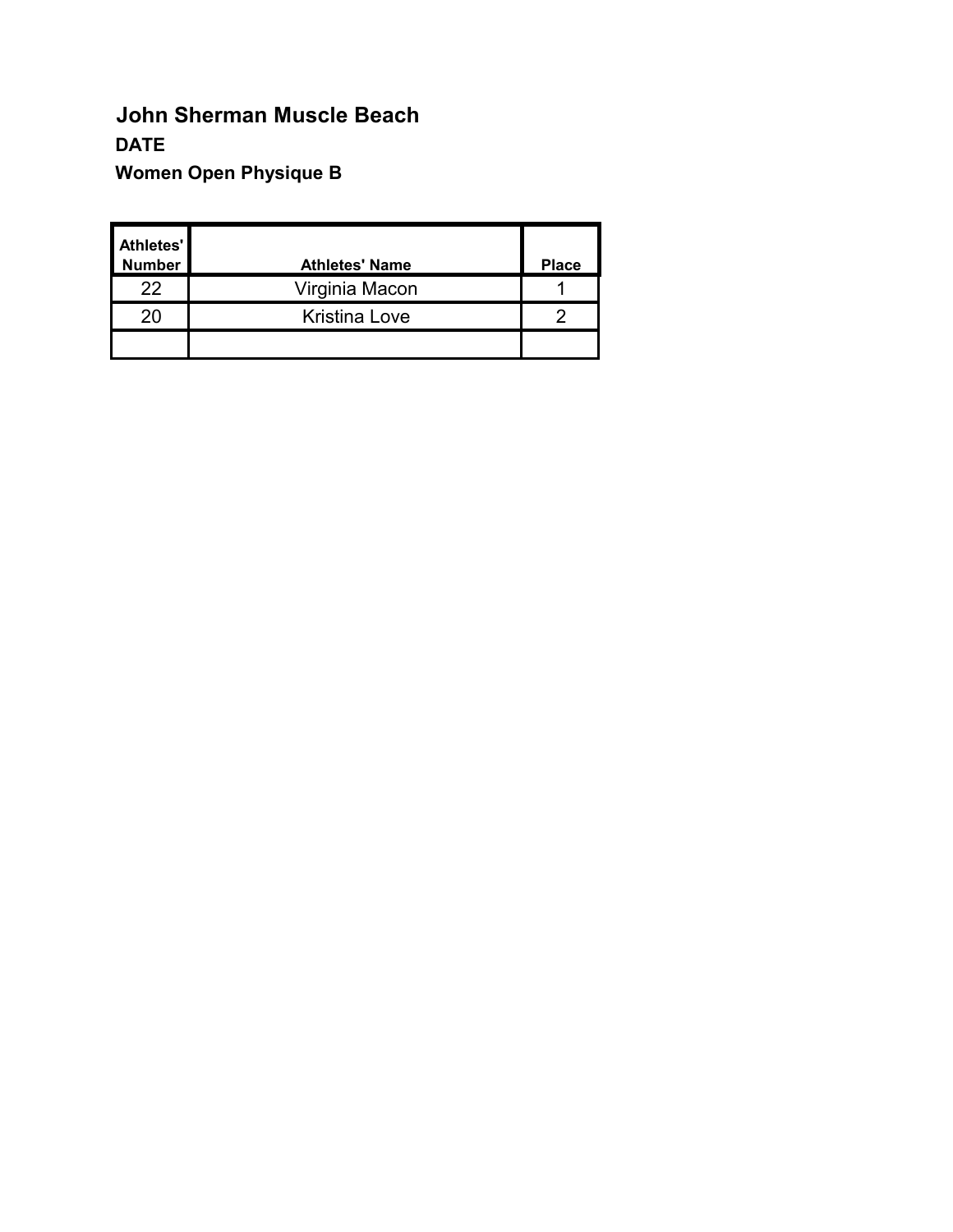### **Women Bodybuilding**

### **Masters (over 45)**

| Athletes'<br><b>Number</b> | <b>Athletes' Name</b> | <b>Place</b> |
|----------------------------|-----------------------|--------------|
| 21                         | <b>Vicky Tackett</b>  |              |
| 19                         | <b>Kim Chavez</b>     |              |
|                            |                       |              |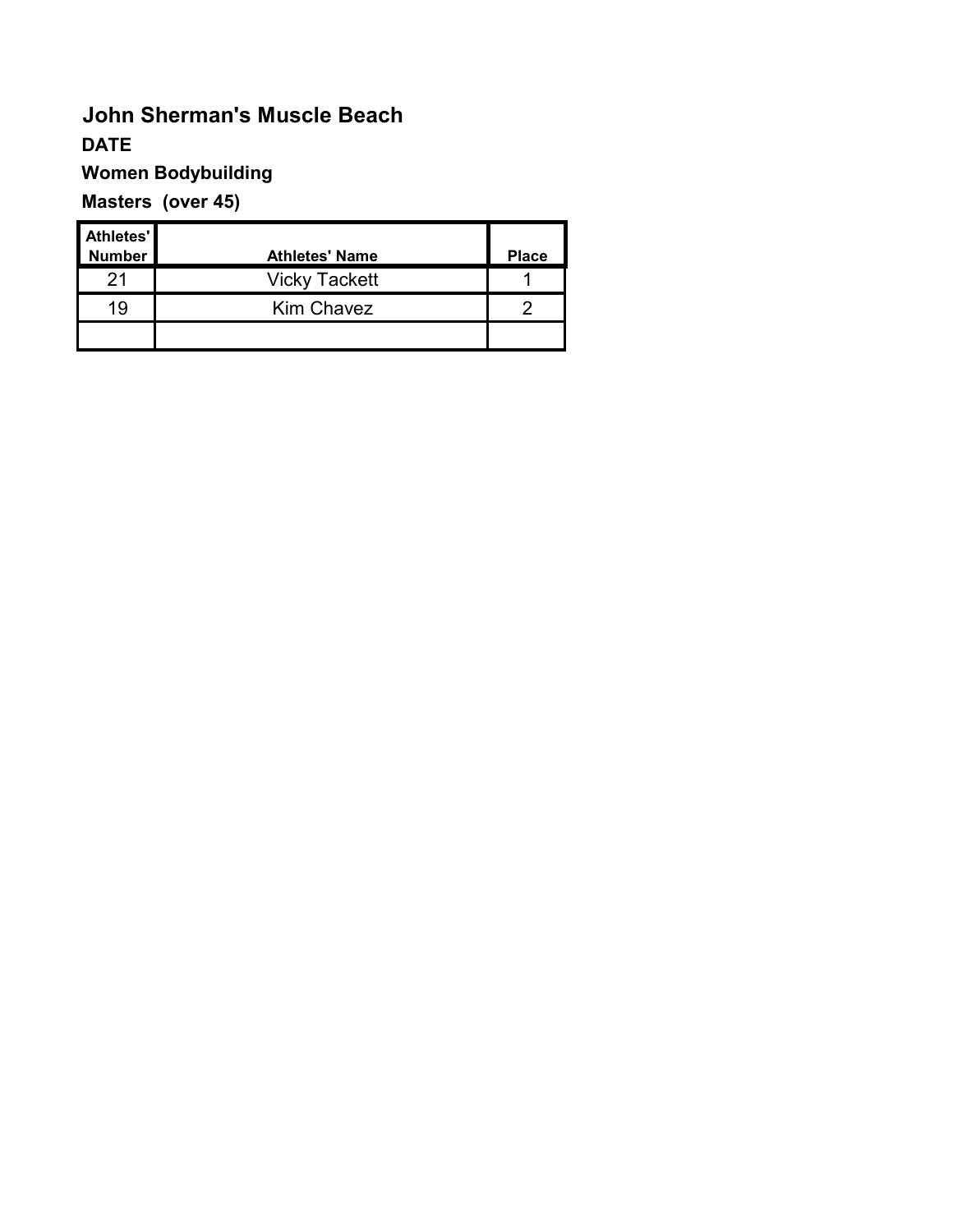**October 14, 2017 Men Bodybuilding Masters (over 35)**

| <b>Athletes'</b><br><b>Number</b> | <b>Athletes' Name</b>  | <b>Place</b> |
|-----------------------------------|------------------------|--------------|
| 8                                 | <b>Kevin Davis</b>     |              |
|                                   | <b>Harvey Franks</b>   | 2            |
| 9                                 | <b>Britt Lackey</b>    | 3            |
| 16                                | <b>Faire Aaron</b>     |              |
| 11                                | <b>Tommy Winthrop</b>  | 5            |
| 15                                | <b>Vairon Ponce</b>    | 6            |
| 14                                | <b>Robert Gonzales</b> |              |
|                                   |                        |              |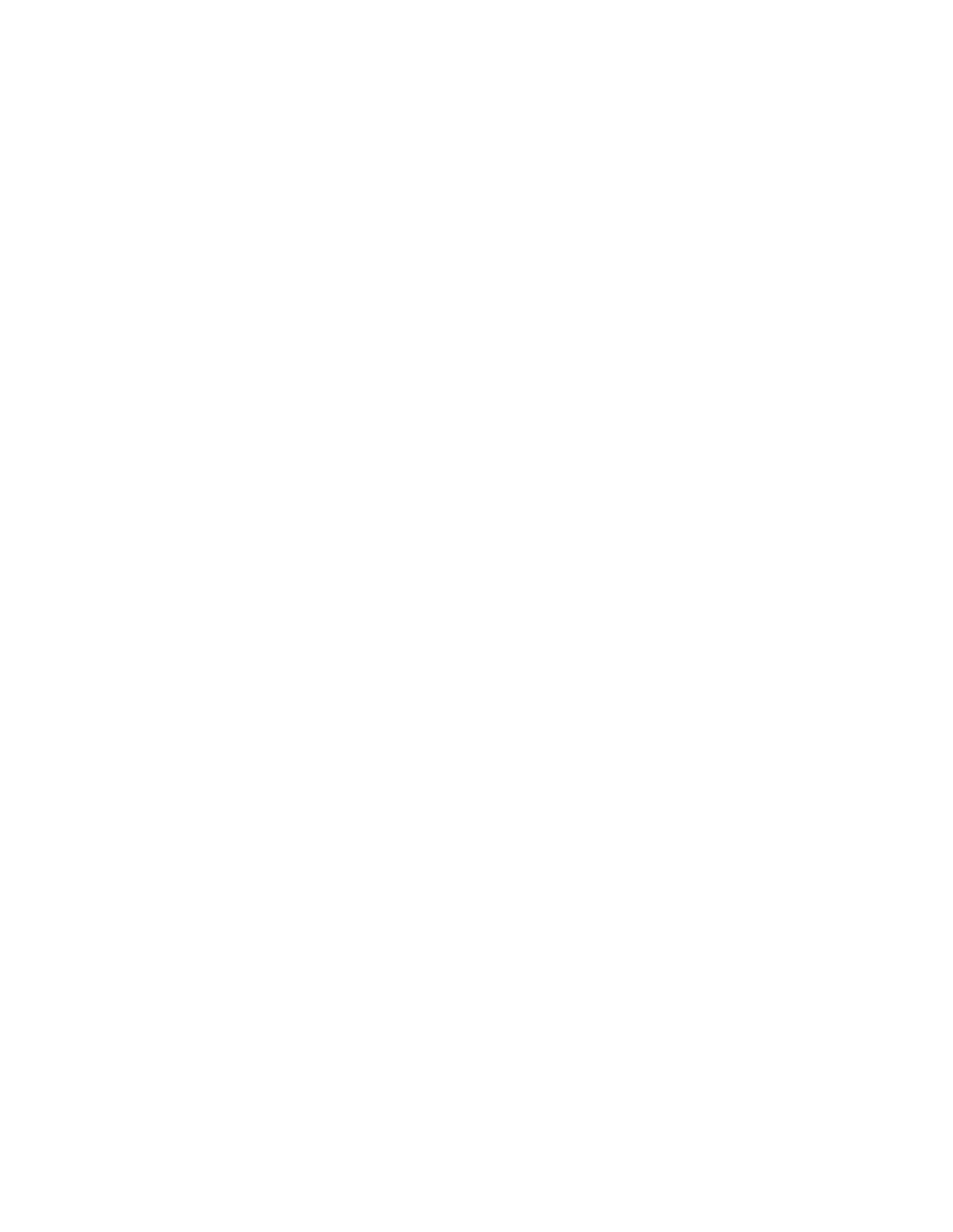#### **October 14, 2017 Men Bodybuilding Masters (over 50)**

| Athletes'<br><b>Number</b> | <b>Athletes' Name</b> | <b>Place</b> |
|----------------------------|-----------------------|--------------|
| 4                          | <b>Harvey Franks</b>  |              |
| 146                        | Paul Vinson           | 2            |
| 17                         | Harold Haymon         | 3            |
| 18                         | <b>Morris Massey</b>  |              |
|                            |                       |              |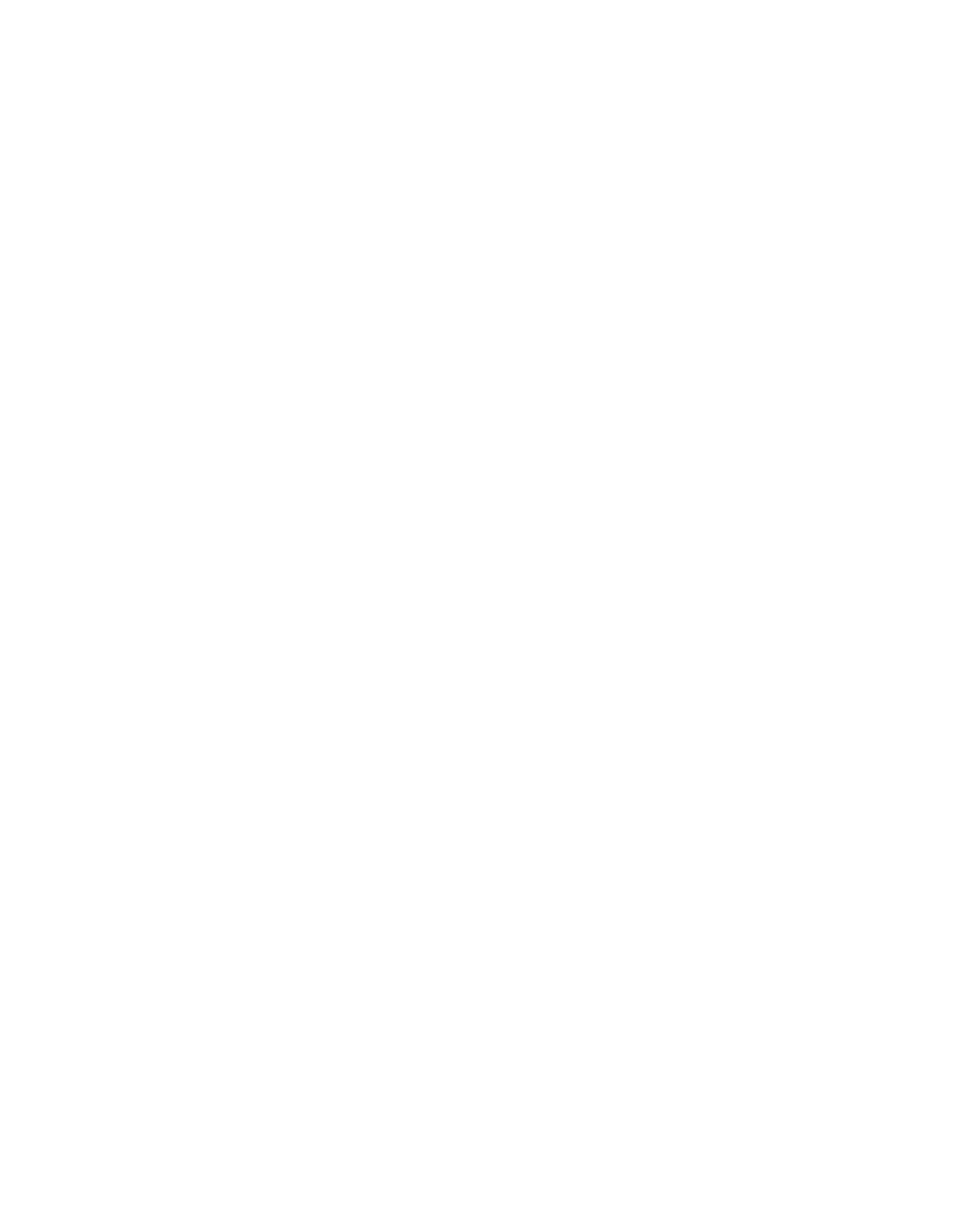#### **October 14, 2017 Men Bodybuilding**

**Novice Lightweight**

# **Athletes' Number Athletes' Name Place** 2 **Erick Ramirez** 1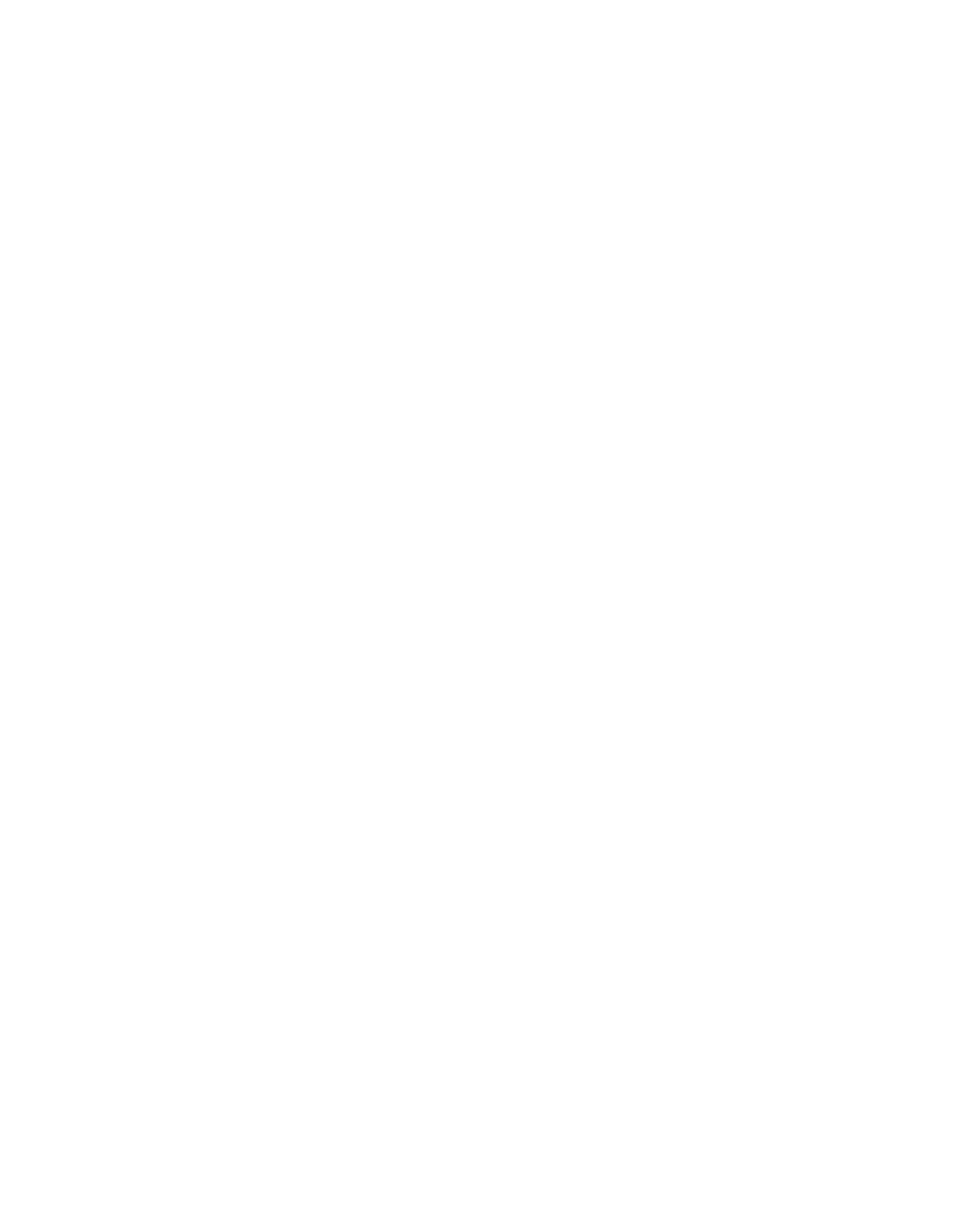### **October 14, 2017 Men Bodybuilding Novice Middleweight**

| Athletes'     |                       |              |
|---------------|-----------------------|--------------|
| <b>Number</b> | <b>Athletes' Name</b> | <b>Place</b> |
| 5             | Vernon Linden         |              |
|               | <b>Thomas Guillen</b> |              |
| 11            | <b>Tommy Winthrop</b> |              |
|               |                       |              |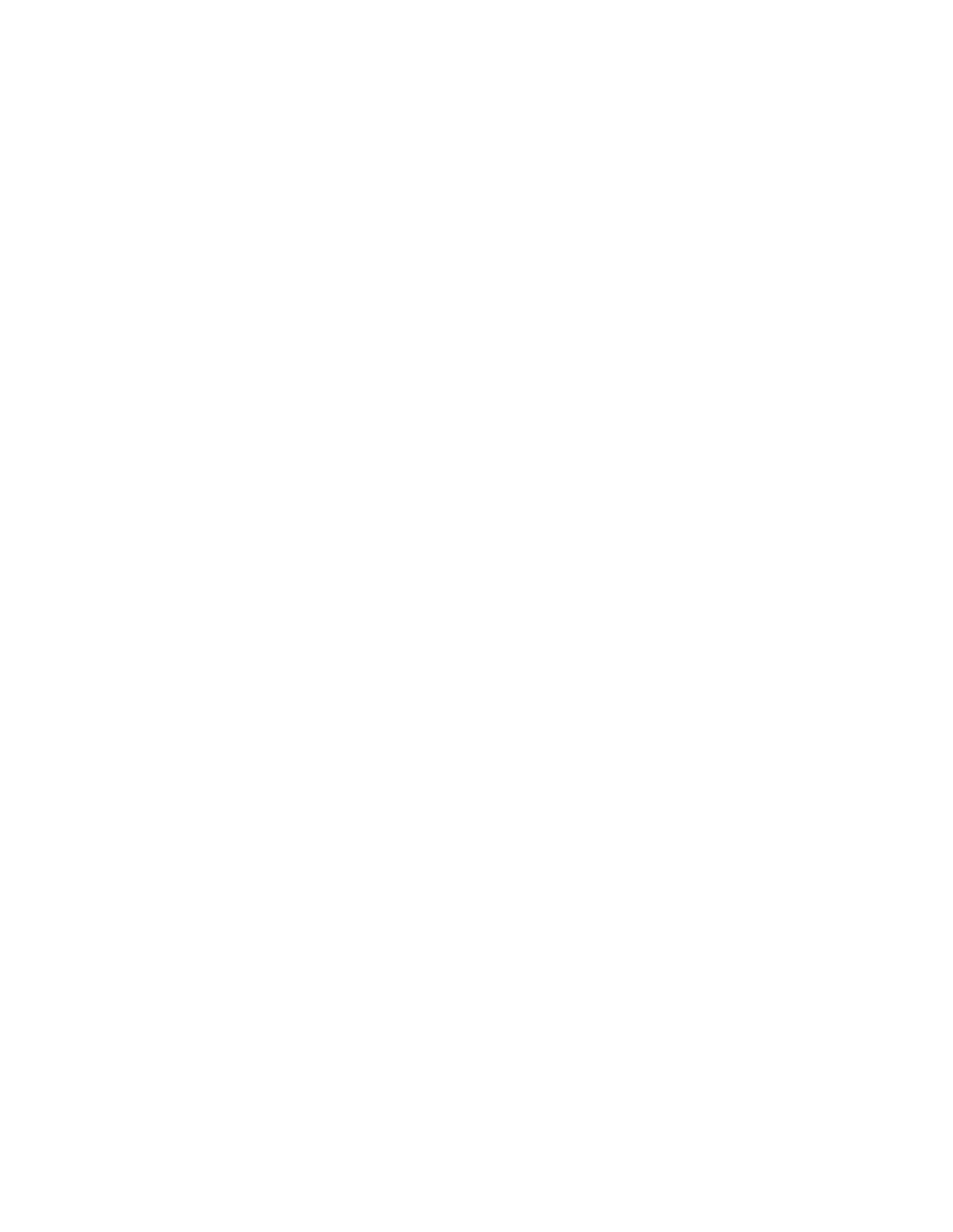#### **October 14, 2017**

### **Men Bodybuilding**

## **Novice Heavyweight**

| Athletes'     |                        |              |
|---------------|------------------------|--------------|
| <b>Number</b> | <b>Athletes' Name</b>  | <b>Place</b> |
| 15            | <b>Vairon Ponce</b>    |              |
| 14            | <b>Robert Gonzales</b> |              |
|               |                        |              |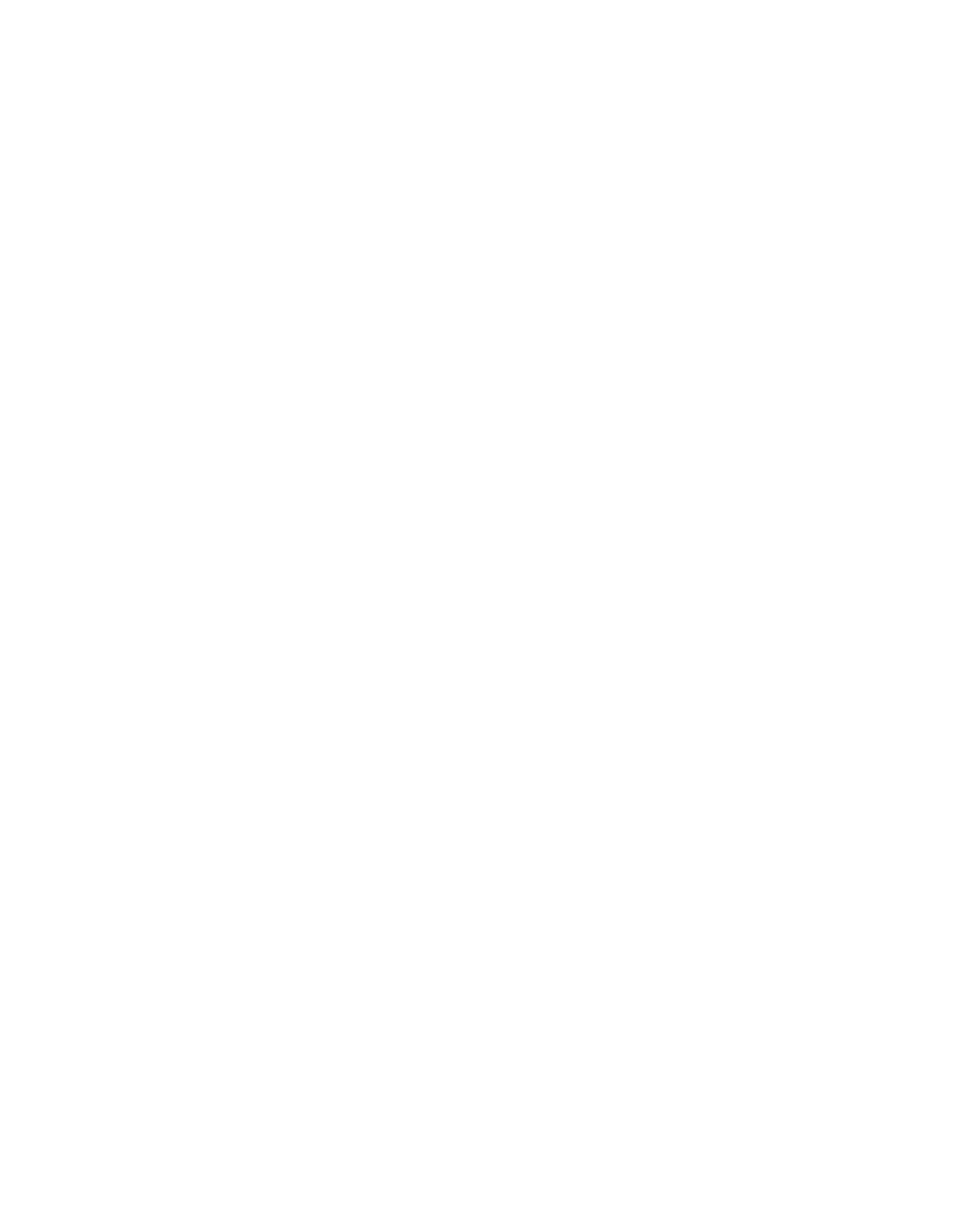### **October 14, 2017 Men Bodybuilding Open Lightweight**

| Athletes'     |                        |              |
|---------------|------------------------|--------------|
| <b>Number</b> | <b>Athletes' Name</b>  | <b>Place</b> |
|               | <b>Brandon Guillen</b> |              |
| ∩             | <b>Erick Ramirez</b>   |              |
|               |                        |              |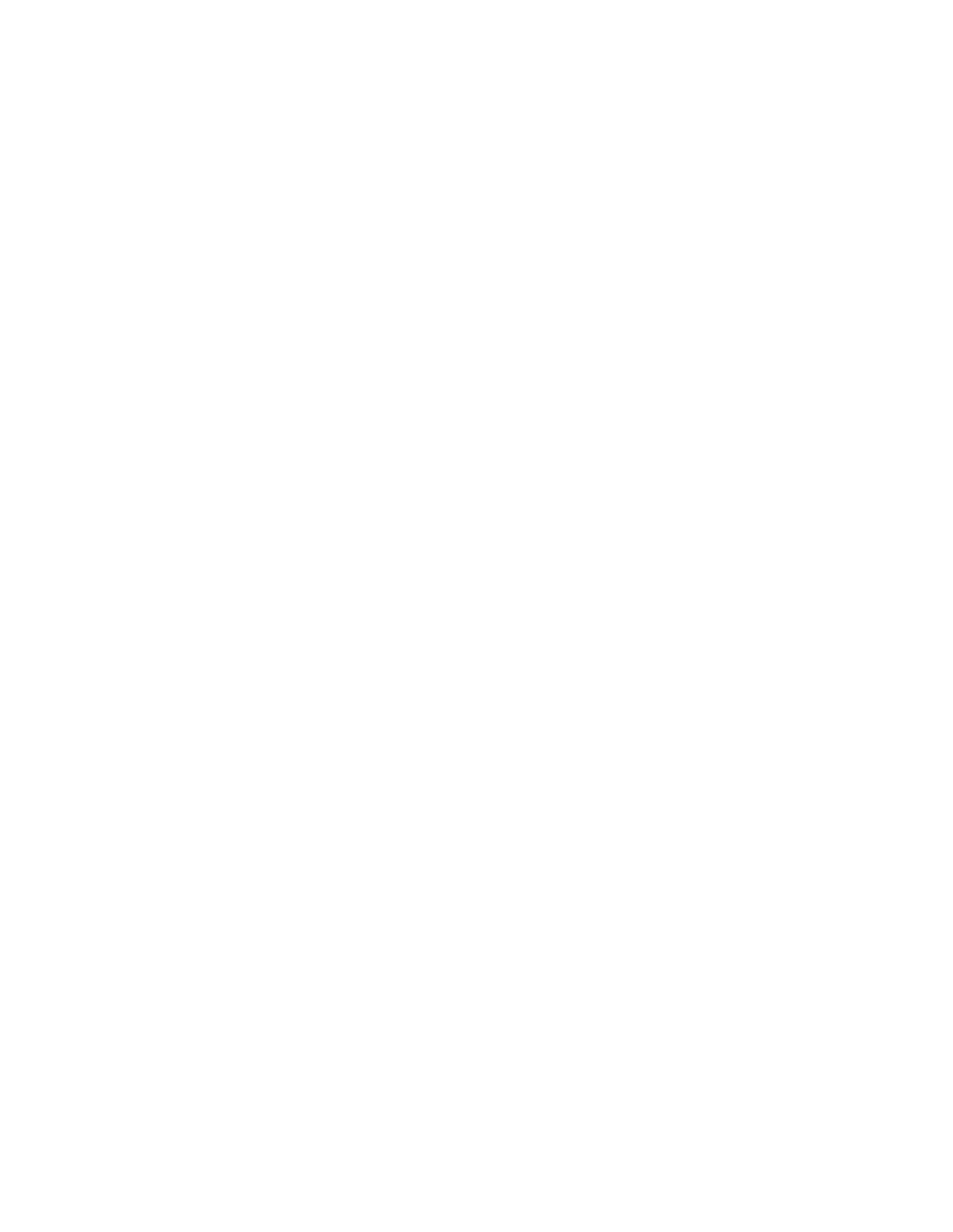**Men Bodybuilding**

## **Open Middleweight**

| Athletes'<br><b>Number</b> | <b>Athletes' Name</b> | <b>Place</b> |
|----------------------------|-----------------------|--------------|
| 8                          | <b>Kevin Davis</b>    |              |
| 4                          | <b>Harvey Franks</b>  |              |
| 3                          | Dwayne Cunningham     | ว            |
|                            |                       |              |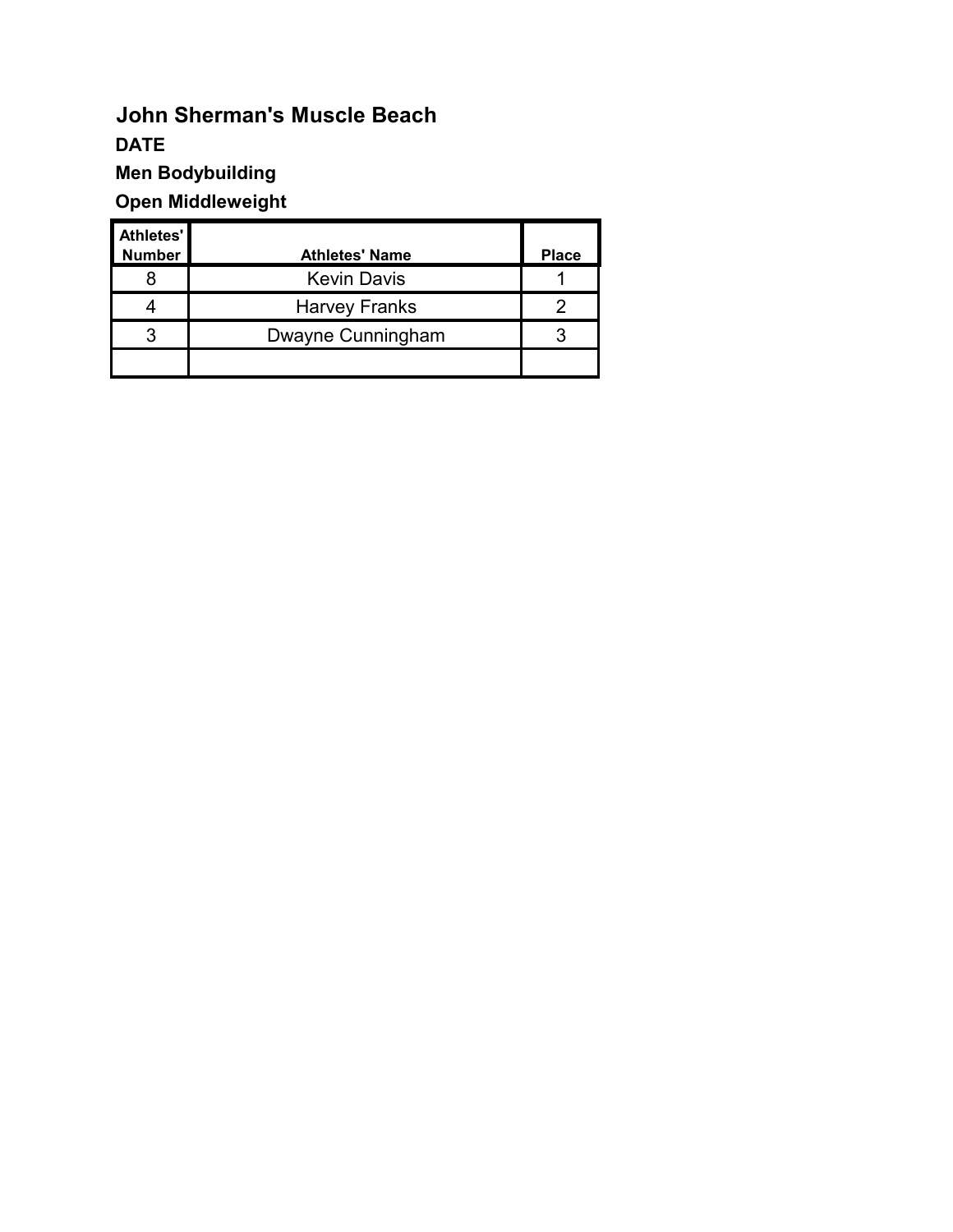**Men Bodybuilding**

**Open Light Heavyweight**

| Athletes'     |                         |              |
|---------------|-------------------------|--------------|
| <b>Number</b> | <b>Athletes' Name</b>   | <b>Place</b> |
| 6             | <b>Terrell Bundrige</b> |              |
| 156           | <b>Carlos Benavides</b> |              |
| 5             | Vernon Linden           | 3            |
|               | <b>Thomas Guillen</b>   |              |
|               |                         |              |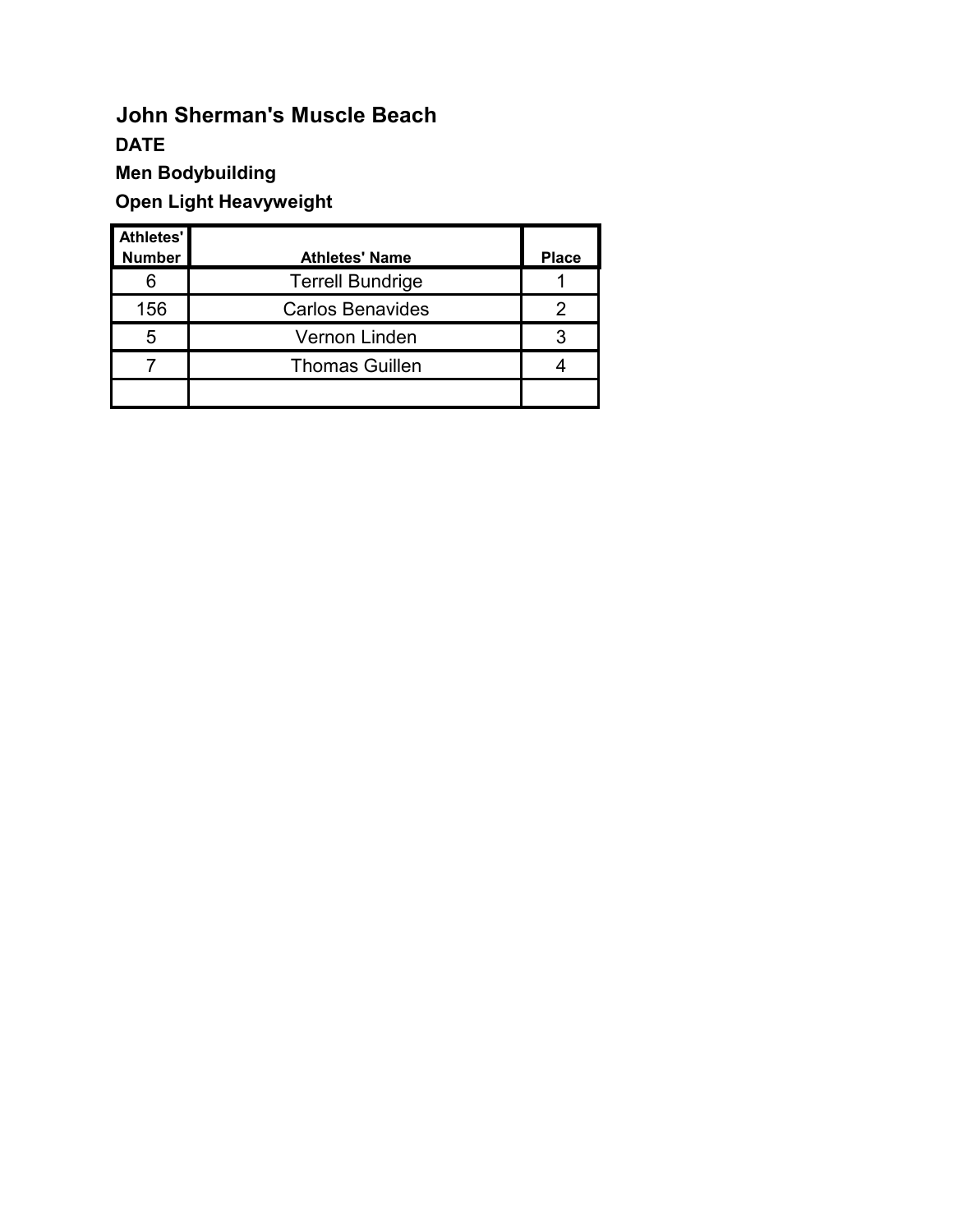**Men Bodybuilding**

**Open Heavyweight**

| <b>Athletes'</b> |                       |              |
|------------------|-----------------------|--------------|
| <b>Number</b>    | <b>Athletes' Name</b> | <b>Place</b> |
| 9                | <b>Britt Lackey</b>   |              |
|                  |                       |              |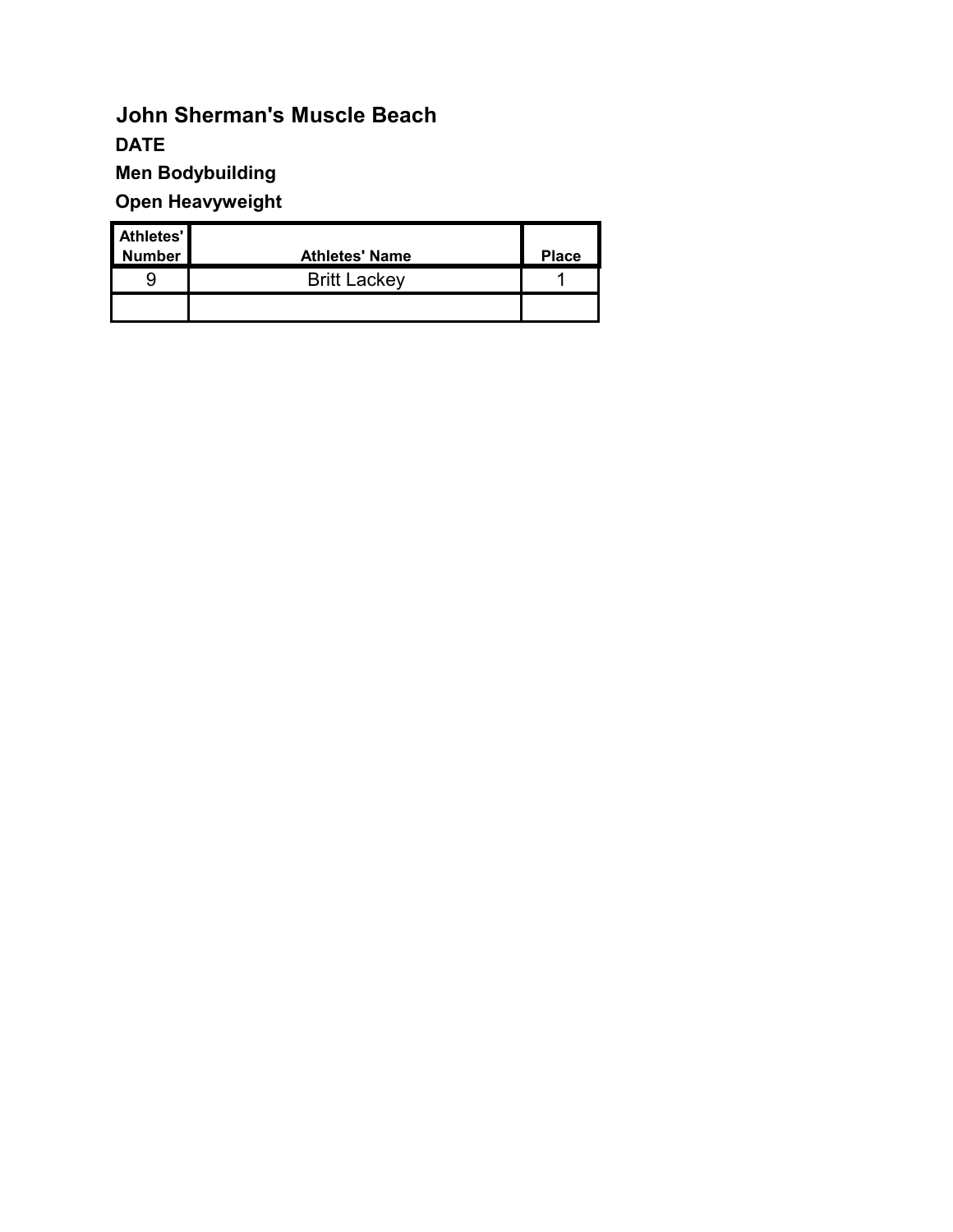**Men Bodybuilding**

**Open Super Heavyweight**

| <b>Athletes'</b> |                       |              |
|------------------|-----------------------|--------------|
| <b>Number</b>    | <b>Athletes' Name</b> | <b>Place</b> |
| 10               | Joey Macon            |              |
|                  |                       |              |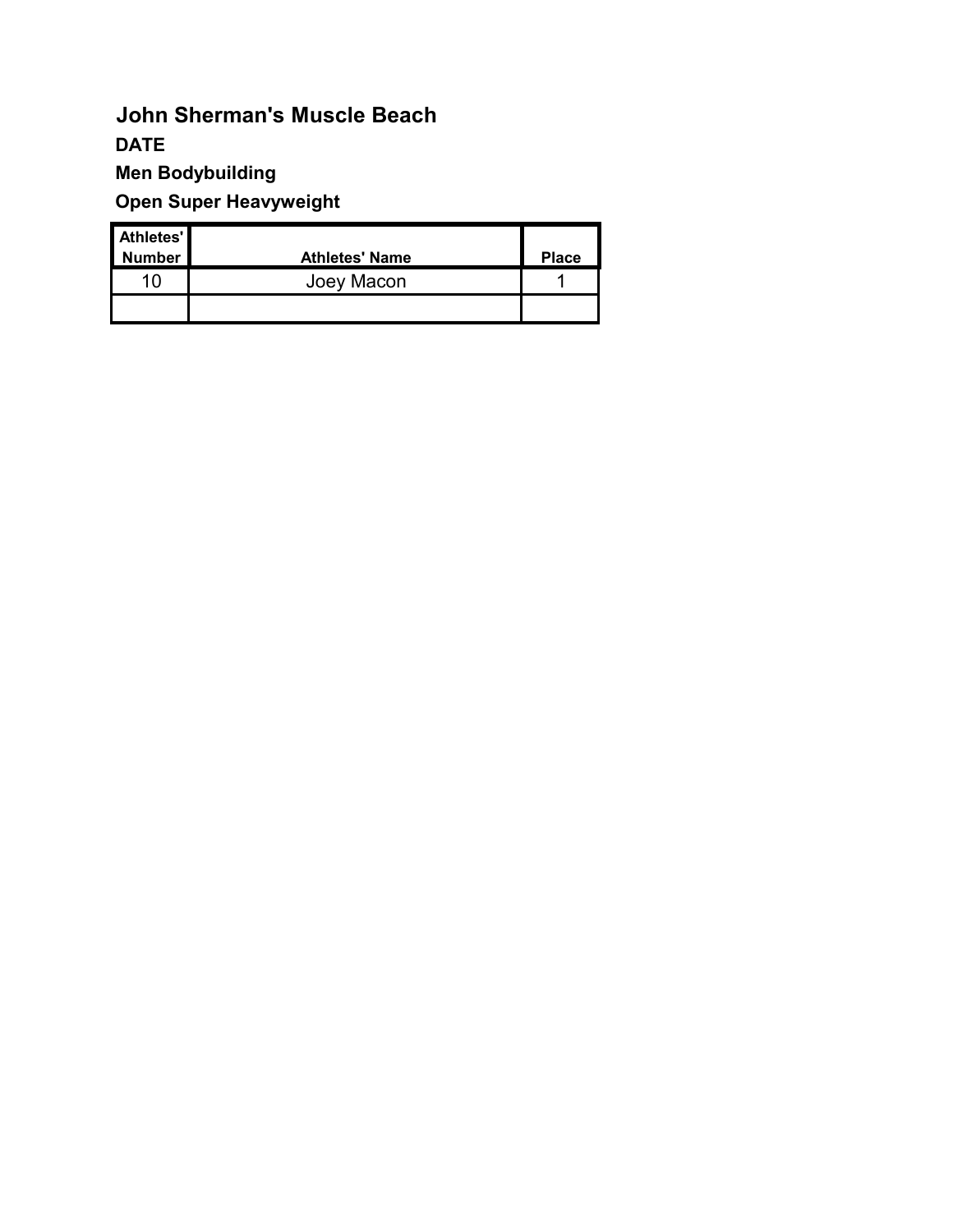# **John Sherman's Muscle Beach DATE Open Male Physique A**

| Athletes'     |                           |              |
|---------------|---------------------------|--------------|
| <b>Number</b> | <b>Athletes' Name</b>     | <b>Place</b> |
| 48            | <b>Estephan Fernandez</b> |              |
| 49            | <b>James Barnett</b>      |              |
| 46            | <b>Matthew Mancuso</b>    | 3            |
|               |                           |              |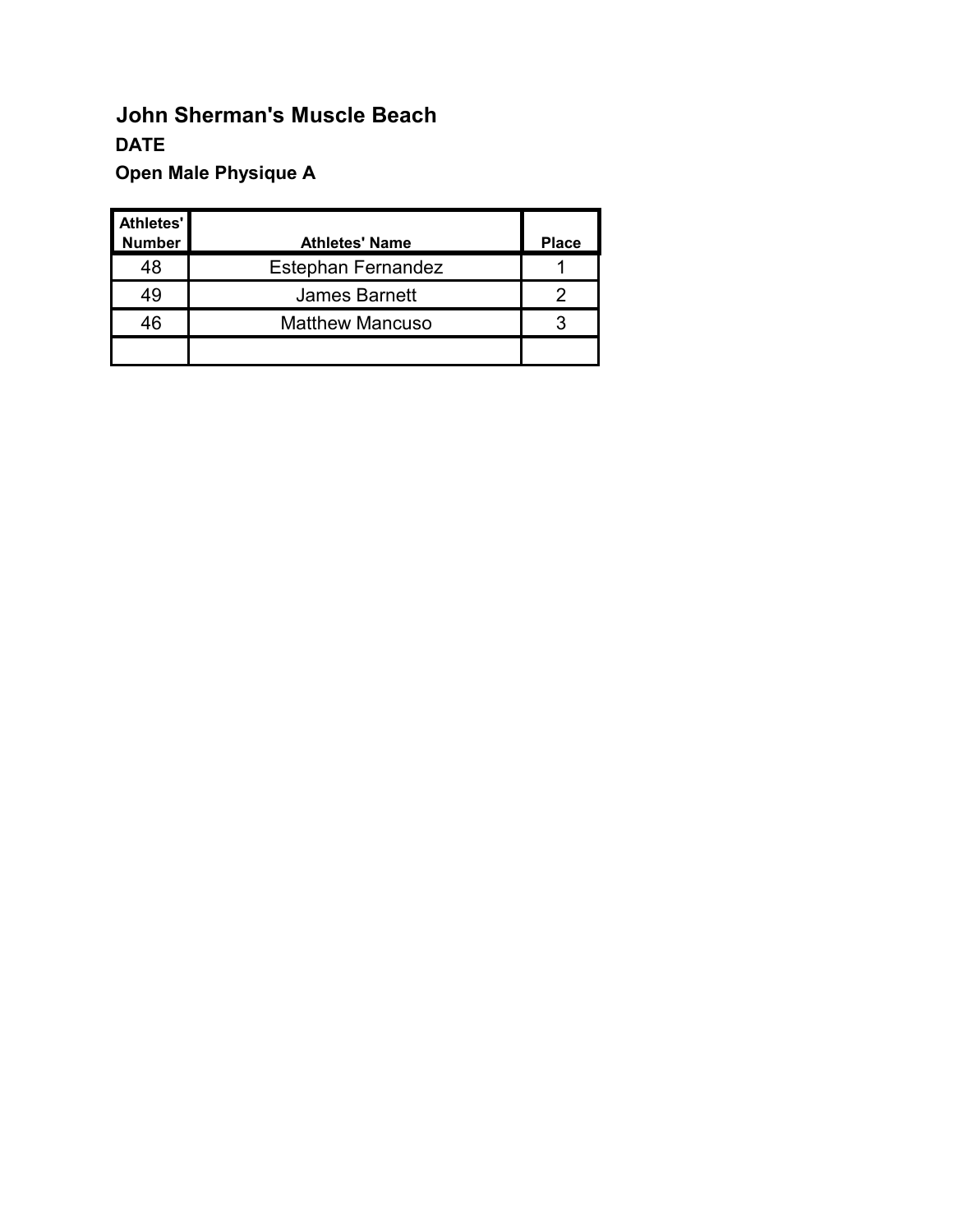### **Open Male Physique B**

| Athletes'     |                       |                |
|---------------|-----------------------|----------------|
| <b>Number</b> | <b>Athletes' Name</b> | <b>Place</b>   |
| 47            | Chibueze Anyasor      |                |
| 61            | <b>Taylor Price</b>   | $\overline{2}$ |
| 55            | Jordan Reyes          | 3              |
| 51            | <b>Anthony Taylor</b> | 4              |
| 32            | <b>Thomas Cole</b>    | 5              |
| 58            | <b>Justin Guynes</b>  | 6              |
| 60            | Pablo Armendariz      | 7              |
| 59            | Khaled Alqahtani      | 8              |
| 53            | <b>Jared Hall</b>     | 9              |
| 63            | Noureldin Mazloum     | 10             |
| 52            | Fernando Lara         | 11             |
|               |                       |                |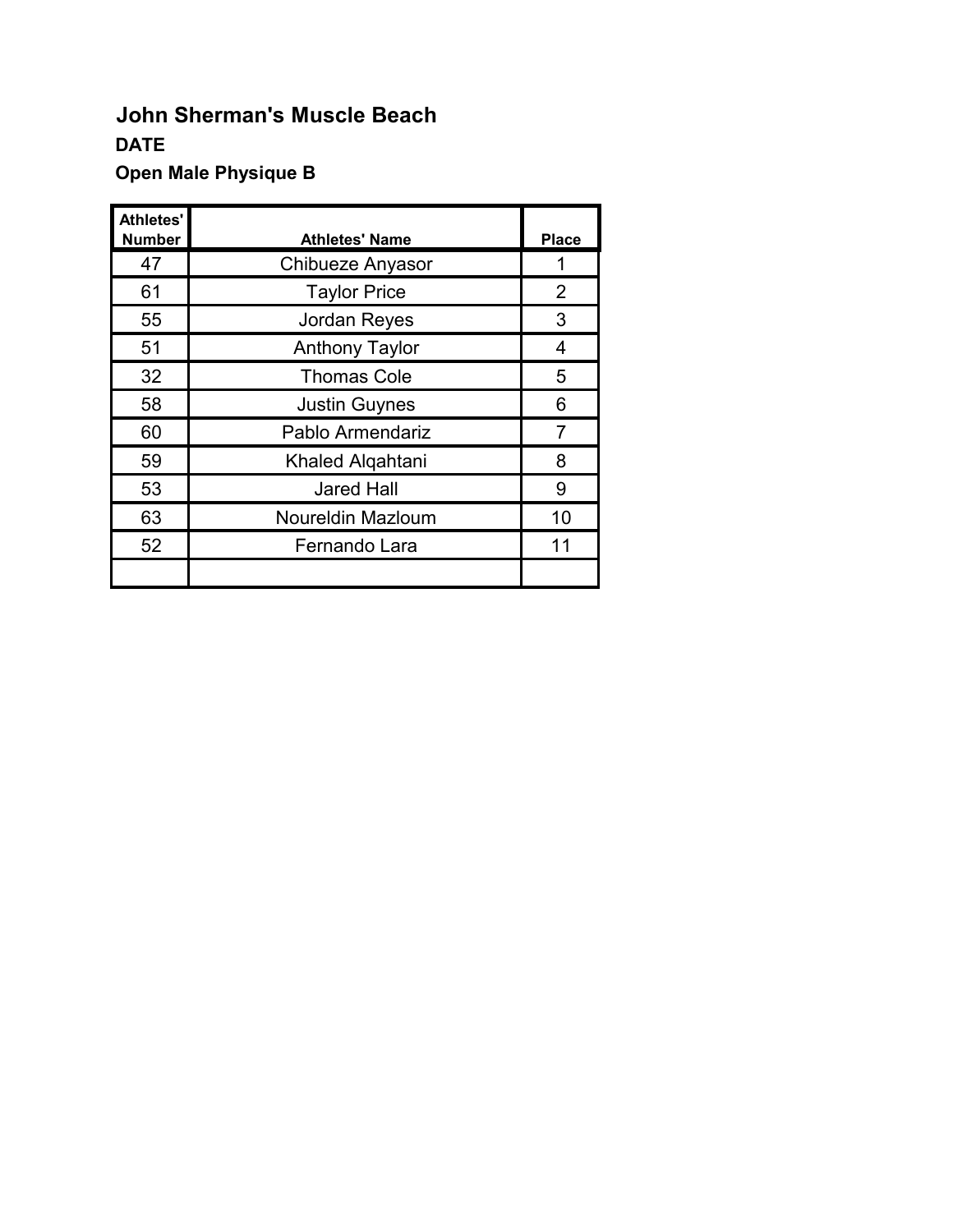# **Open Male Physique D**

| Athletes'<br><b>Number</b> | <b>Athletes' Name</b> | <b>Place</b> |
|----------------------------|-----------------------|--------------|
| 64                         | Sean Irwin            |              |
| 67                         | Lecester Tezeno       | 2            |
| 43                         | Jason Rodger          | 3            |
| 37                         | <b>Tray Vidaurri</b>  |              |
|                            |                       |              |
|                            |                       |              |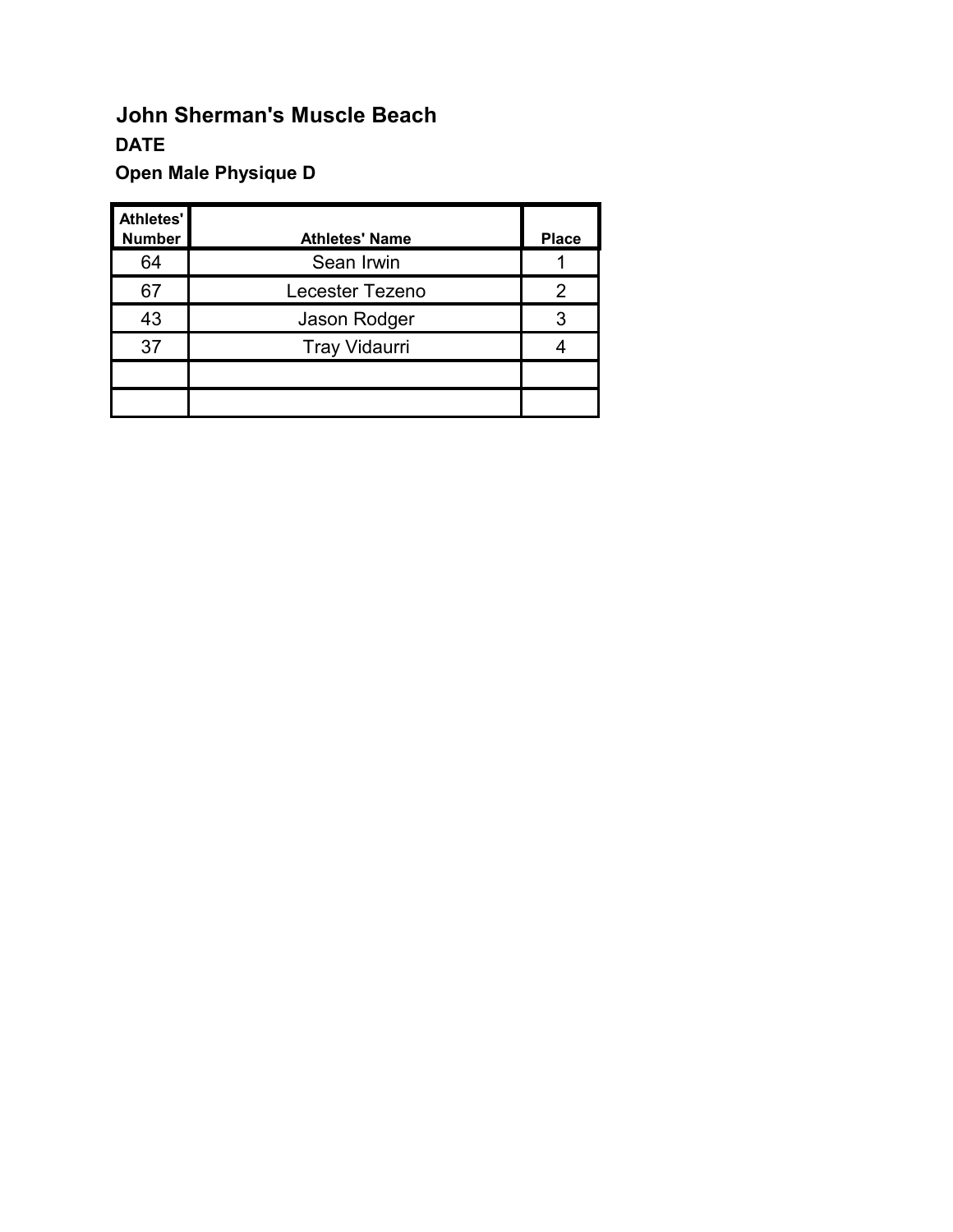# **John Sherman's Muscle Beach DATE OPEN MALE PHYSIQUE E**

| Athletes'<br><b>Number</b> | <b>Athletes' Name</b>      | <b>Place</b> |
|----------------------------|----------------------------|--------------|
| 71                         | <b>Walter Woodley</b>      |              |
| 68                         | <b>Terry Asher Moncada</b> | 2            |
| 65                         | <b>Dillon Hopkinson</b>    | 3            |
| 66                         | <b>Jesse Huerta</b>        |              |
|                            |                            |              |
|                            |                            |              |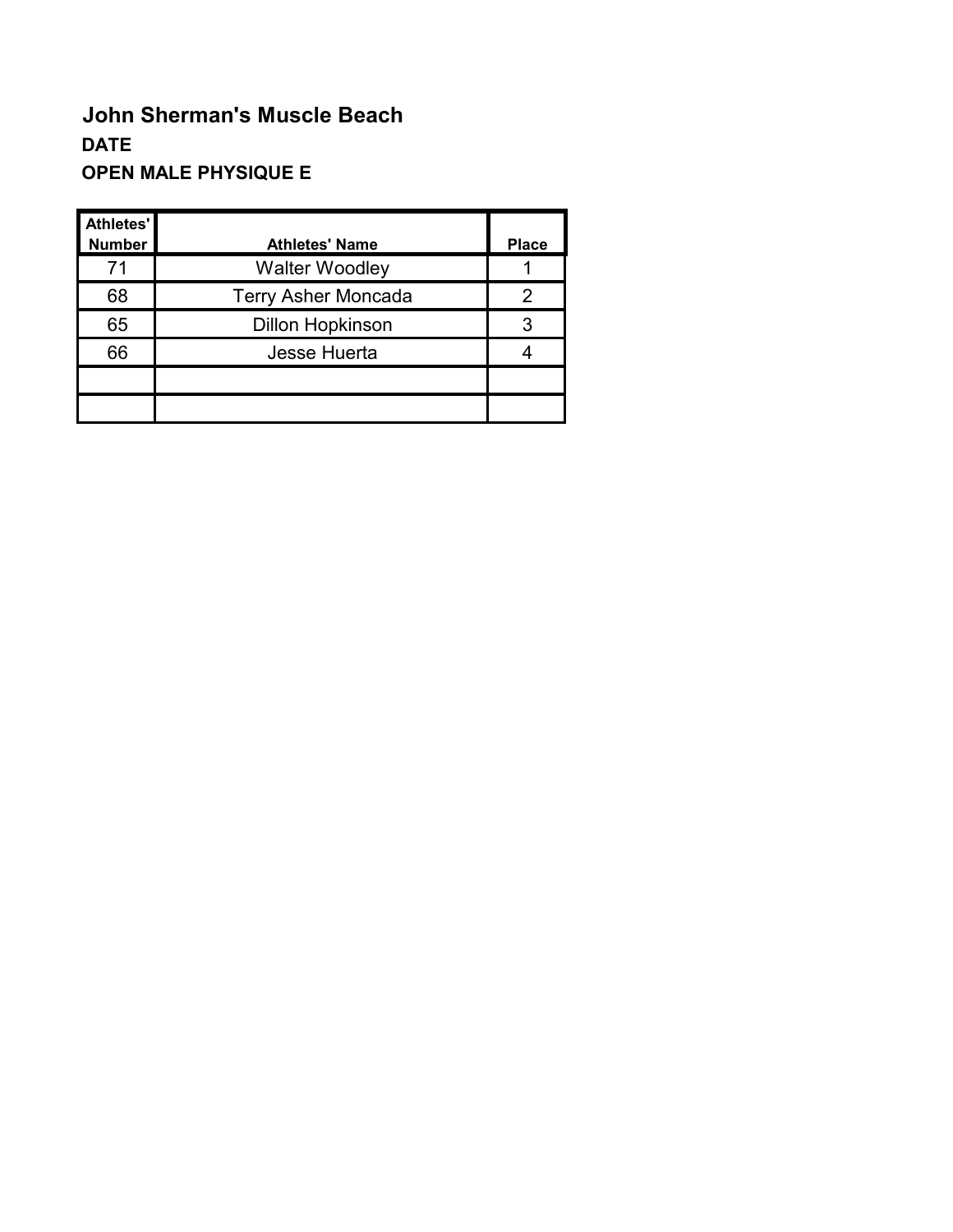# **John Sherman's Muscle Beach DATE OPEN MALE PHYSIQUE F**

| Athletes'<br>Number | <b>Athletes' Name</b> | <b>Place</b> |
|---------------------|-----------------------|--------------|
|                     | <b>Mike Lewis</b>     |              |
|                     |                       |              |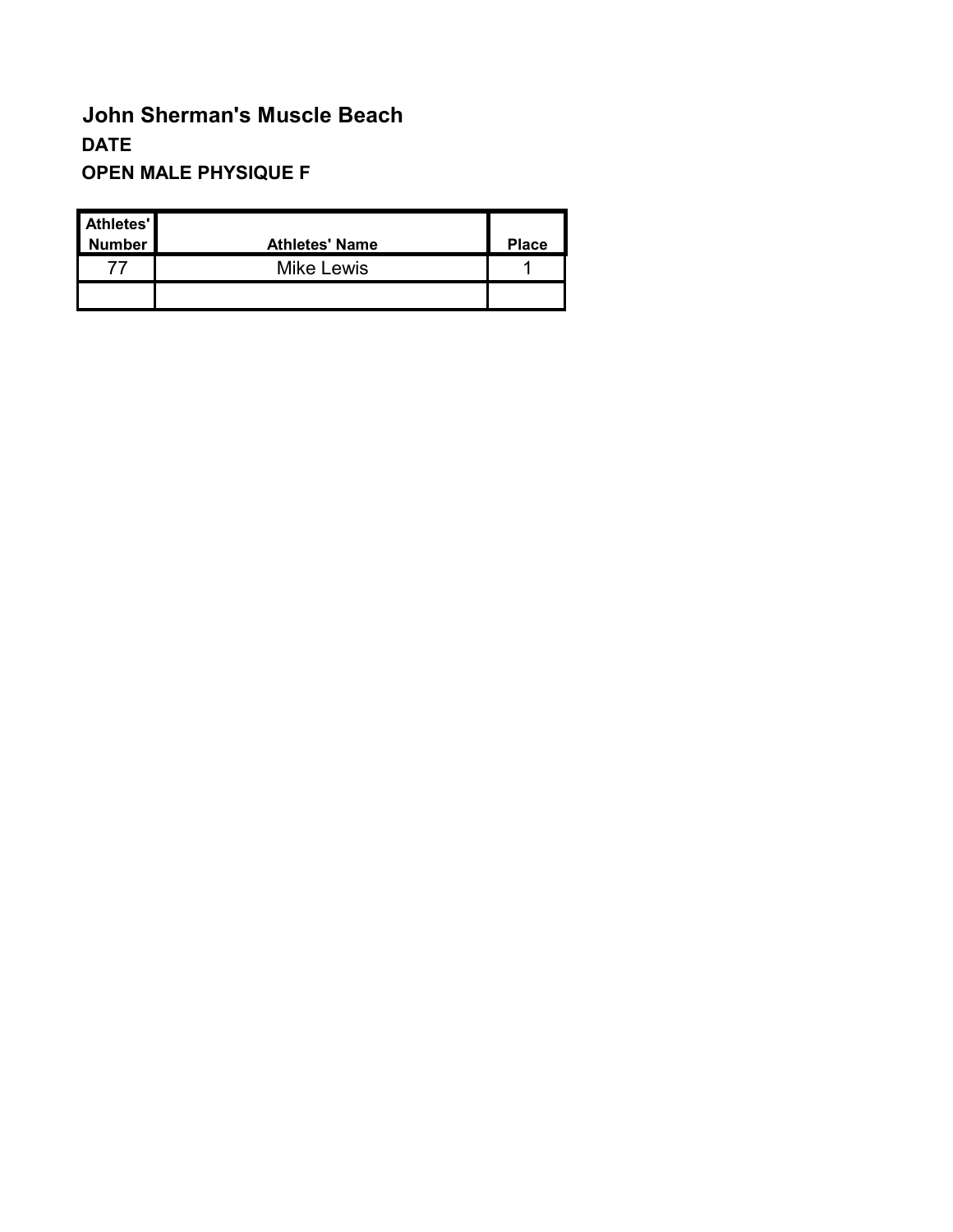## **John Sherman's Muscle Beach DATE**

## **Men Physique Masters (over 35)**

| Athletes'<br><b>Number</b> | <b>Athletes' Name</b> | <b>Place</b> |
|----------------------------|-----------------------|--------------|
| 49                         | <b>James Barnett</b>  |              |
| 66                         | Jesse Huerta          | 2            |
| 72                         | Angel Acosta          | 3            |
| 78                         | <b>Gary Allen</b>     |              |
| 37                         | <b>Tray Vidaurri</b>  | 5            |
|                            |                       |              |
|                            |                       |              |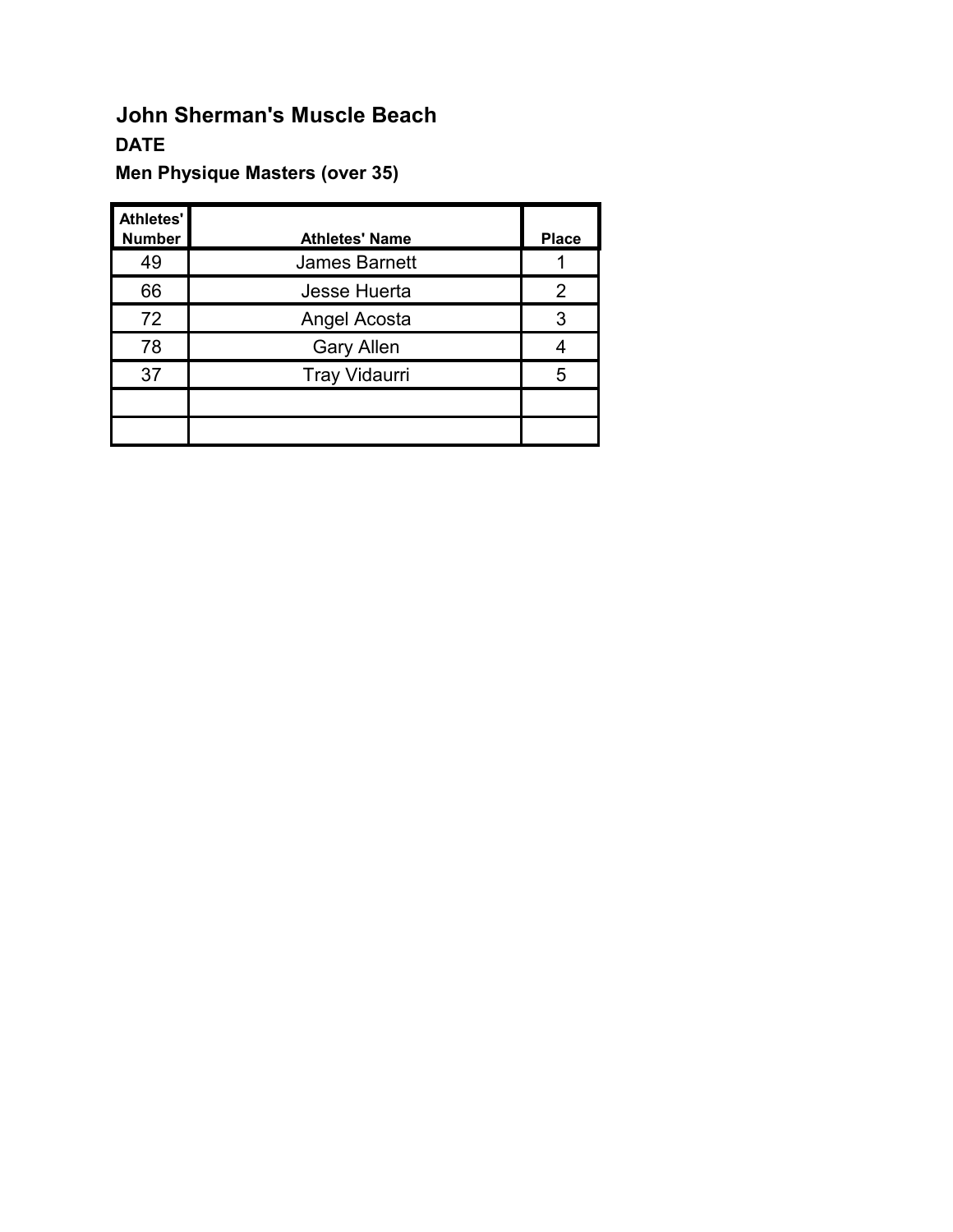# **John Sherman's Muscle Beach DATE**

## **Master Male Physique (over 45)**

| Athletes'<br><b>Number</b> | <b>Athletes' Name</b> | <b>Place</b> |
|----------------------------|-----------------------|--------------|
| 75                         | <b>Marcus Carew</b>   |              |
| 63                         | Noureldin Mazloum     | 2            |
| 147                        | <b>Kenneth Nero</b>   | 3            |
| 79                         | <b>Mark Harken</b>    |              |
|                            |                       |              |
|                            |                       |              |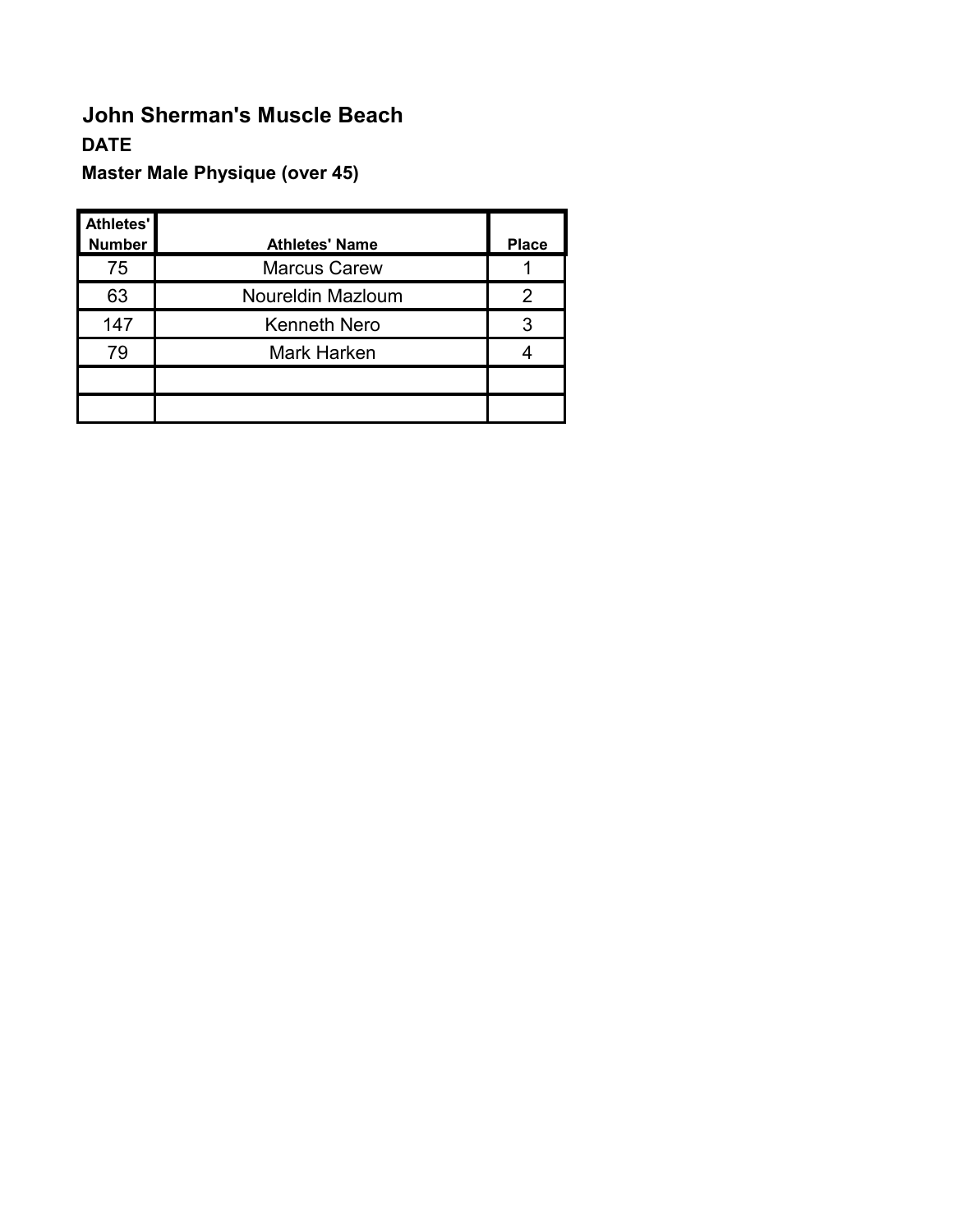# **John Sherman's Muscle Beach DATE Novice Male Physique A**

| Athletes'<br><b>Number</b> | <b>Athletes' Name</b>  | <b>Place</b> |
|----------------------------|------------------------|--------------|
| 46                         | <b>Matthew Mancuso</b> |              |
| 74                         | <b>Ryan Baker</b>      |              |
|                            |                        |              |
|                            |                        |              |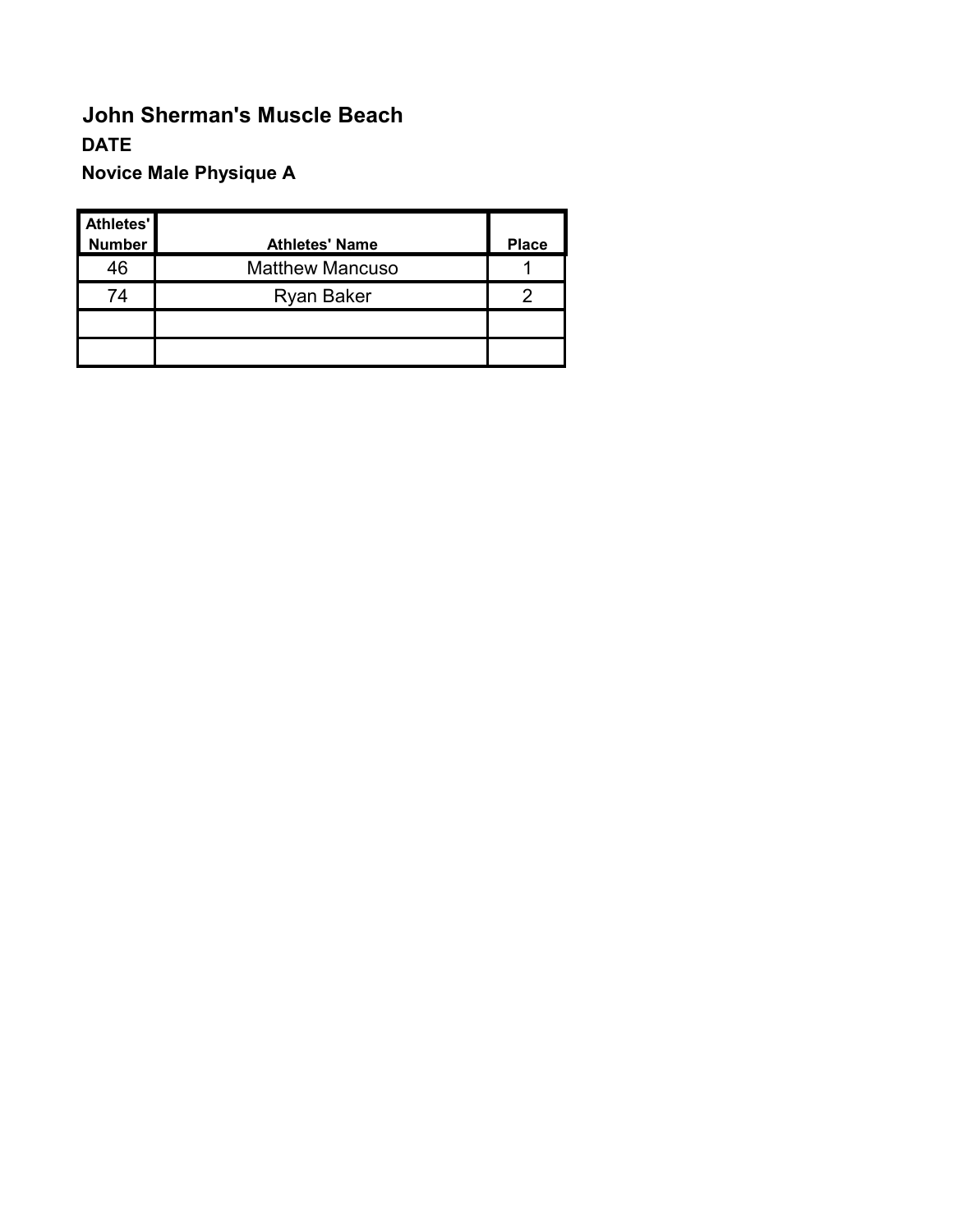# **John Sherman's Muscle Beach DATE Novice Male Physique B**

| <b>Athletes'</b><br><b>Number</b> | <b>Athletes' Name</b> | <b>Place</b> |
|-----------------------------------|-----------------------|--------------|
| 47                                | Chibueze Anyasor      |              |
| 51                                | <b>Anthony Taylor</b> | 2            |
| 58                                | <b>Justin Guynes</b>  | 3            |
| 59                                | Khaled Alqahtani      | 4            |
| 72                                | Angel Acosta          | 5            |
| 60                                | Pablo Armendariz      | 6            |
| 53                                | <b>Jared Hall</b>     | 7            |
| 75                                | <b>Marcus Carew</b>   | 8            |
|                                   |                       |              |
|                                   |                       |              |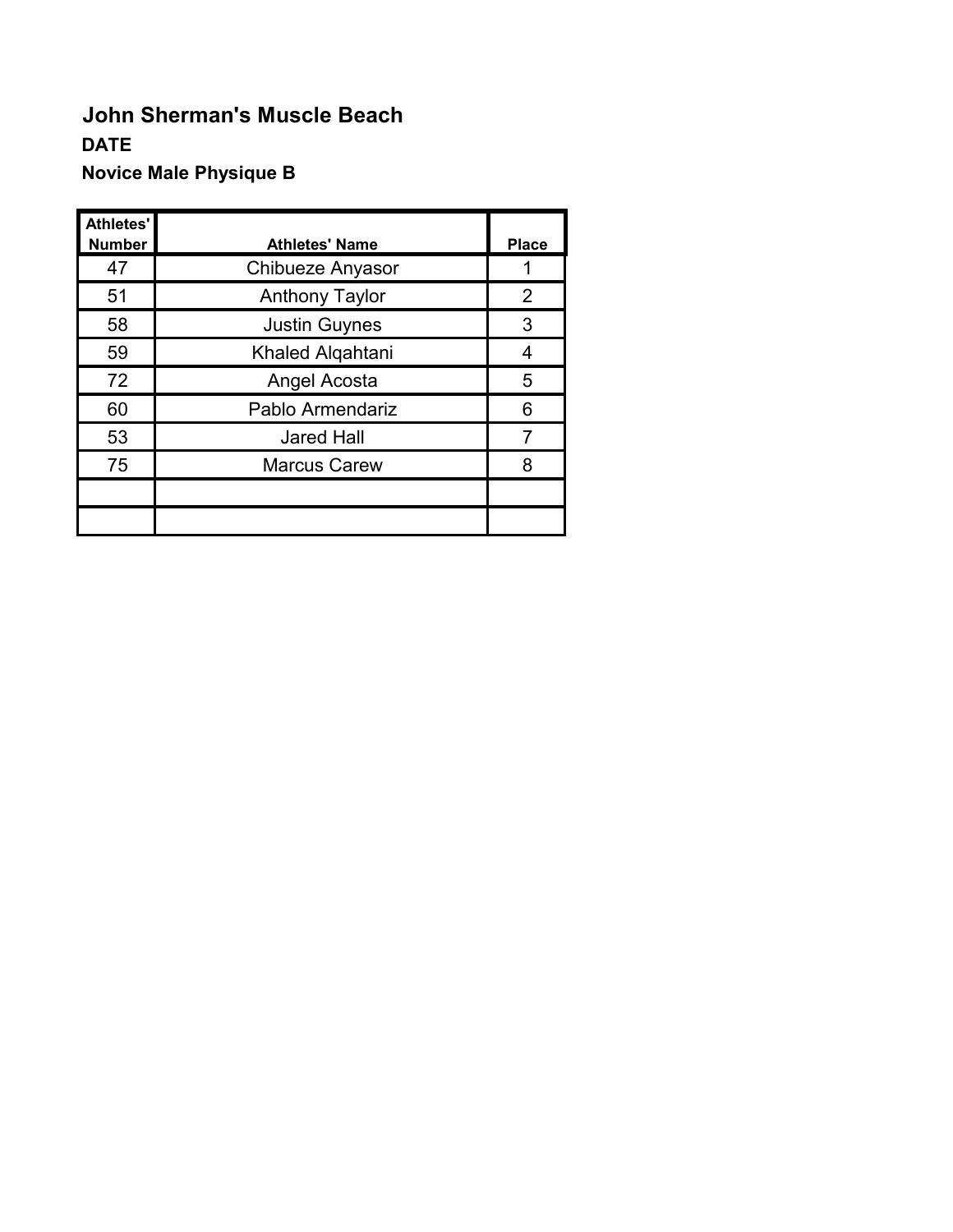# **John Sherman's Muscle Beach DATE Novice Male Physique C**

| Athletes'<br><b>Number</b> | <b>Athletes' Name</b> | <b>Place</b> |
|----------------------------|-----------------------|--------------|
| 155                        | Kenneth Rusiana       |              |
|                            |                       |              |
|                            |                       |              |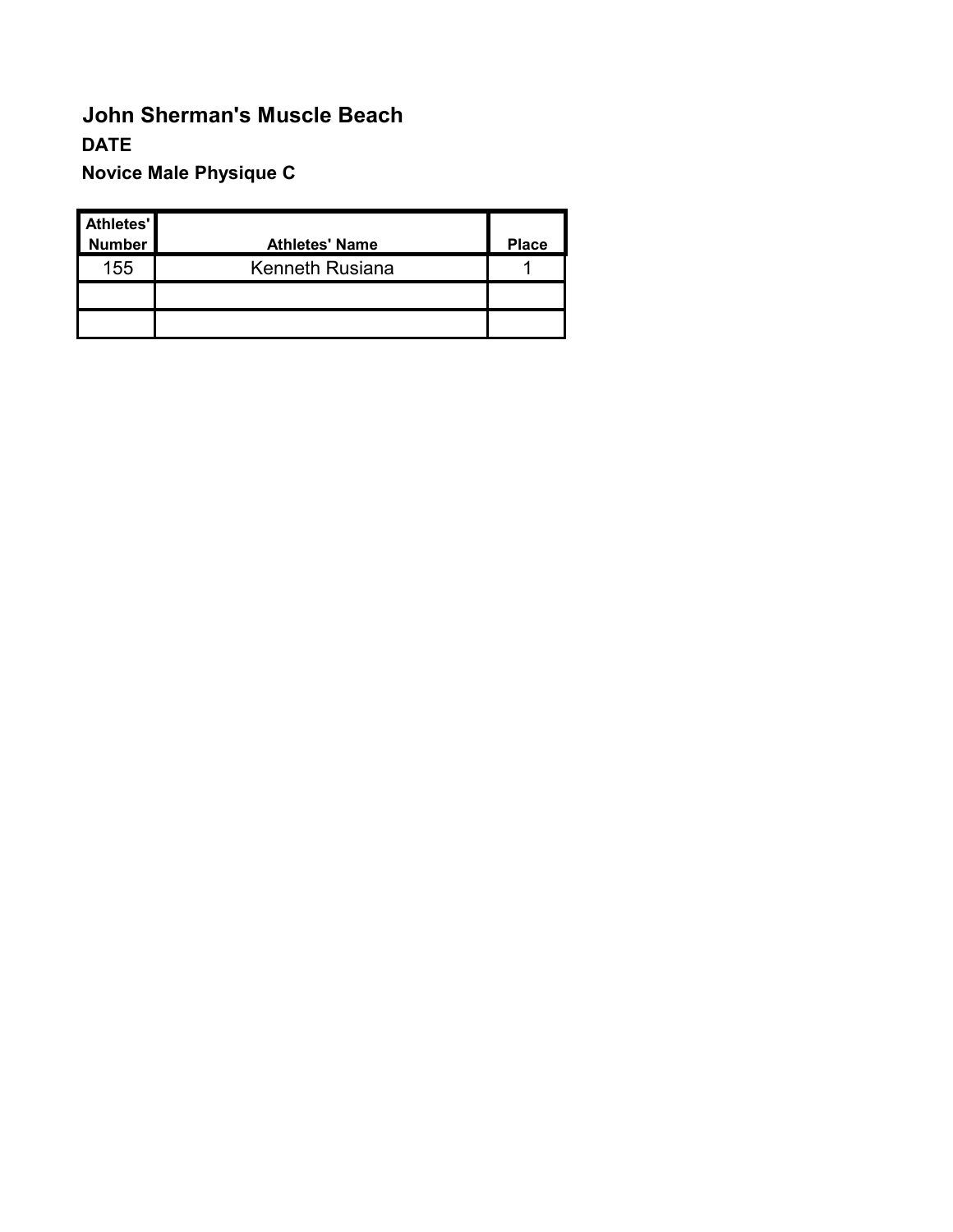# **John Sherman's Muscle Beach DATE Novice Male Physique D**

| Athletes'<br><b>Number</b> | <b>Athletes' Name</b>  | <b>Place</b> |
|----------------------------|------------------------|--------------|
| 71                         | <b>Walter Woodley</b>  |              |
| 67                         | Lecester Tezeno        | 2            |
| 64                         | Sean Irwin             | 3            |
| 41                         | <b>Johnathan Goins</b> |              |
| 37                         | <b>Tray Vidaurri</b>   | 5            |
|                            |                        |              |
|                            |                        |              |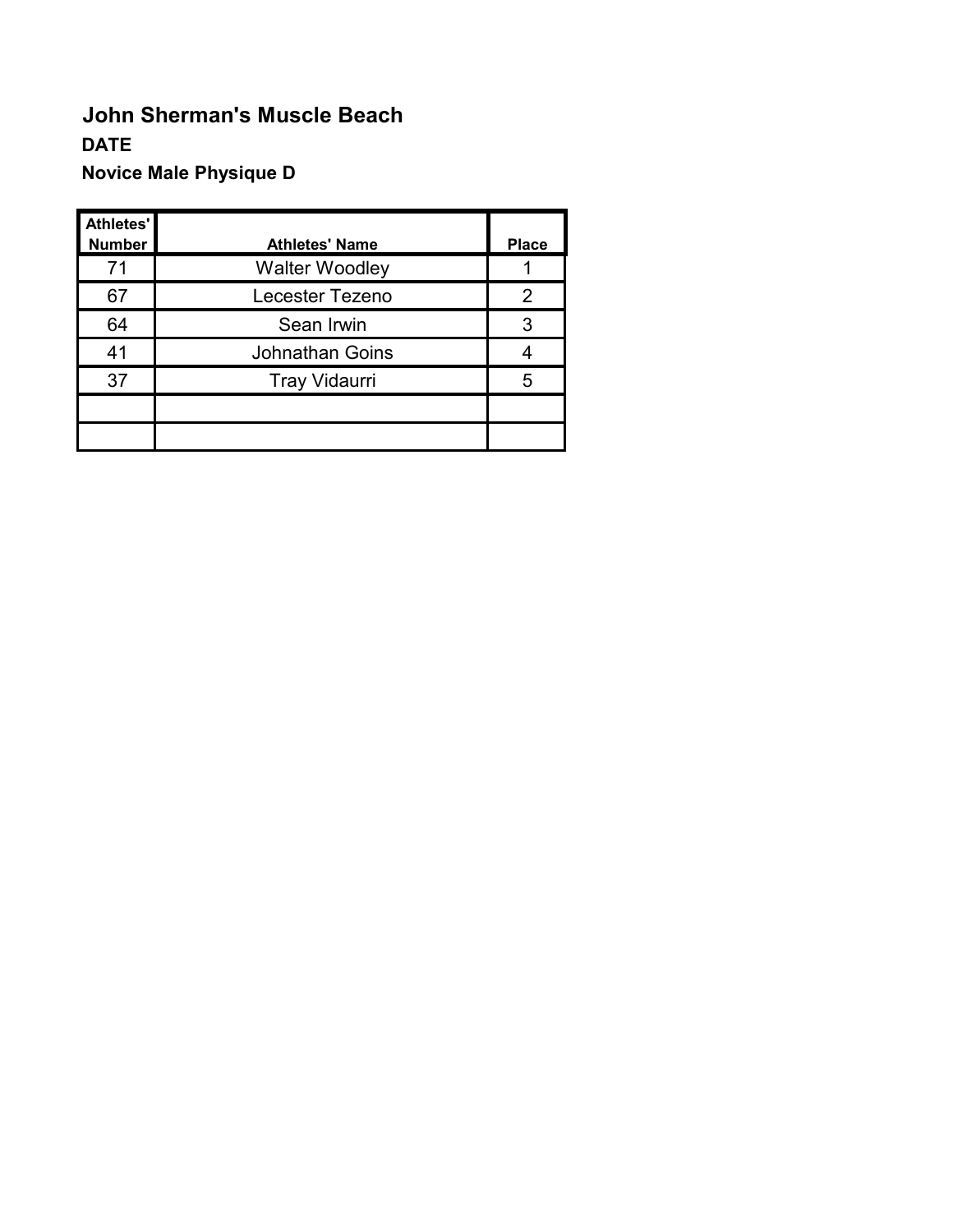# **John Sherman's Muscle Beach DATE Novice Male Physique E**

| Athletes'<br><b>Number</b> | <b>Athletes' Name</b>   | <b>Place</b> |
|----------------------------|-------------------------|--------------|
| 65                         | <b>Dillon Hopkinson</b> |              |
|                            |                         |              |
|                            |                         |              |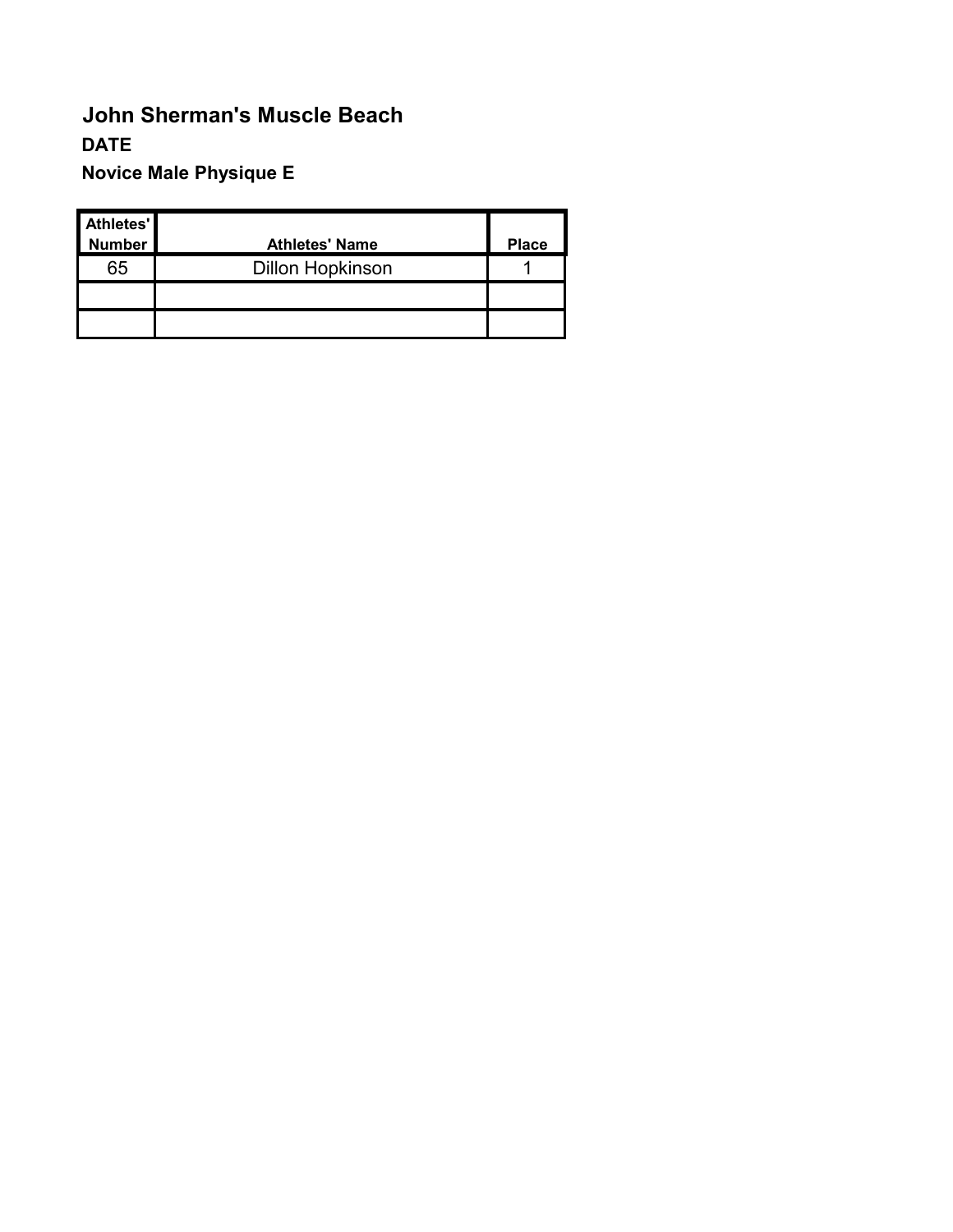# **John Sherman's Muscle Beach DATE Novice Male Physique F**

| Athletes'<br>Number | <b>Athletes' Name</b> | <b>Place</b> |
|---------------------|-----------------------|--------------|
|                     | <b>Mike Louis</b>     |              |
|                     |                       |              |
|                     |                       |              |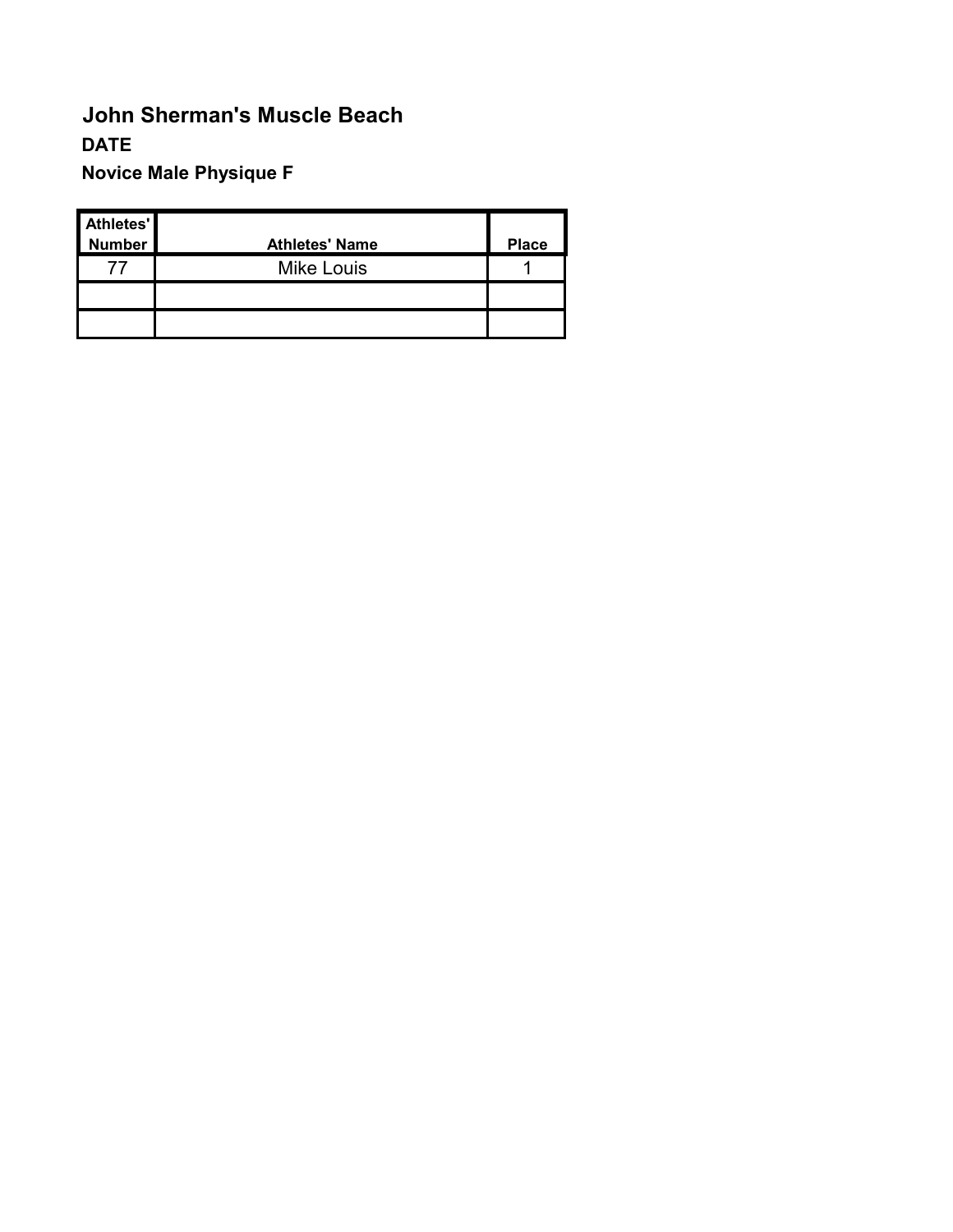## **October 14, 2017 Women Open Figure A**

| Athletes'<br><b>Number</b> | <b>Athletes' Name</b> | <b>Place</b> |
|----------------------------|-----------------------|--------------|
| 84                         | Jenobia Chamberlain   |              |
| 82                         | Nika Romero           | 2            |
| 80                         | <b>Hannah Belmore</b> |              |
| 81                         | Melissa Maldonaso     |              |
|                            |                       |              |
|                            |                       |              |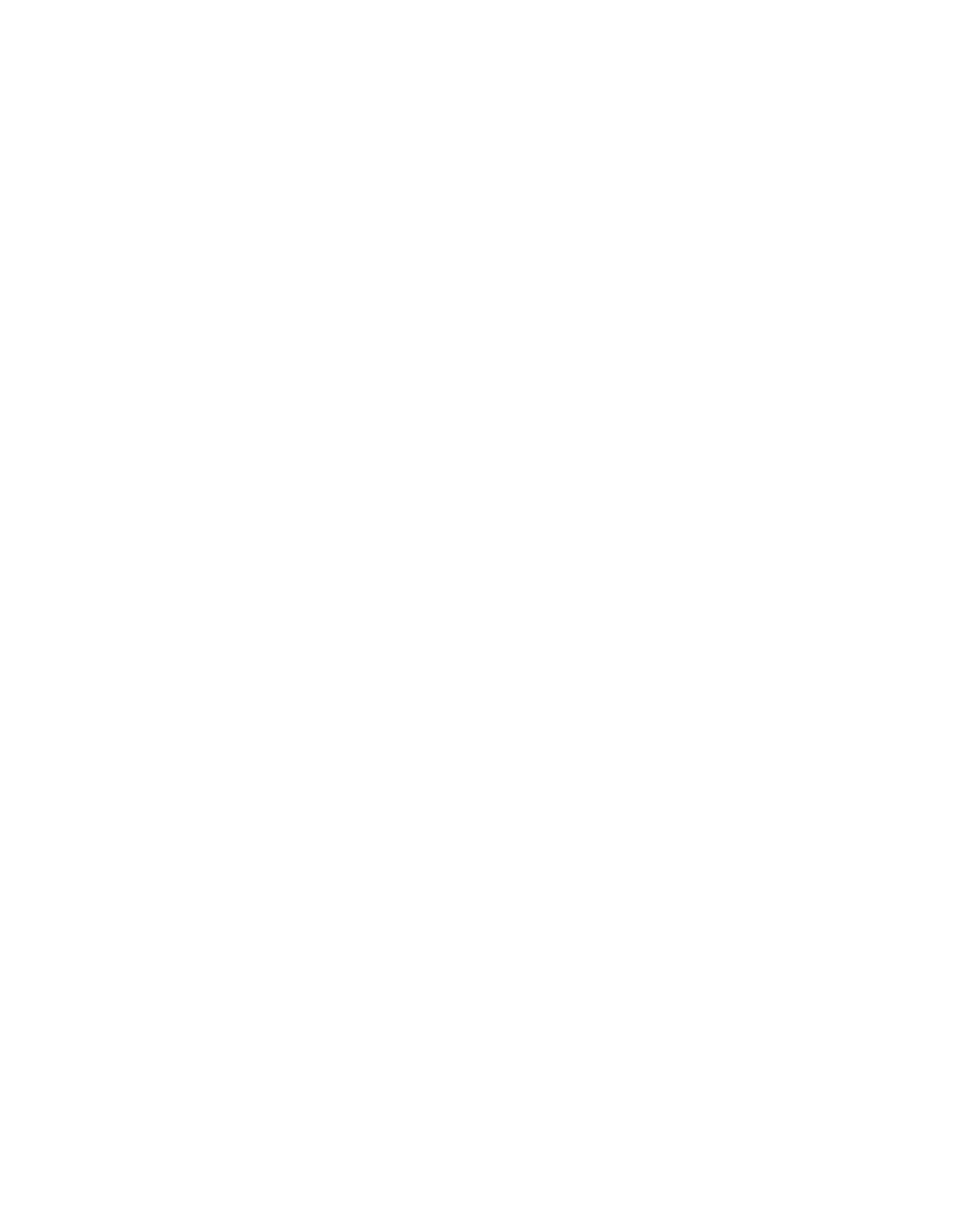## **October 14, 2017 Women Open Figure B**

| Athletes'<br><b>Number</b> | <b>Athletes' Name</b> | <b>Place</b> |
|----------------------------|-----------------------|--------------|
| 83                         | Angela Bayer          |              |
| 20                         | <b>Kristina Love</b>  | 2            |
| 85                         | Samantha Flynn        | 3            |
|                            |                       |              |
|                            |                       |              |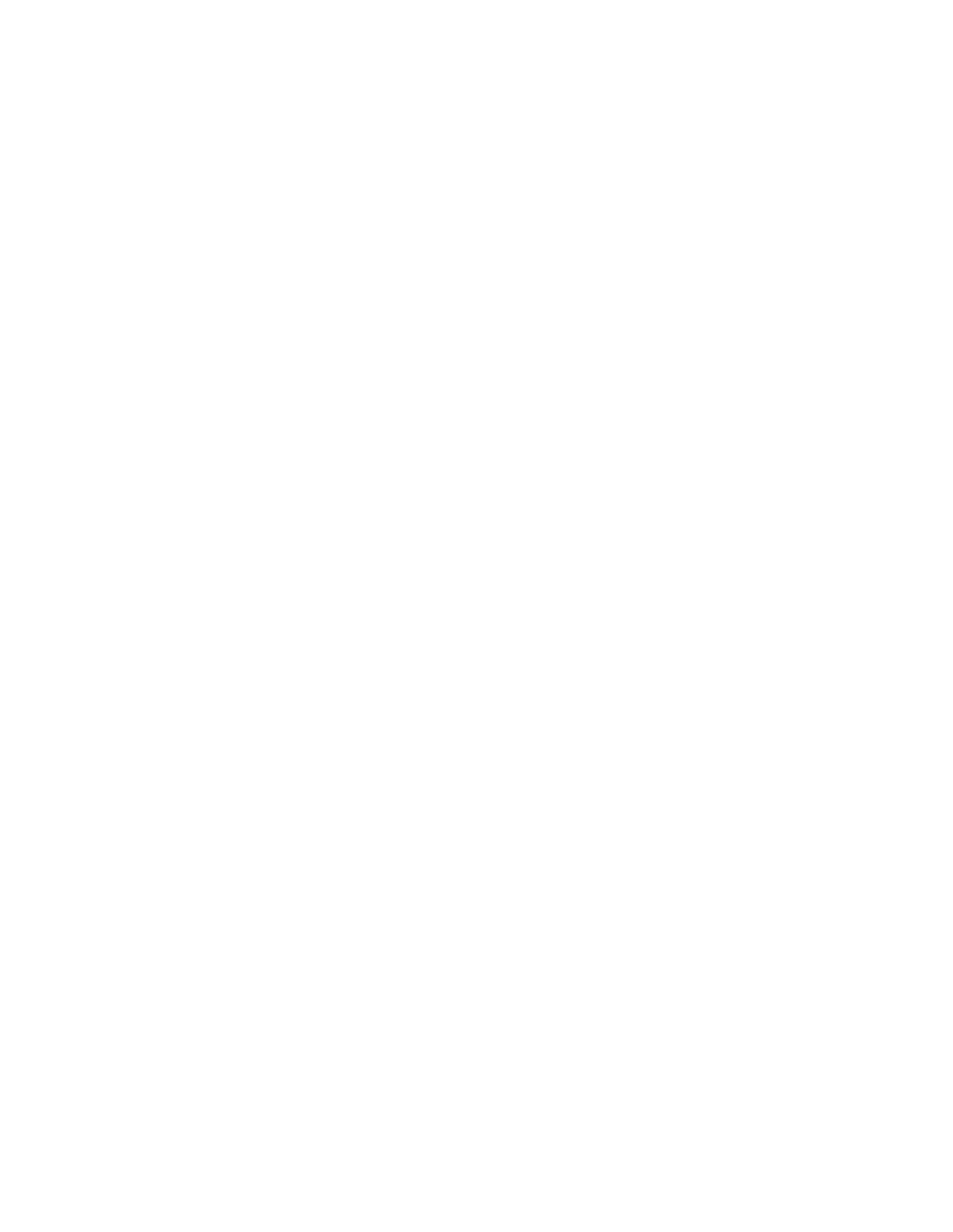## **October 14, 2017 Women Open Figure C**

| Athletes'<br><b>Number</b> | <b>Athletes' Name</b> | <b>Place</b> |
|----------------------------|-----------------------|--------------|
| 87                         | Meggan Reed           |              |
| 86                         | Contessa Huffman      | 2            |
| 148                        | Angelique Miller      | 3            |
|                            |                       |              |
|                            |                       |              |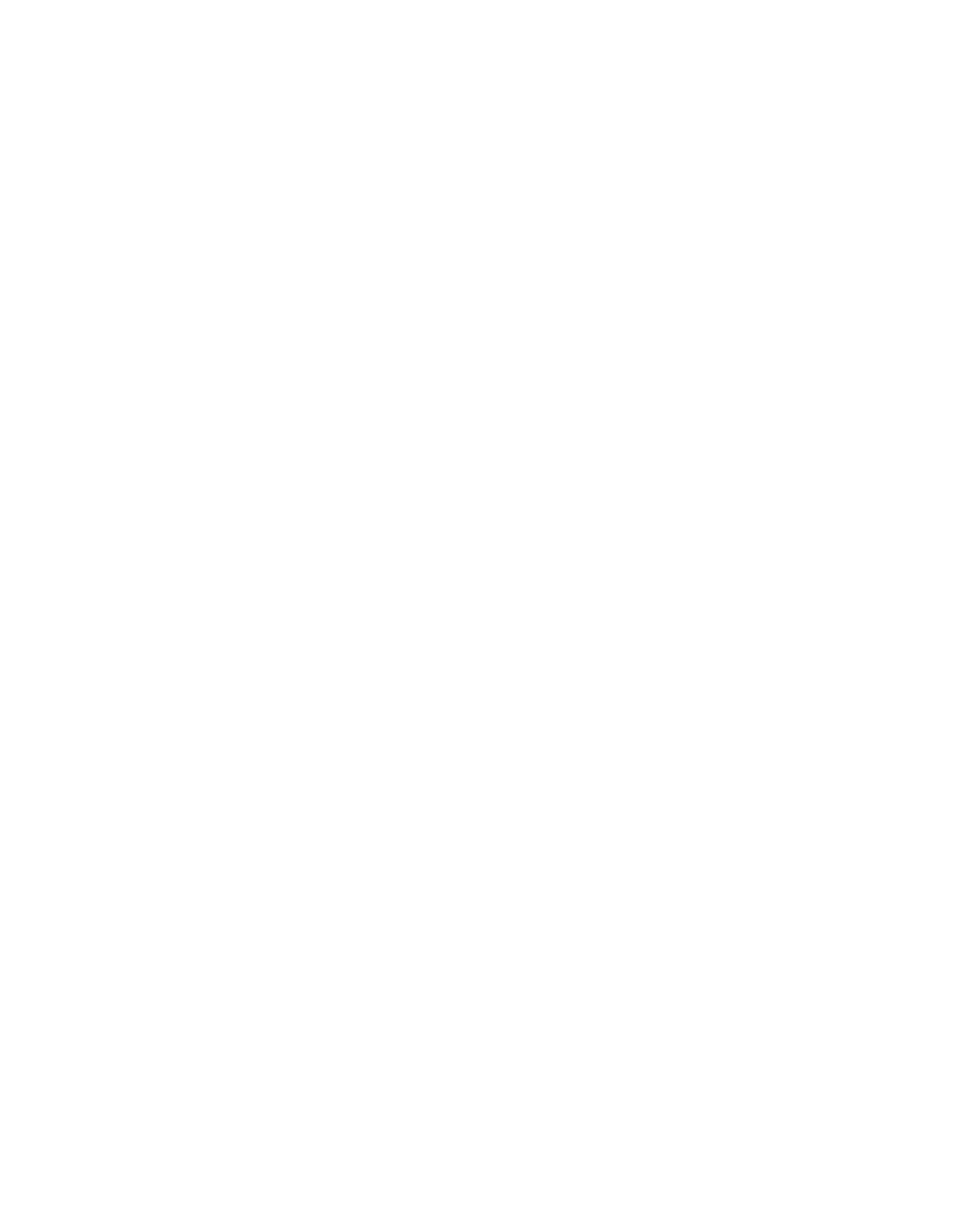## **October 14, 2017 Women Open Figure D**

| Athletes'<br><b>Number</b> | <b>Athletes' Name</b> | <b>Place</b> |
|----------------------------|-----------------------|--------------|
| 88                         | Eliza Hadyka          |              |
| 90                         | Solvi Rojas           | 2            |
| 89                         | Jana Brown            | 3            |
|                            |                       |              |
|                            |                       |              |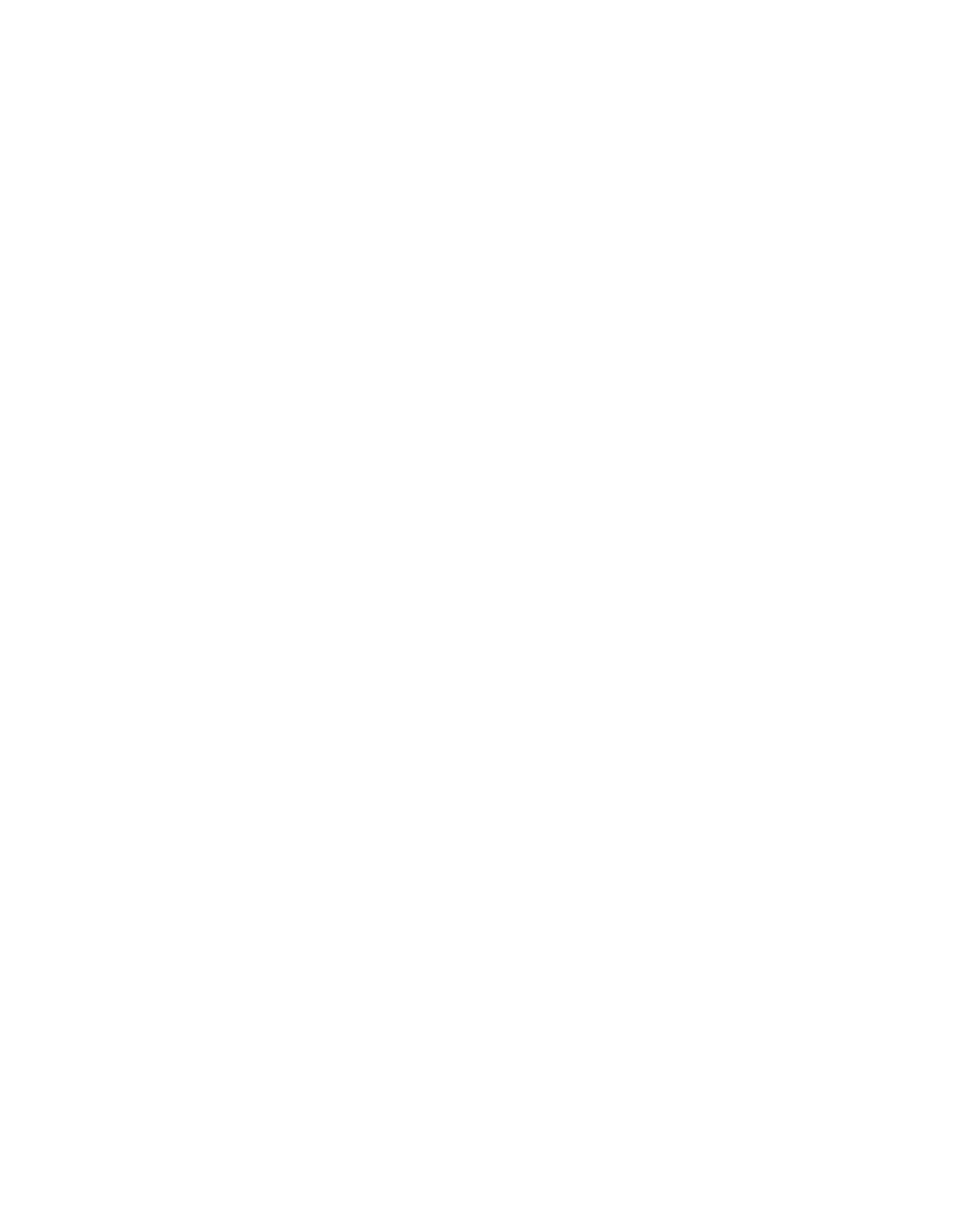#### **October 14, 2017**

#### **Women Figure**

**Masters ( over 35 )**

| <b>Athletes'</b> |                       |              |
|------------------|-----------------------|--------------|
| <b>Number</b>    | <b>Athletes' Name</b> | <b>Place</b> |
| 83               | Angela Bayer          |              |
| 86               | Contessa Huffman      | 2            |
| 90               | Solvi Rojas           | 3            |
| 89               | Jana Brown            |              |
| 92               | Heidi Ubaldo          | 5            |
|                  |                       |              |
|                  |                       |              |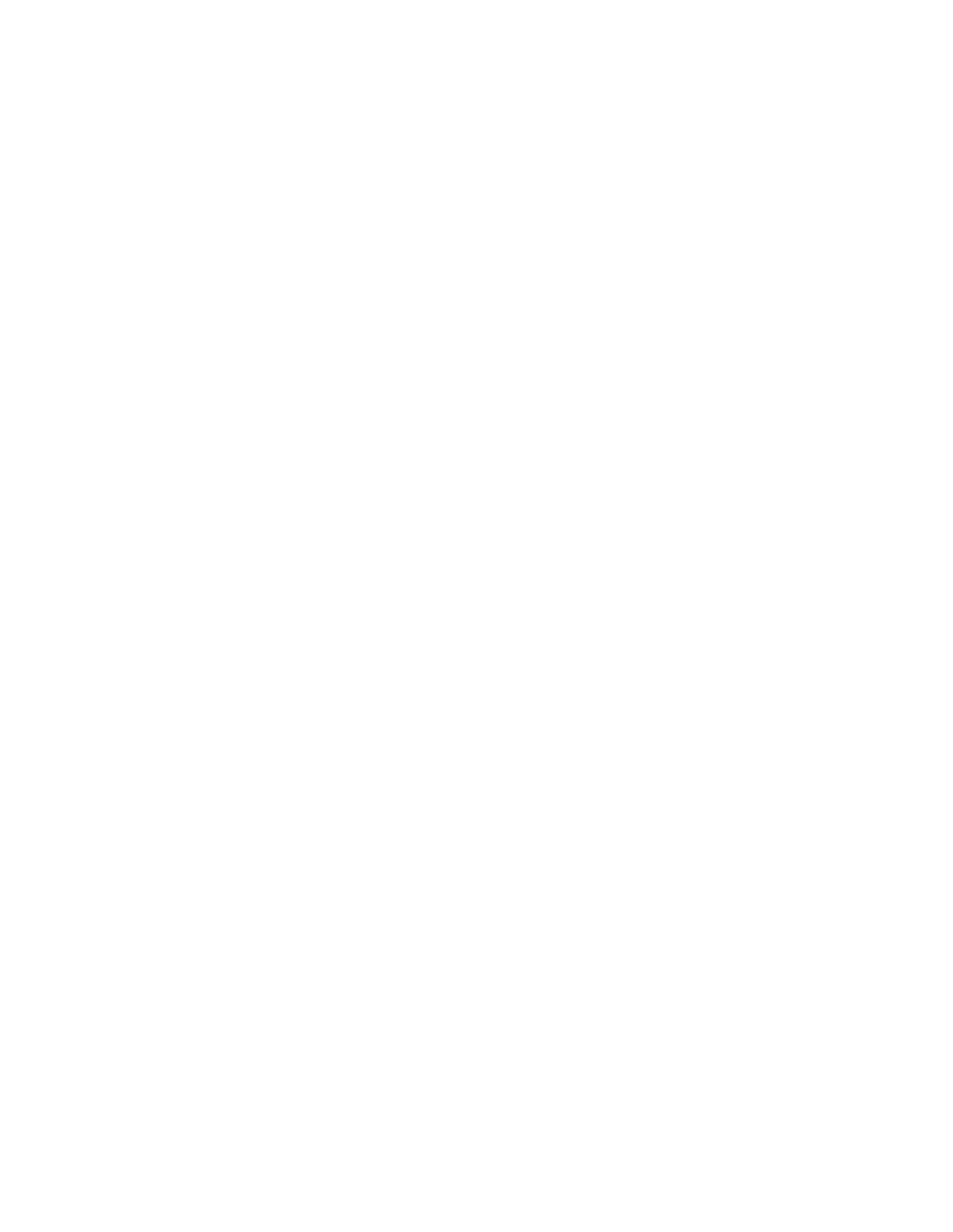#### **October 14, 2017**

## **Women Figure**

**Masters ( over 45 )**

| Athletes'<br><b>Number</b> | <b>Athletes' Name</b> | <b>Place</b> |
|----------------------------|-----------------------|--------------|
| 82                         | Nika Romero           |              |
| 91                         | <b>Robin Fraley</b>   | 2            |
| 93                         | Katina Baldwin        | 3            |
| 94                         | Nico Bell             |              |
|                            |                       |              |
|                            |                       |              |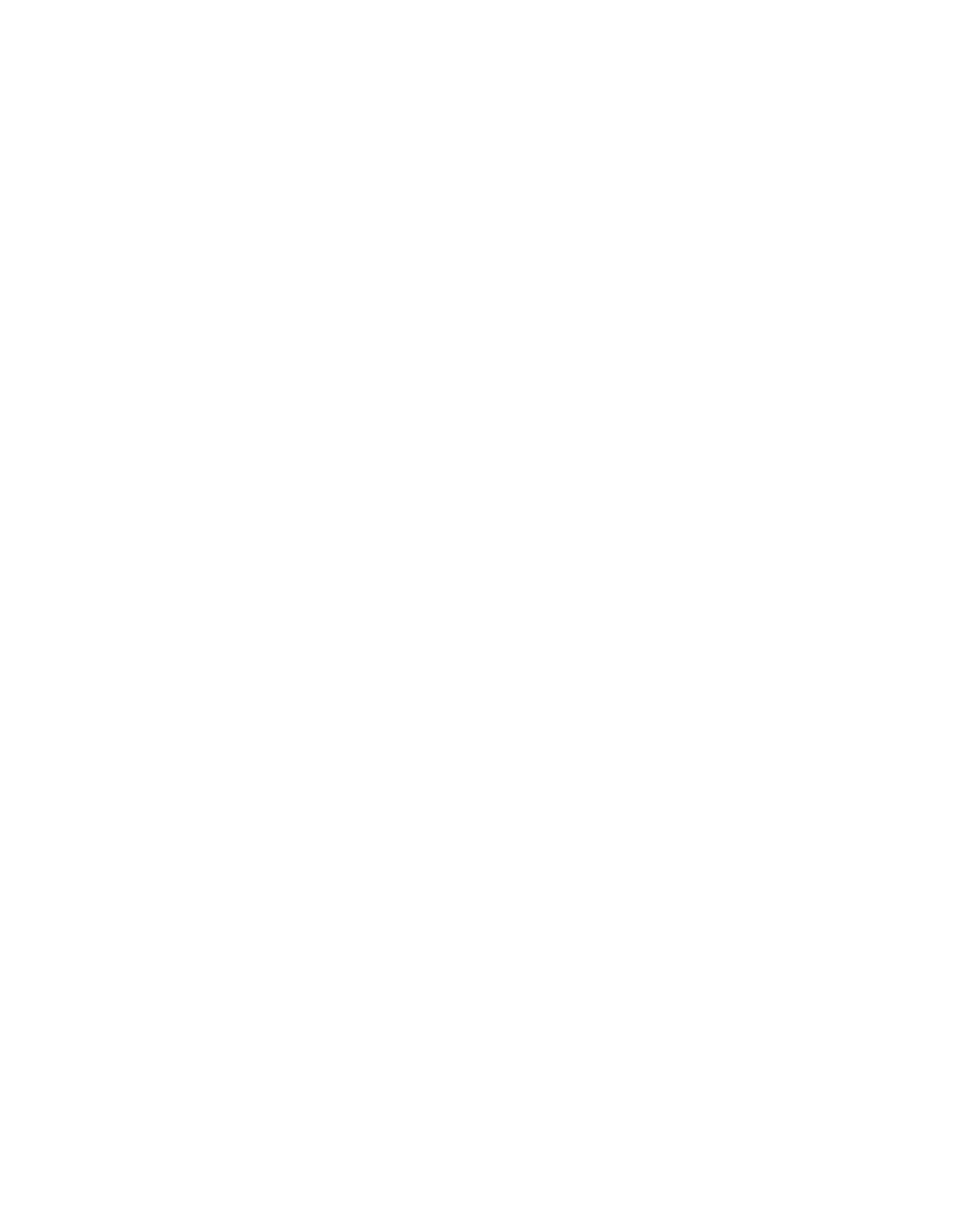## **October 14, 2017 Novice Figure A**

| Athletes'<br><b>Number</b> | <b>Athletes' Name</b> | <b>Place</b> |
|----------------------------|-----------------------|--------------|
| 84                         | Jenobia Chamberlain   |              |
| 81                         | Melissa Maldonaso     |              |
|                            |                       |              |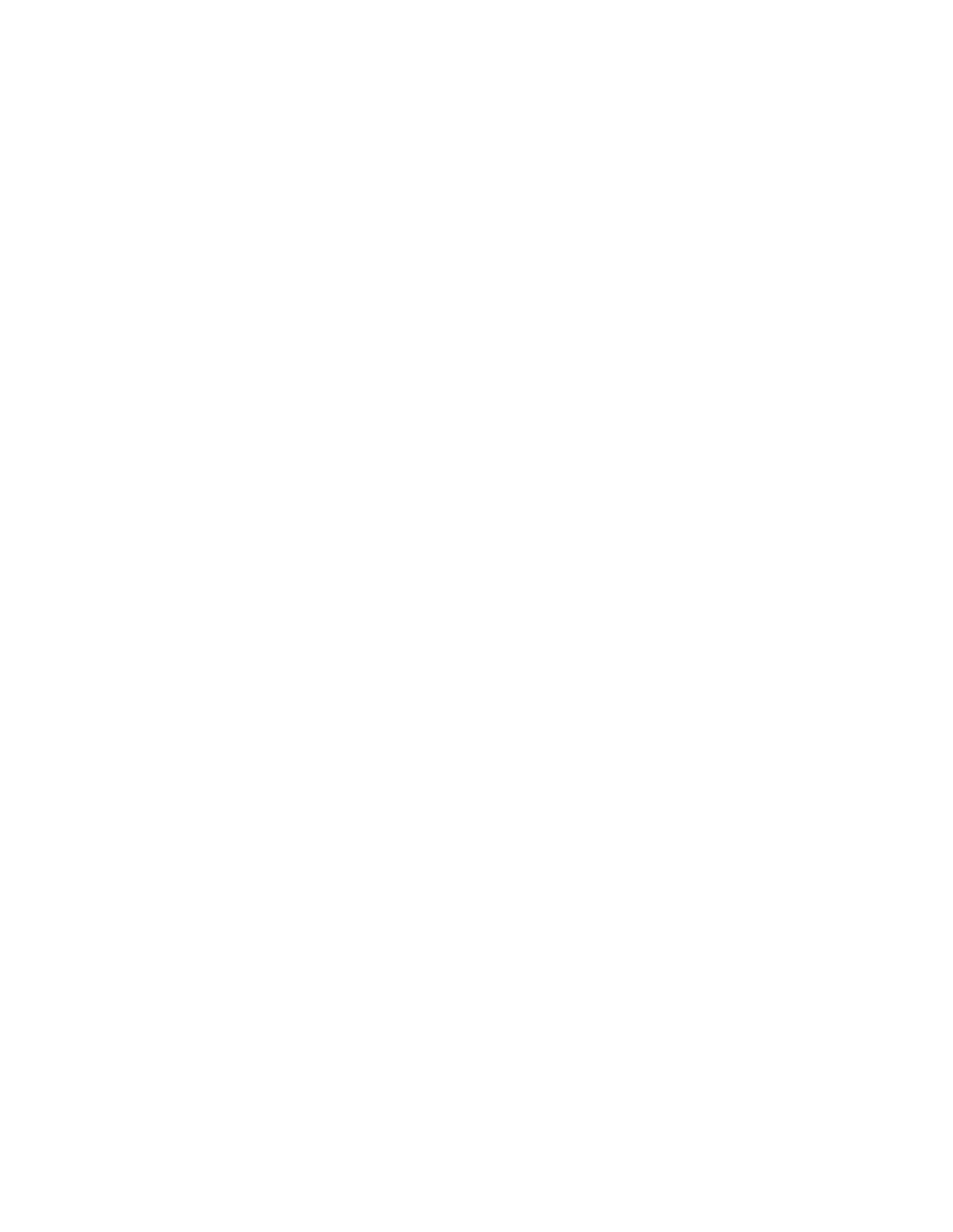### **DATE Novice Figure B**

| Athletes'<br><b>Number</b> | <b>Athletes' Name</b> | <b>Place</b> |
|----------------------------|-----------------------|--------------|
| 85                         | Samantha Flynn        |              |
| 91                         | <b>Robin Fraley</b>   |              |
|                            |                       |              |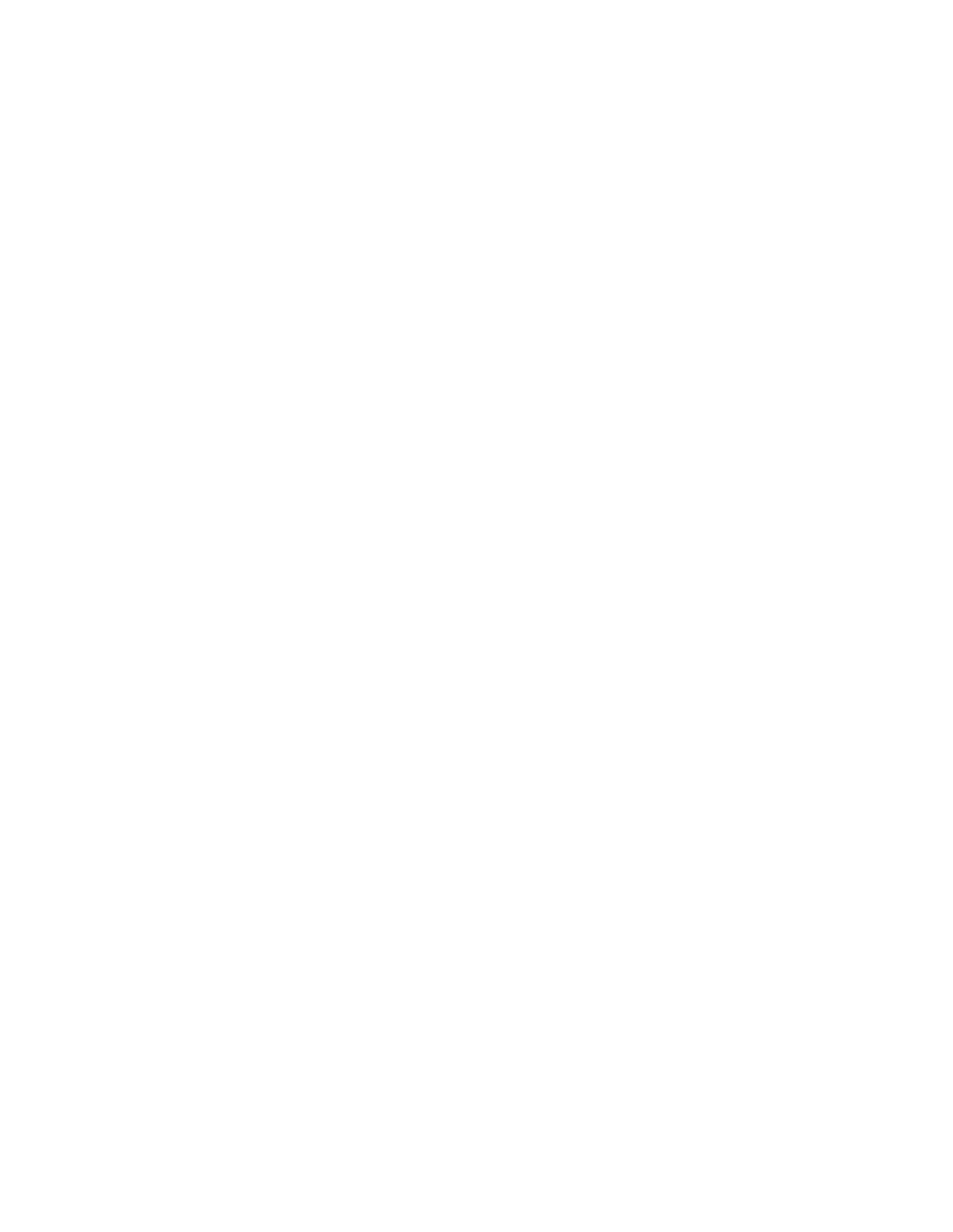### **DATE Novice Figure C**

| Athletes'<br><b>Number</b> | <b>Athletes' Name</b> | <b>Place</b> |
|----------------------------|-----------------------|--------------|
| 148                        | Angelique Miller      |              |
| 92                         | Heidi Ubaldo          | 2            |
|                            |                       |              |
|                            |                       |              |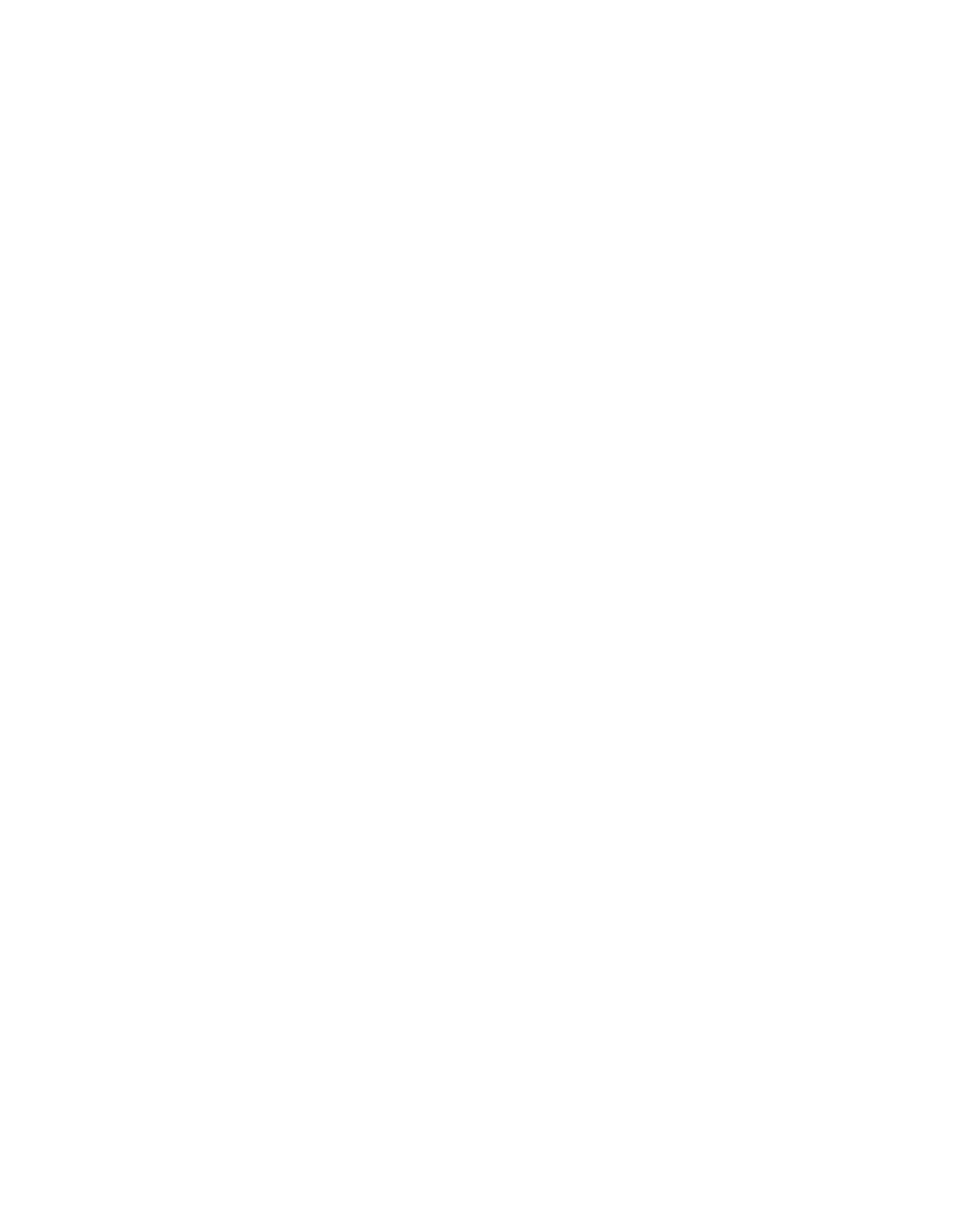### **DATE Novice Figure D**

| Athletes'<br>Number | <b>Athletes' Name</b> | <b>Place</b> |
|---------------------|-----------------------|--------------|
| 89                  | Jana Brown            |              |
|                     |                       |              |
|                     |                       |              |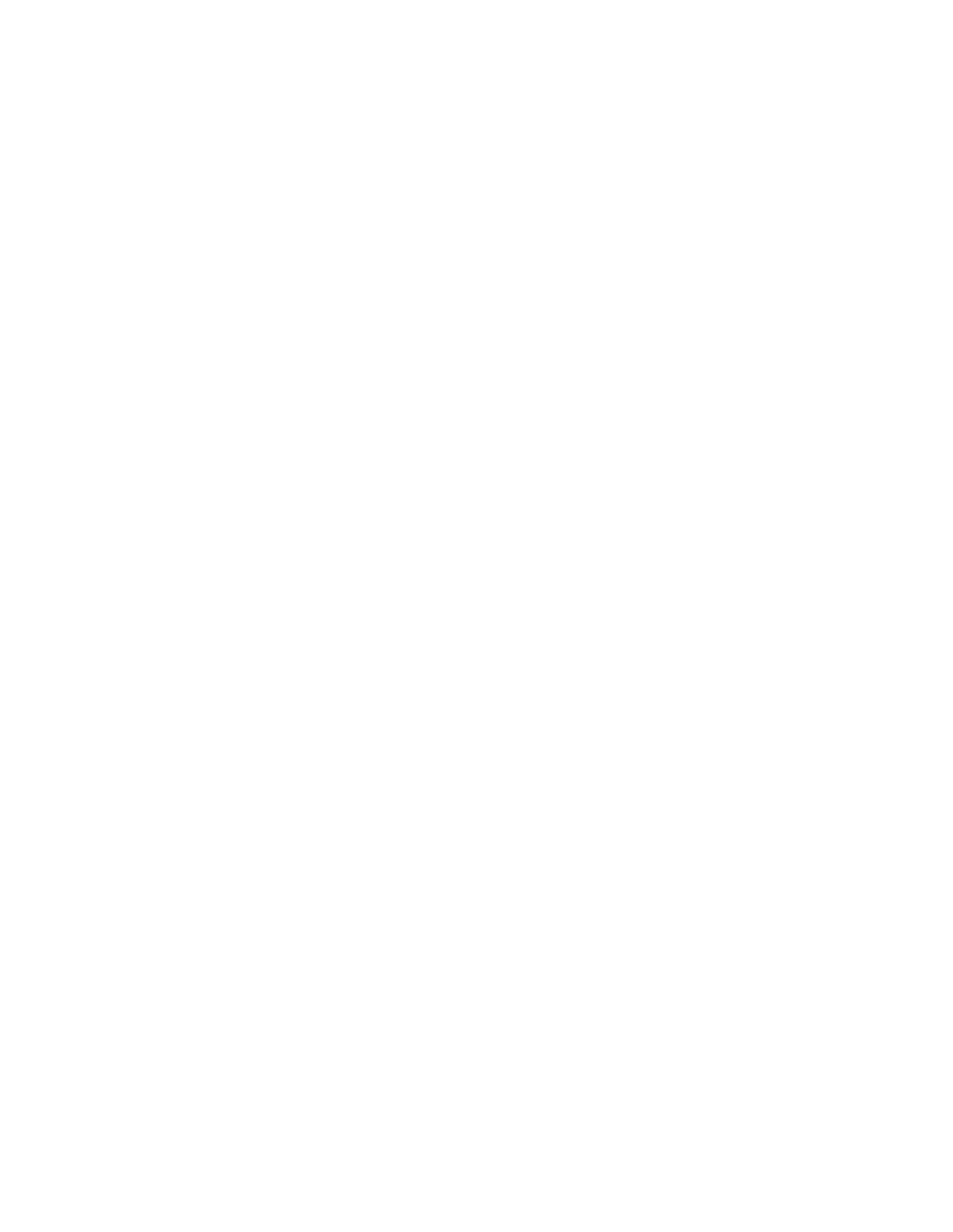# **John Sherman's Muscle Beach DATE Open Bikini A**

| <b>Athletes'</b><br><b>Number</b> | <b>Athletes' Name</b> | <b>Place</b>   |
|-----------------------------------|-----------------------|----------------|
| 95                                | Alicia Robinson       |                |
| 131                               | Maria Roman           | $\overline{2}$ |
| 102                               | Victoria Rodriguez    | 3              |
| 96                                | Cindy Rojo            | 4              |
| 98                                | <b>Haley West</b>     | 5              |
| 100                               | Sandra Burrier        | 6              |
| 97                                | Erika Brooks          | 7              |
|                                   |                       |                |
|                                   |                       |                |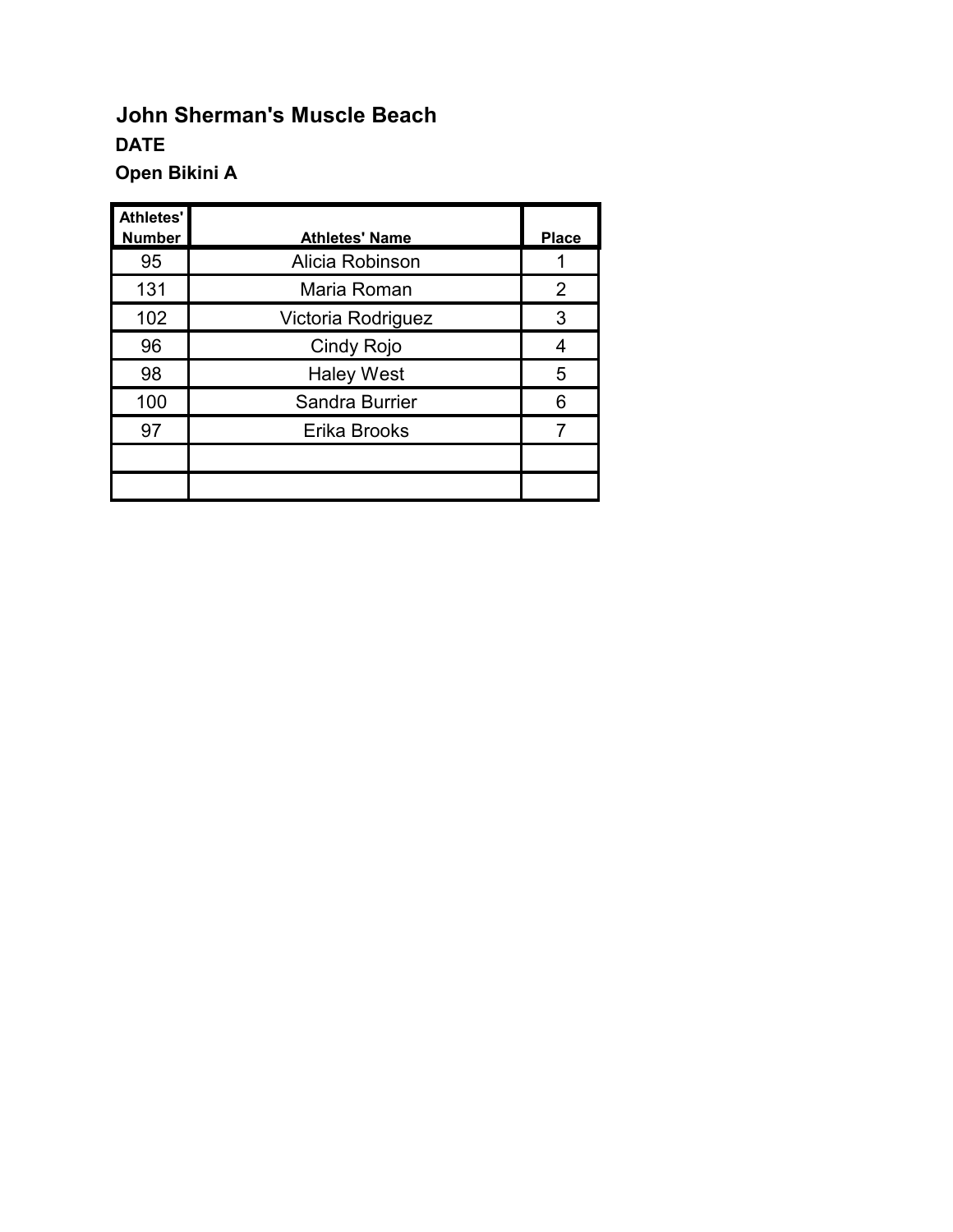# **John Sherman's Muscle Beach DATE Open Bikini B**

| Athletes'<br><b>Number</b> | <b>Athletes' Name</b> | <b>Place</b> |
|----------------------------|-----------------------|--------------|
| 107                        | <b>Natalie Ahee</b>   |              |
| 99                         | Linda Ayala           | 2            |
| 108                        | <b>Rachel Velez</b>   | 3            |
|                            |                       |              |
|                            |                       |              |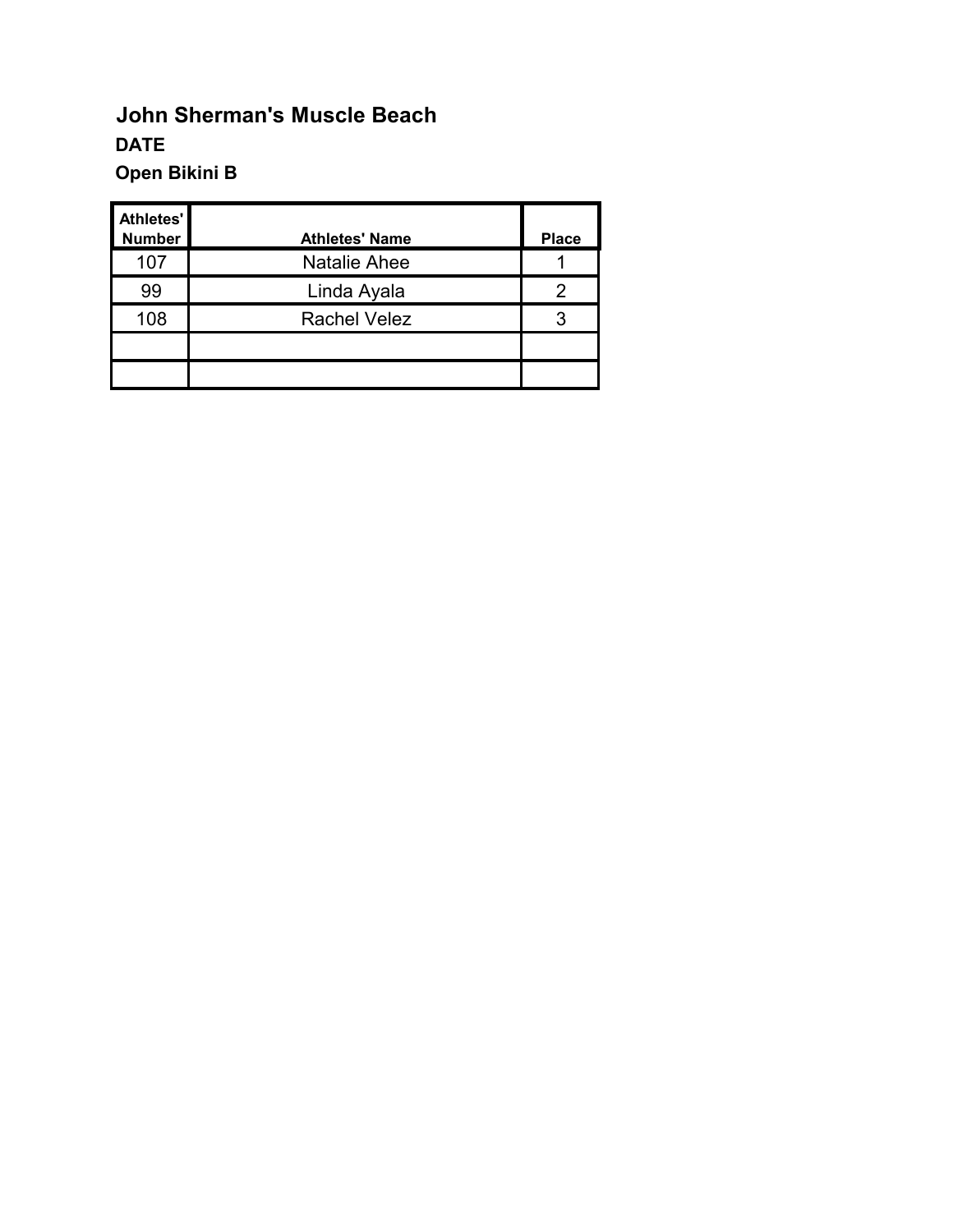# **John Sherman's Muscle Beach DATE Open Bikini C**

| Athletes'<br><b>Number</b> | <b>Athletes' Name</b>    | <b>Place</b> |
|----------------------------|--------------------------|--------------|
| 106                        | <b>Krystal Shirey</b>    |              |
| 104                        | <b>Erica Collard</b>     | 2            |
| 103                        | <b>Celeste Gutierrez</b> | 3            |
|                            |                          |              |
|                            |                          |              |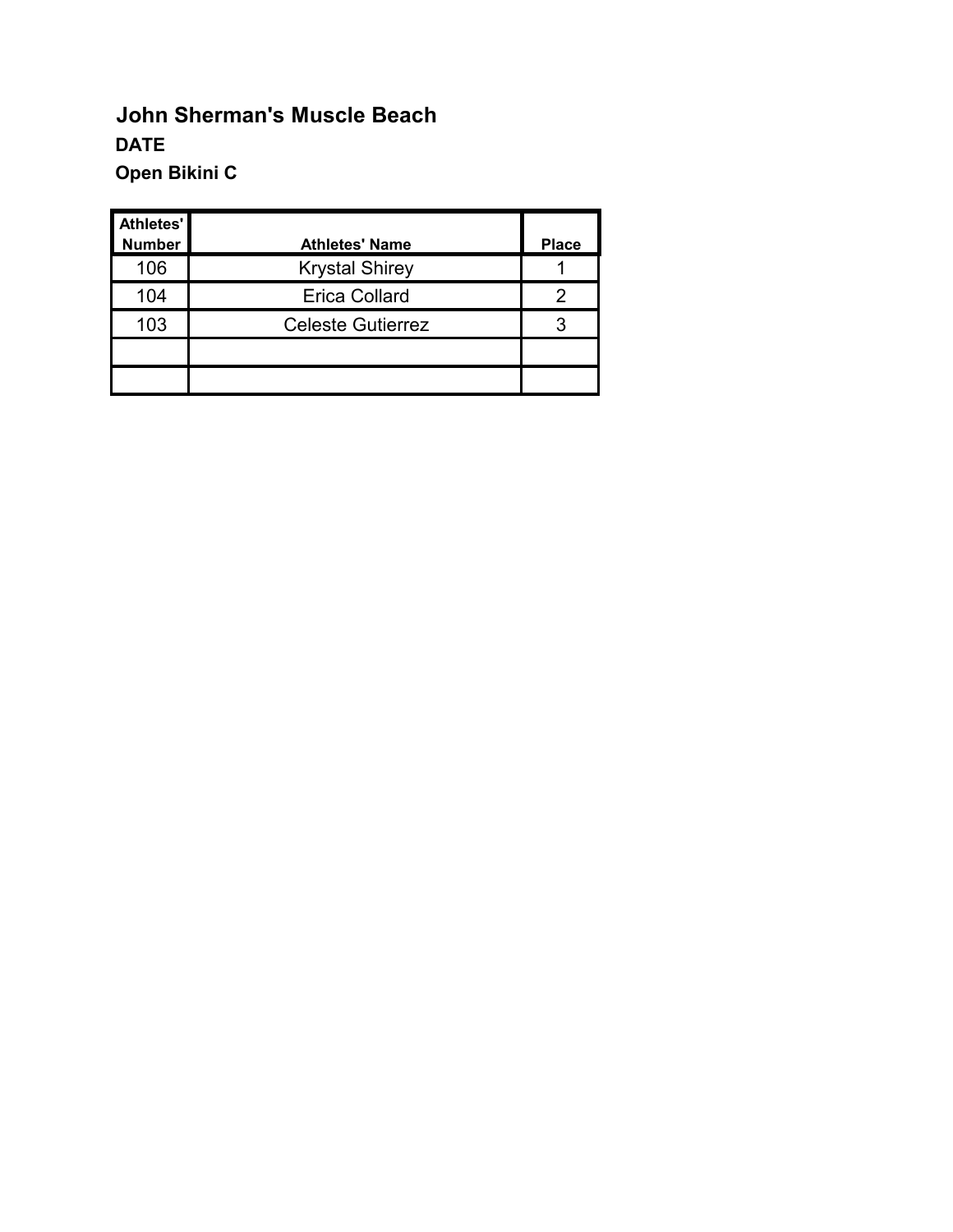# **John Sherman's Muscle Beach DATE Open Bikini D**

| Athletes'<br><b>Number</b> | <b>Athletes' Name</b>  | <b>Place</b> |
|----------------------------|------------------------|--------------|
| 112                        | <b>Rachel Laird</b>    |              |
| 111                        | Peyton Herring         | 2            |
| 109                        | <b>Taylor Smith</b>    | 3            |
| 117                        | <b>Kathy Castaneda</b> |              |
|                            |                        |              |
|                            |                        |              |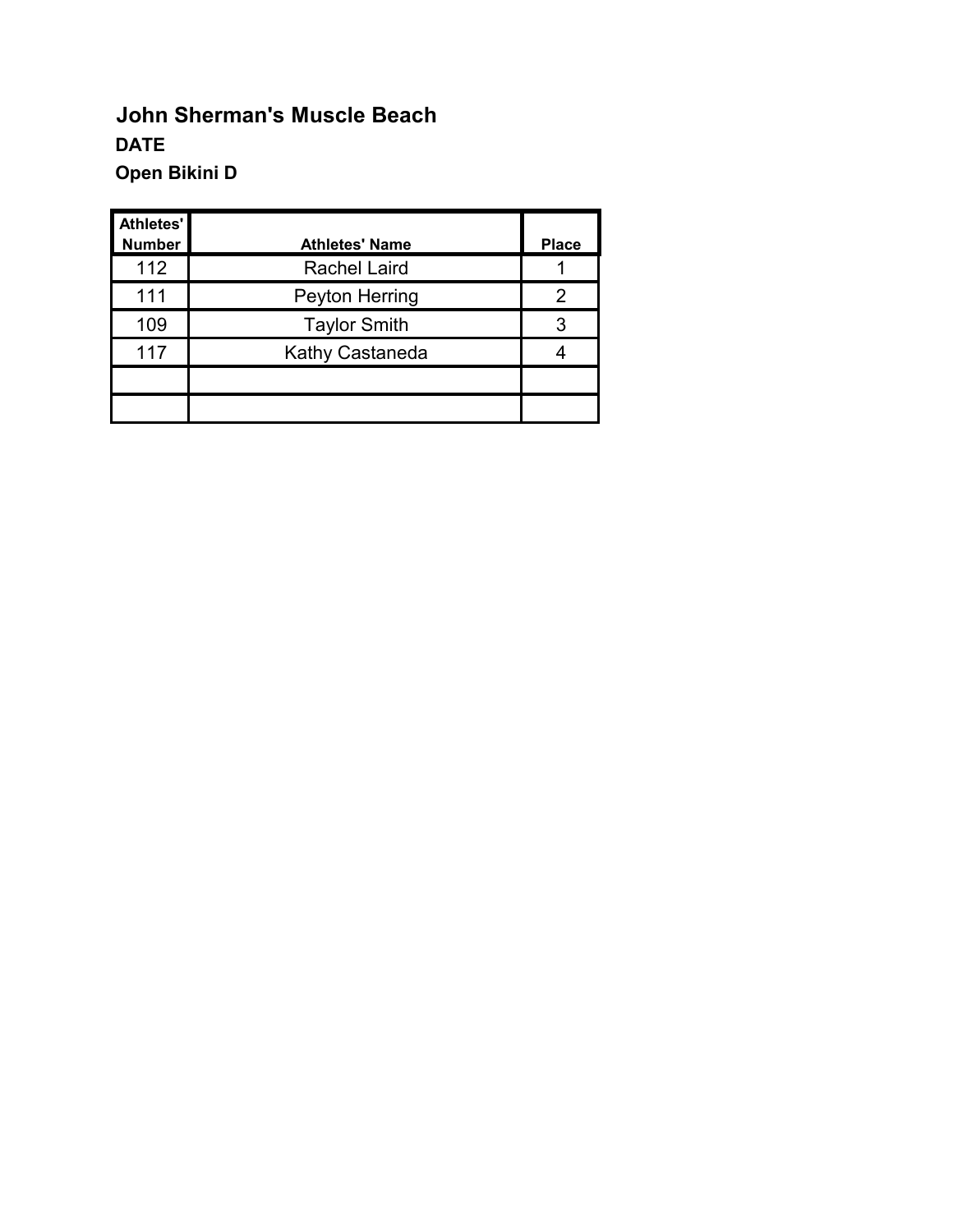# **John Sherman's Muscle Beach October 14, 2017 Open Bikini E**

| Athletes'<br><b>Number</b> | <b>Athletes' Name</b>       | <b>Place</b> |
|----------------------------|-----------------------------|--------------|
| 119                        | <b>Melanie Dinh</b>         | 1            |
| 118                        | Kristen Beauchamp           | 2            |
| 115                        | <b>Annie Tinnin</b>         | 3            |
| 123                        | Cara Patterson              | 4            |
| 110                        | Alexandra Rigia             | 5            |
| 129                        | Jennifer Collins            | 6            |
| 152                        | <b>Tiffany Kapalczynski</b> | 7            |
| 114                        | Ann Baylor                  | 8            |
| 138                        | Erika Novosad               | 9            |
| 137                        | <b>Corey Bankert</b>        | 10           |
| 121                        | <b>Vivian Roddick</b>       | 11           |
|                            |                             |              |
|                            |                             |              |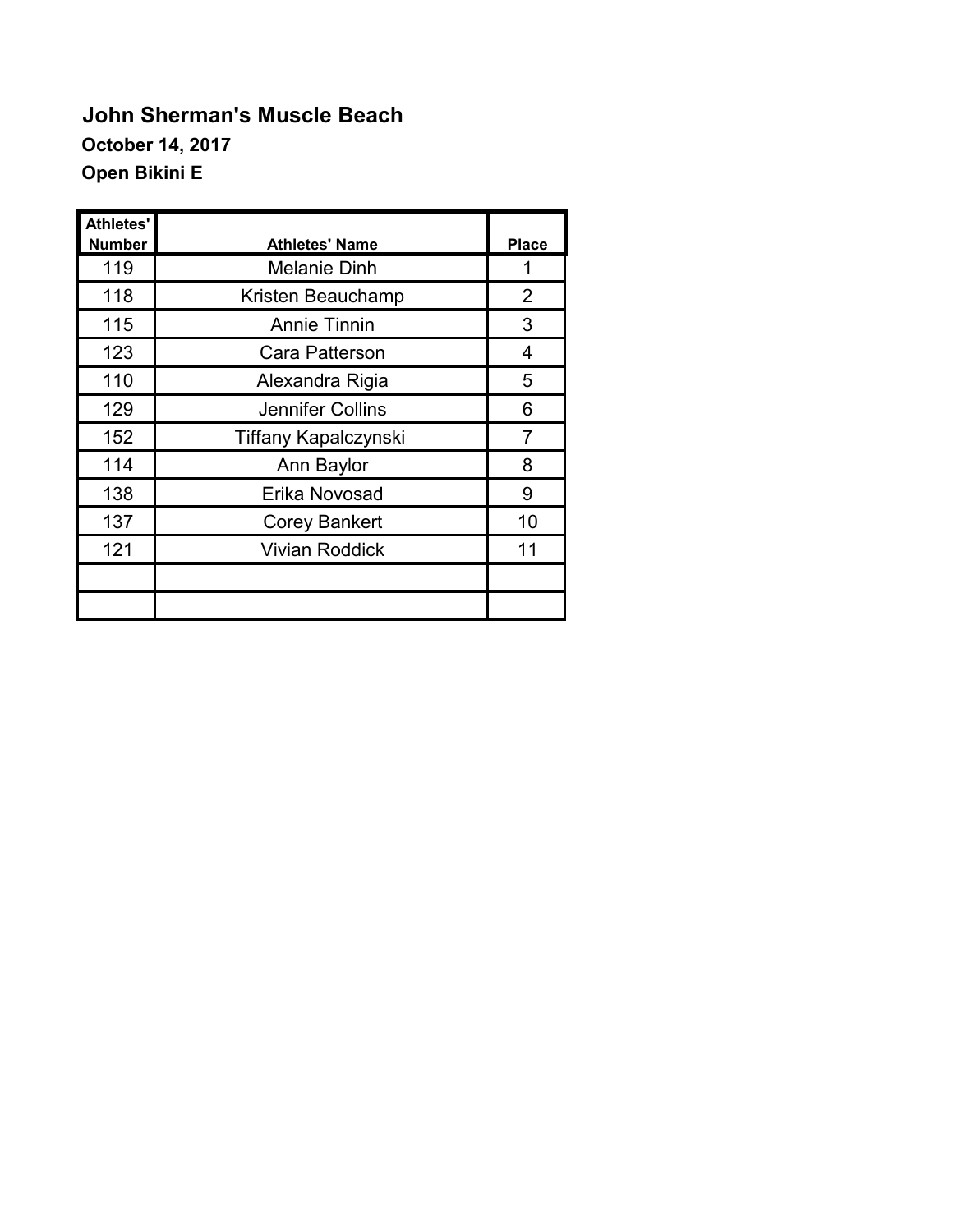# **John Sherman's Muscle Beach October 14, 2017 Open Bikini F**

| Athletes'<br><b>Number</b> | <b>Athletes' Name</b>   | <b>Place</b> |
|----------------------------|-------------------------|--------------|
| 120                        | Sydney Johnson          |              |
| 127                        | Eve James               | 2            |
| 124                        | <b>Genith Gutierrez</b> | 3            |
| 122                        | Adi Schroit             |              |
| 128                        | Vanina Soto             | 5            |
| 126                        | Laura DeMartino         | 6            |
|                            |                         |              |
|                            |                         |              |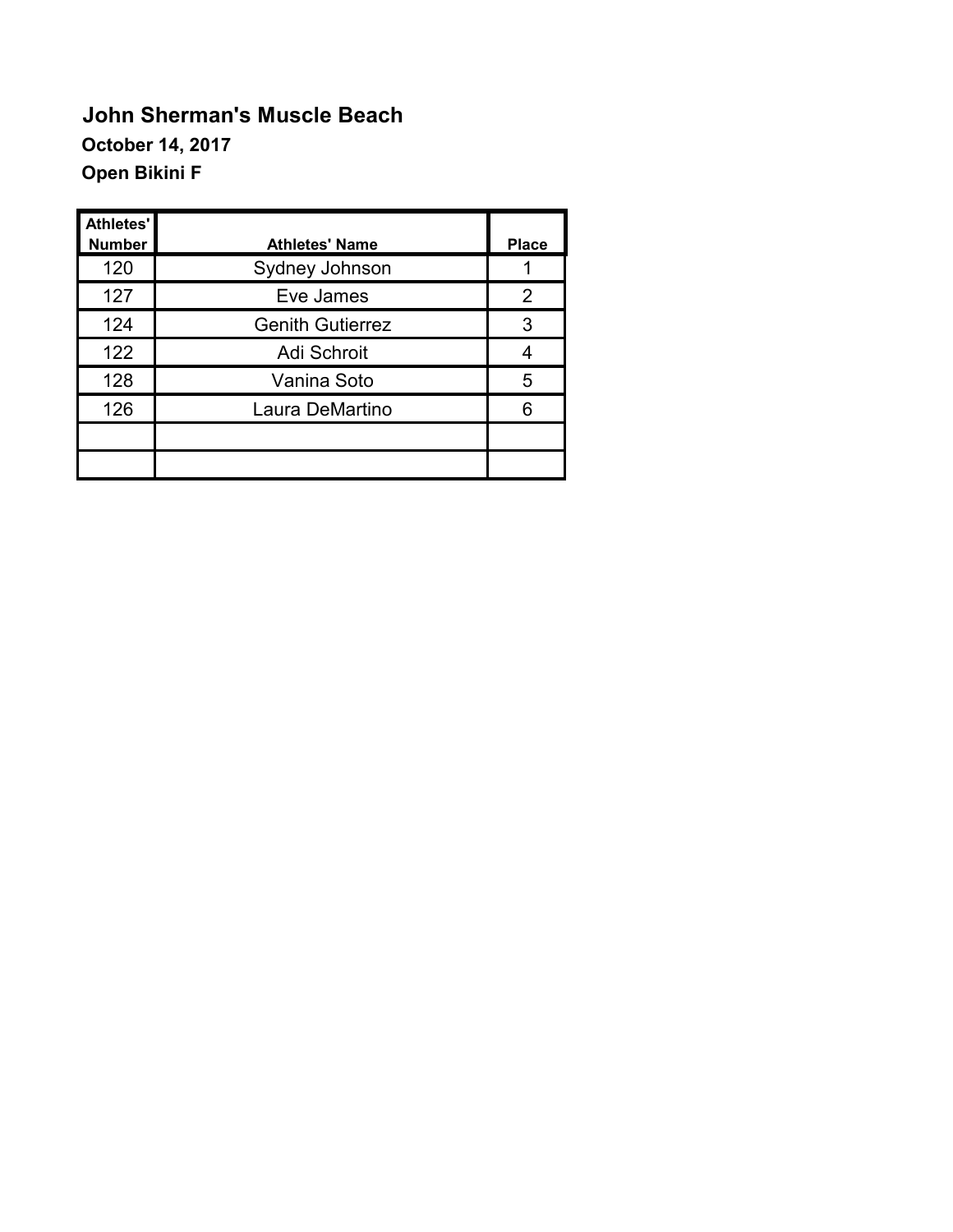# **John Sherman's Muscle Beach October 14, 2017 Open Bikini G**

| Athletes'<br><b>Number</b> | <b>Athletes' Name</b> | <b>Place</b> |
|----------------------------|-----------------------|--------------|
| 130                        | <b>Natalie Novak</b>  |              |
|                            |                       |              |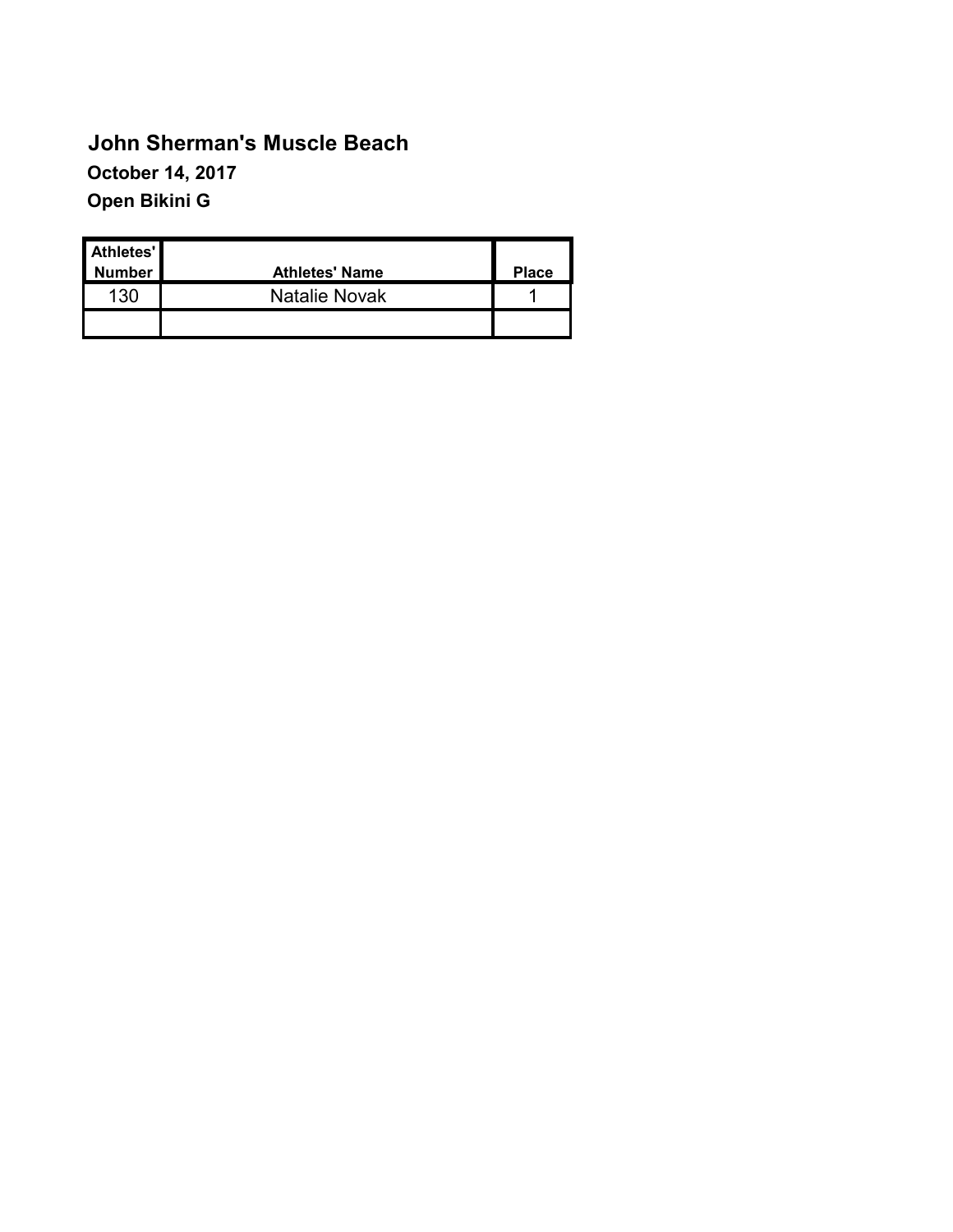#### **John Sherman Muscle Beach October 14, 2017 Women Bikini**

#### **Teen**

| <b>Athletes'</b><br><b>Number</b> | <b>Athletes' Name</b> | <b>Place</b> |
|-----------------------------------|-----------------------|--------------|
| 149                               | Sarah Tongrel         |              |
| 111                               | Peyton Herring        | っ            |
|                                   |                       |              |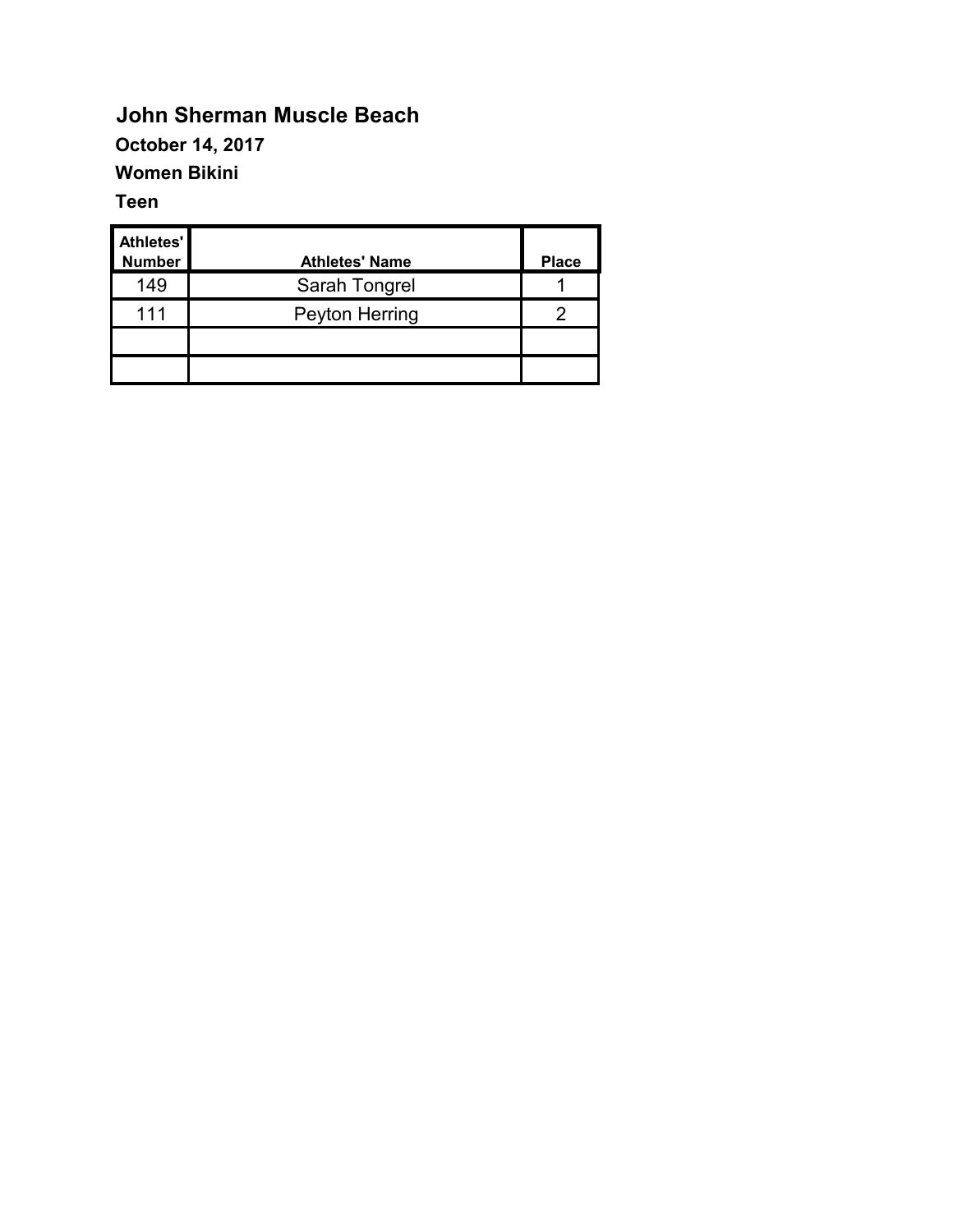### **John Sherman Muscle Beach October 14, 2017 Women Bikini Masters 35-44**

| Athletes'     |                         |              |
|---------------|-------------------------|--------------|
| <b>Number</b> | <b>Athletes' Name</b>   | <b>Place</b> |
| 128           | Vanina Soto             |              |
| 124           | <b>Genith Gutierrez</b> | 2            |
| 132           | Maria Sanchez           | 3            |
| 99            | Linda Alaya             | 4            |
| 134           | Amy Underwood           | 5            |
| 142           | Valerie Maksym          | 6            |
|               |                         |              |
|               |                         |              |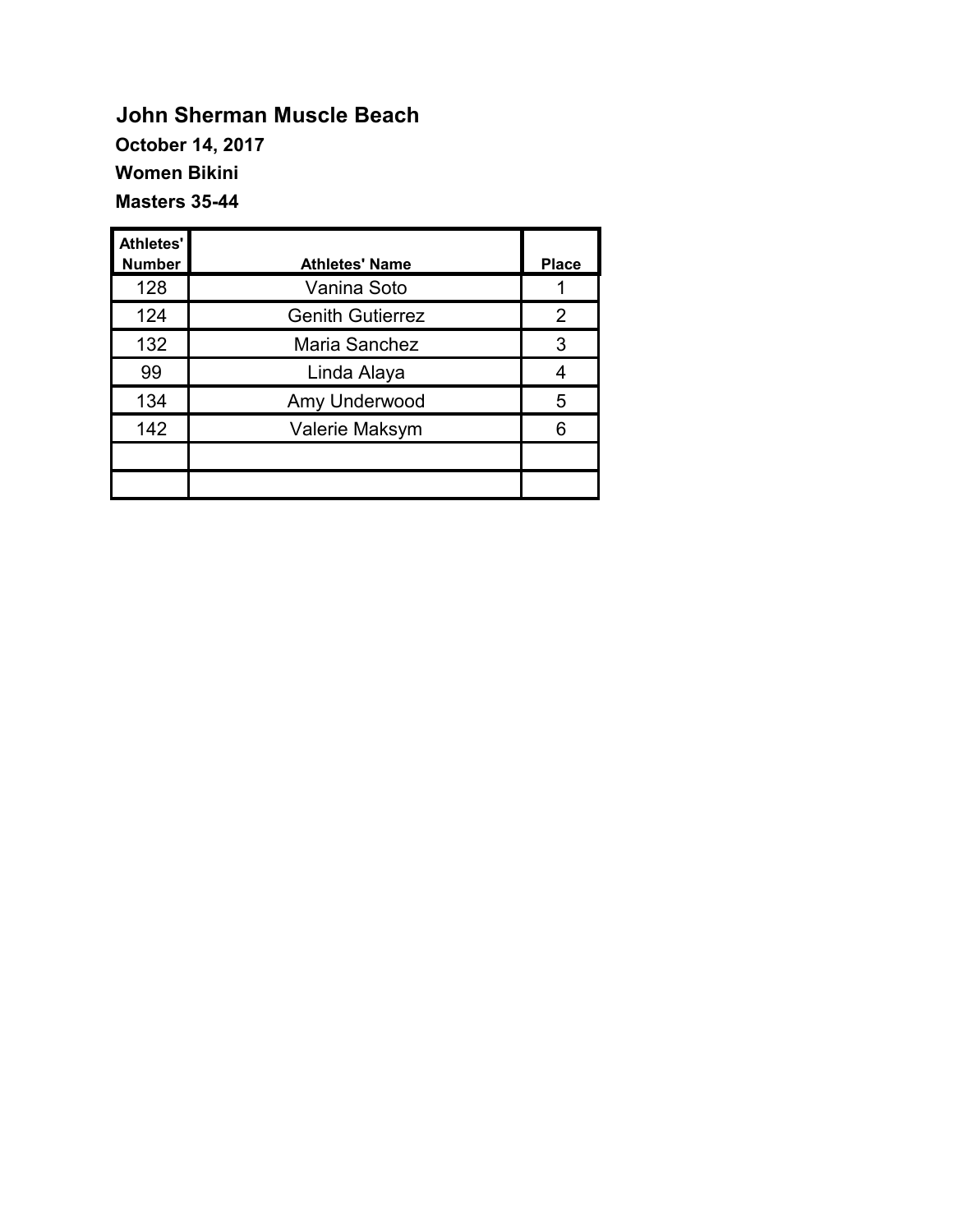# **John Sherman Muscle Beach October 14, 2017 Master Bikini (over 45)**

| Athletes'<br><b>Number</b> | <b>Athletes' Name</b> | <b>Place</b> |
|----------------------------|-----------------------|--------------|
| 114                        | Ann Baylor            |              |
| 142                        | Valerie Maksym        | 2            |
| 100                        | Sandra Burrier        | 3            |
| 141                        | Leigh Ann Hayworth    |              |
|                            |                       |              |
|                            |                       |              |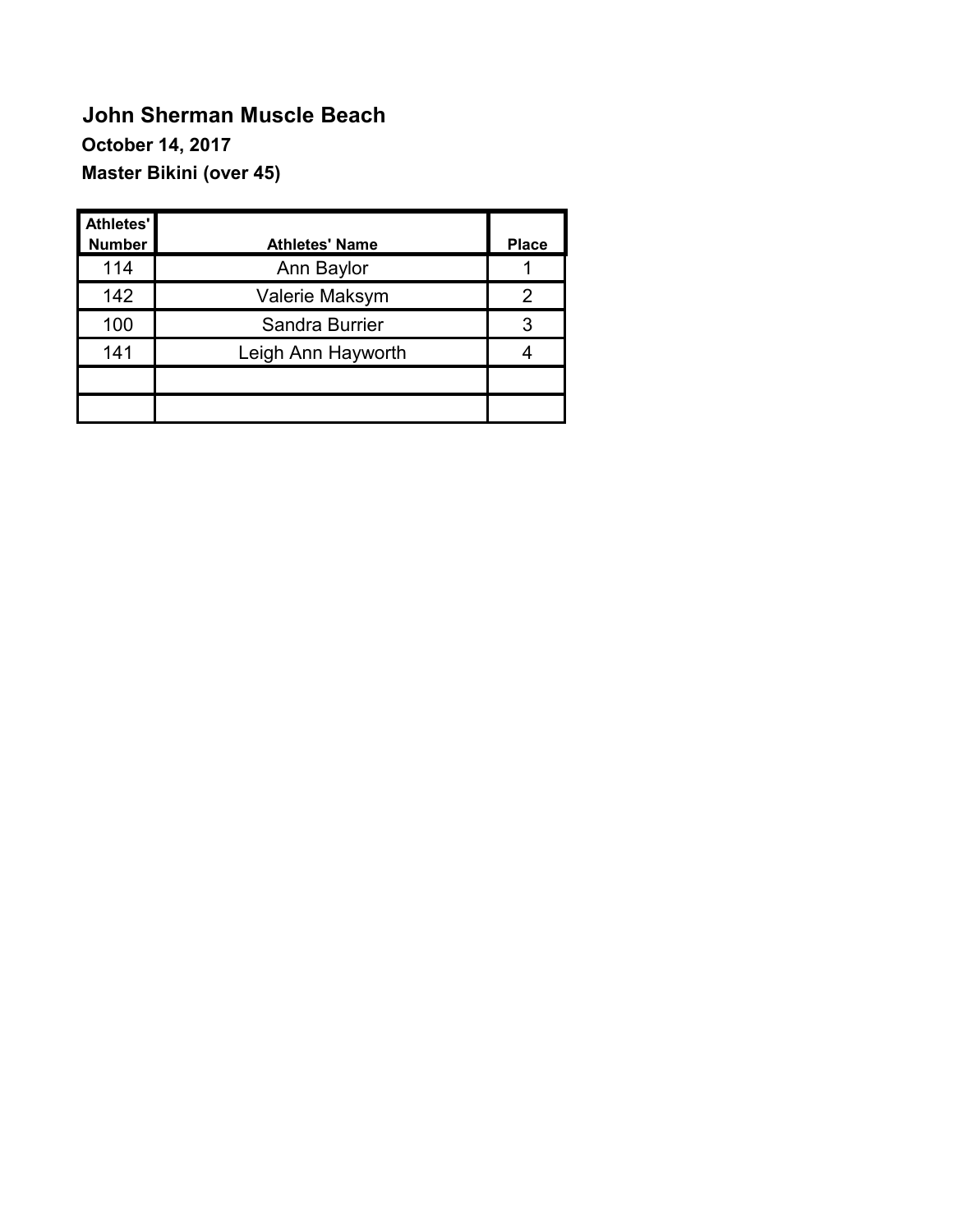# **John Sherman Muscle Beach October 14, 2017 Novice Bikini A**

| Athletes'<br><b>Number</b> | <b>Athletes' Name</b> | <b>Place</b> |
|----------------------------|-----------------------|--------------|
| 132                        | Maria Sanchez         |              |
| 96                         | Cindy Rojo            | 2            |
| 100                        | Sandra Burrier        | 3            |
|                            |                       |              |
|                            |                       |              |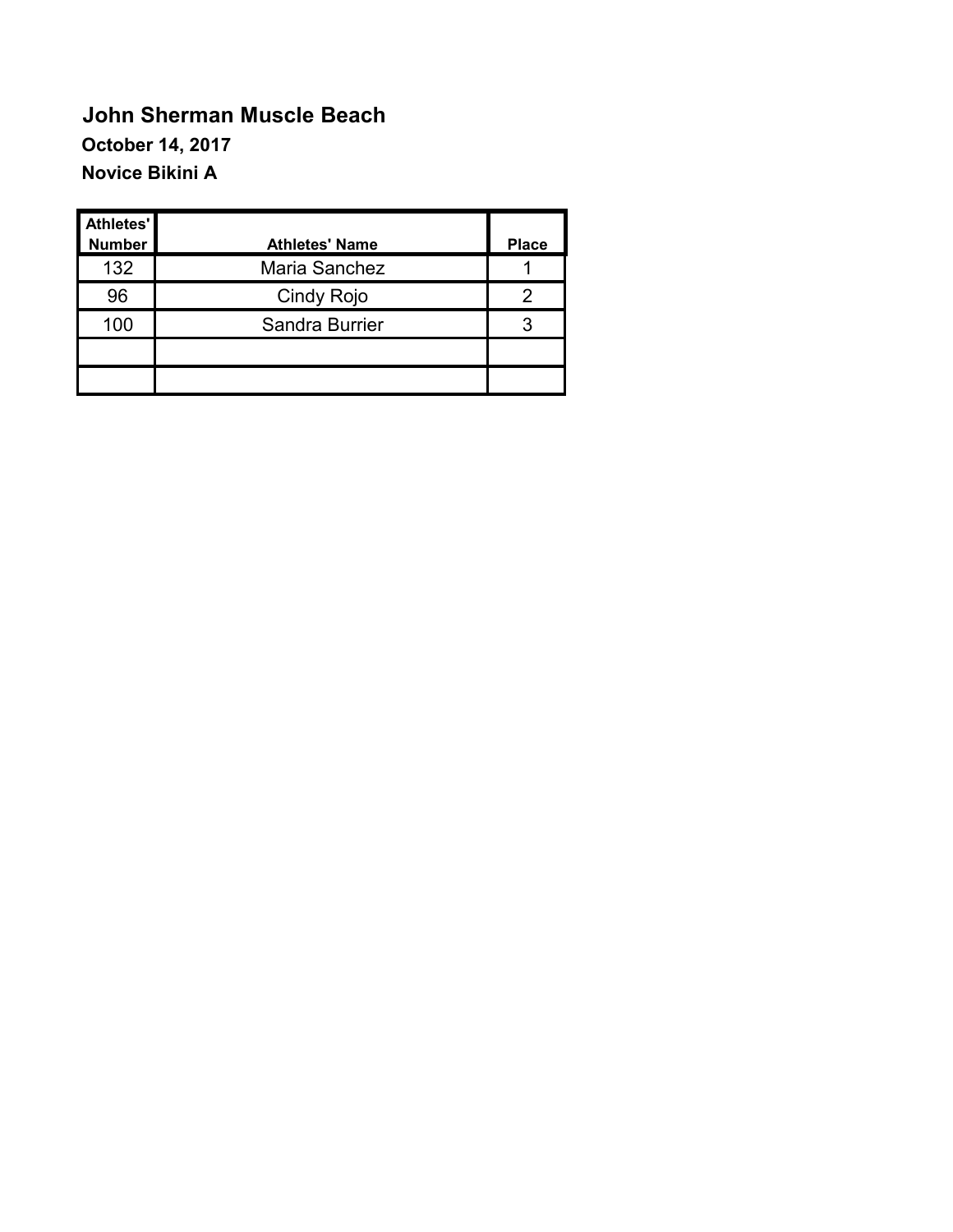# **John Sherman Muscle Beach October 14, 2017 Novice Bikini B**

| <b>Athletes'</b><br><b>Number</b> | <b>Athletes' Name</b> | <b>Place</b> |
|-----------------------------------|-----------------------|--------------|
| 107                               | <b>Natalie Ahee</b>   |              |
| 99                                | Linda Ayala           | 2            |
| 108                               | <b>Rachel Velez</b>   | 3            |
|                                   |                       |              |
|                                   |                       |              |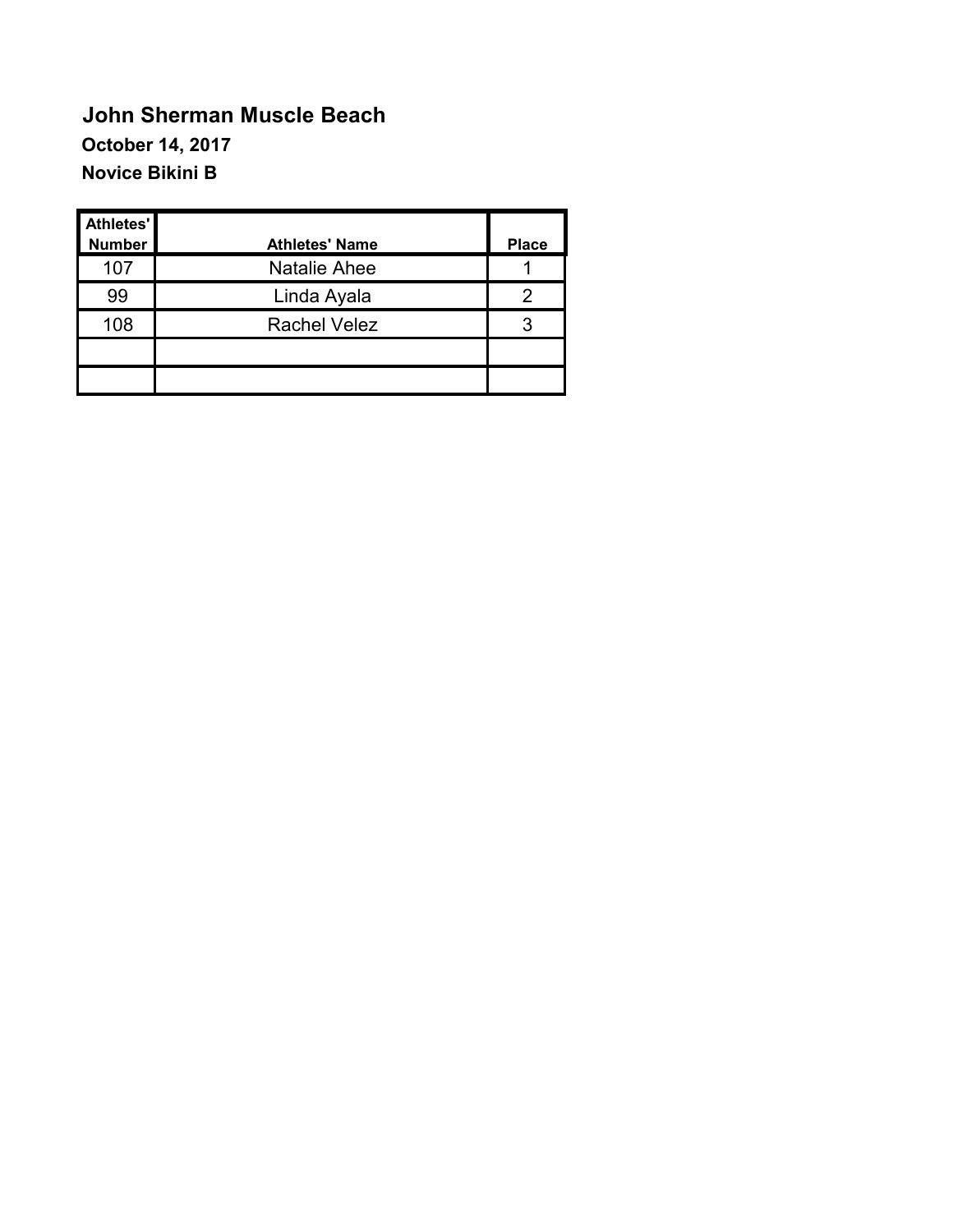## **John Sherman Muscle Beach October 14, 2017 Novice Bikini C**

| Athletes'<br><b>Number</b> | <b>Athletes' Name</b> | <b>Place</b> |
|----------------------------|-----------------------|--------------|
| 134                        | Amy Underwood         |              |
|                            |                       |              |
|                            |                       |              |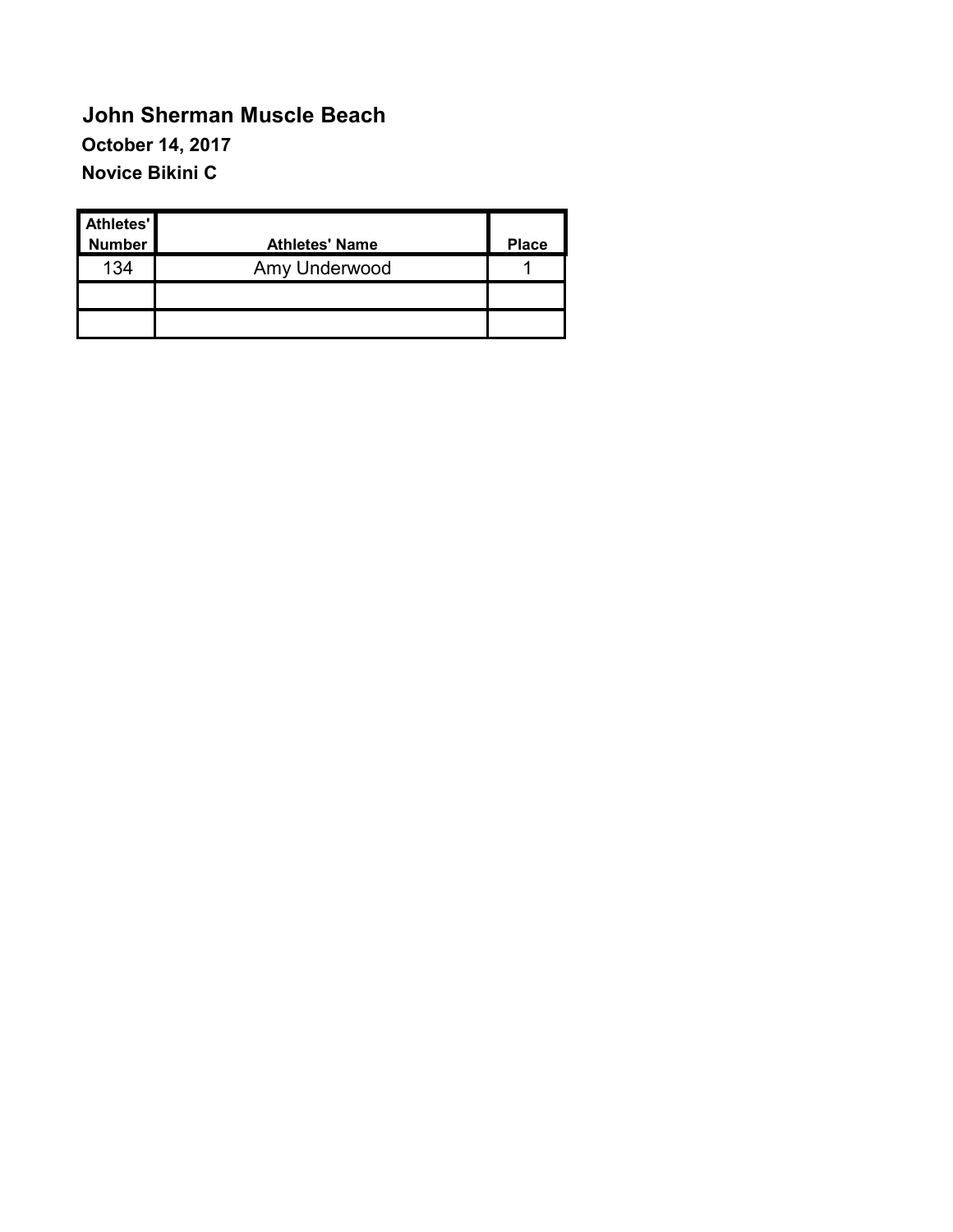# **John Sherman Muscle Beach October 14, 2017 Novice Bikini D**

| Athletes'<br><b>Number</b> | <b>Athletes' Name</b> | <b>Place</b> |
|----------------------------|-----------------------|--------------|
| 112                        | <b>Rachel Laird</b>   |              |
| 111                        | Peyton Herring        | 2            |
| 109                        | <b>Taylor Smith</b>   | 3            |
|                            |                       |              |
|                            |                       |              |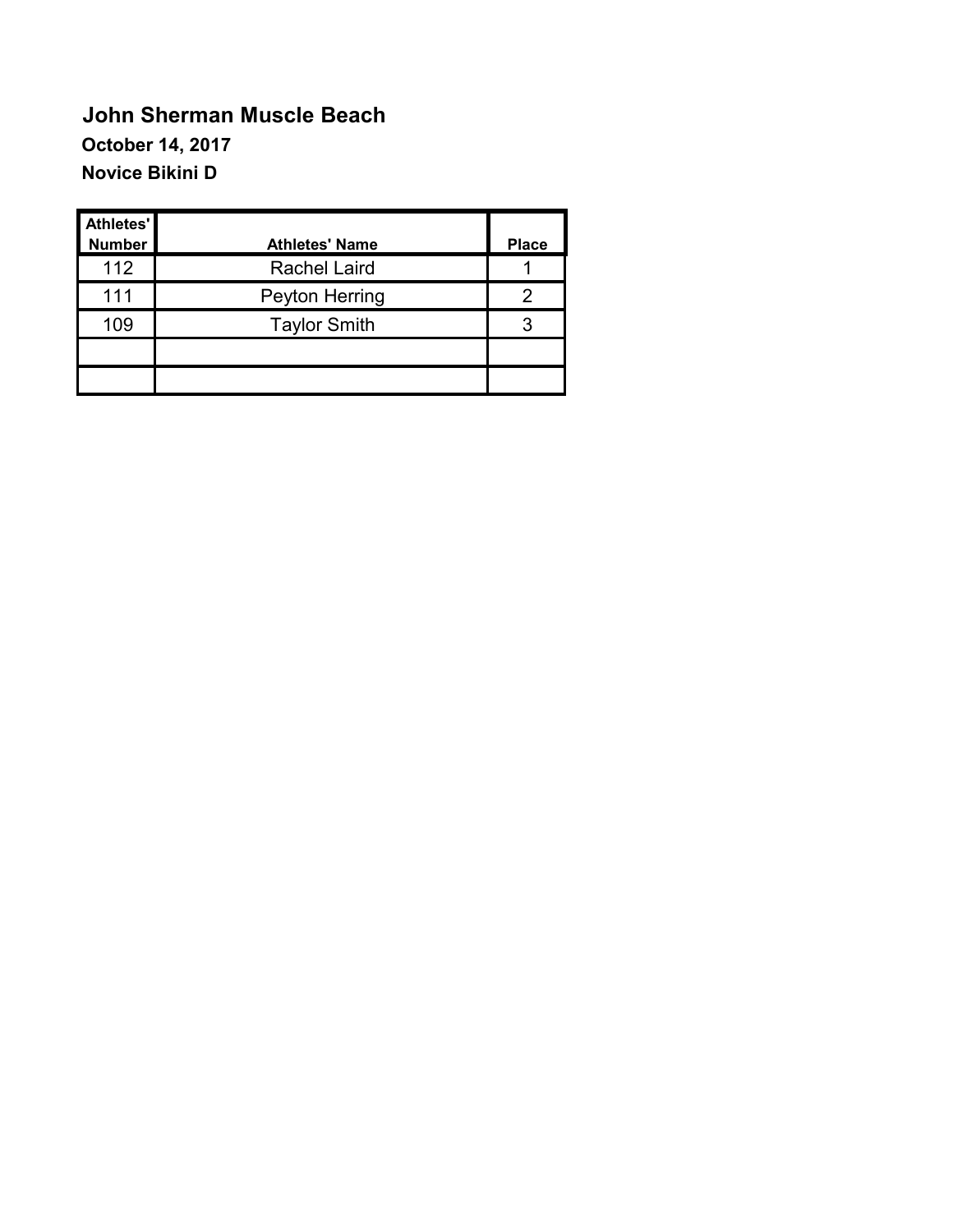## **John Sherman Muscle Beach October 14, 2017 Novice Bikini E**

| Athletes'<br><b>Number</b> | <b>Athletes' Name</b> | <b>Place</b> |
|----------------------------|-----------------------|--------------|
| 119                        | <b>Melanie Dinh</b>   |              |
| 140                        | <b>Tana Fuentes</b>   | 2            |
| 129                        | Jennifer Collins      | 3            |
| 121                        | <b>Vivian Roddick</b> | 4            |
| 137                        | <b>Corey Bankert</b>  | 5            |
| 138                        | Erika Novosad         | 6            |
|                            |                       |              |
|                            |                       |              |